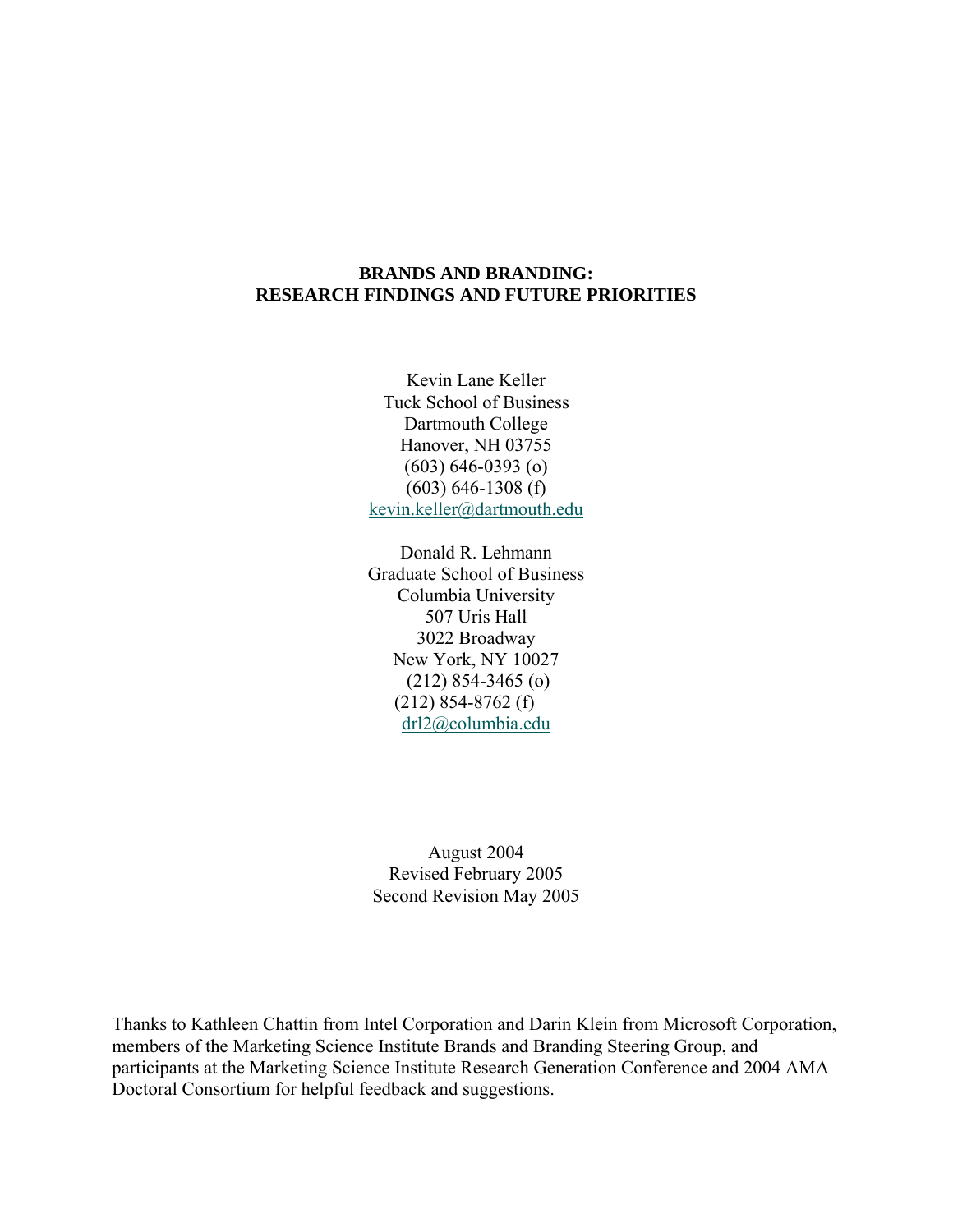## **BRANDS AND BRANDING: RESEARCH FINDINGS AND FUTURE PRIORITIES**

## **ABSTRACT**

Branding has emerged as a top management priority in the last decade due to the growing realization that brands are one of the most valuable intangible assets that firms have. Driven in part by this intense industry interest, academic researchers have explored a number of different brand-related topics in recent years, generating scores of papers, articles, research reports, and books. This paper identifies some of the influential work in the branding area, highlighting what has been learned from an academic perspective on important topics such as brand positioning, brand integration, brand equity measurement, brand growth, and brand management. The paper also outlines some gaps that exist in the research of branding and brand equity and formulates a series of related research questions. Choice modeling implications of the branding concept and the challenges of incorporating main and interaction effects of branding as well as the impact of competition are discussed.

### **One sentence abstract**

Much research progress has been made in the study of branding, but many opportunities still exist.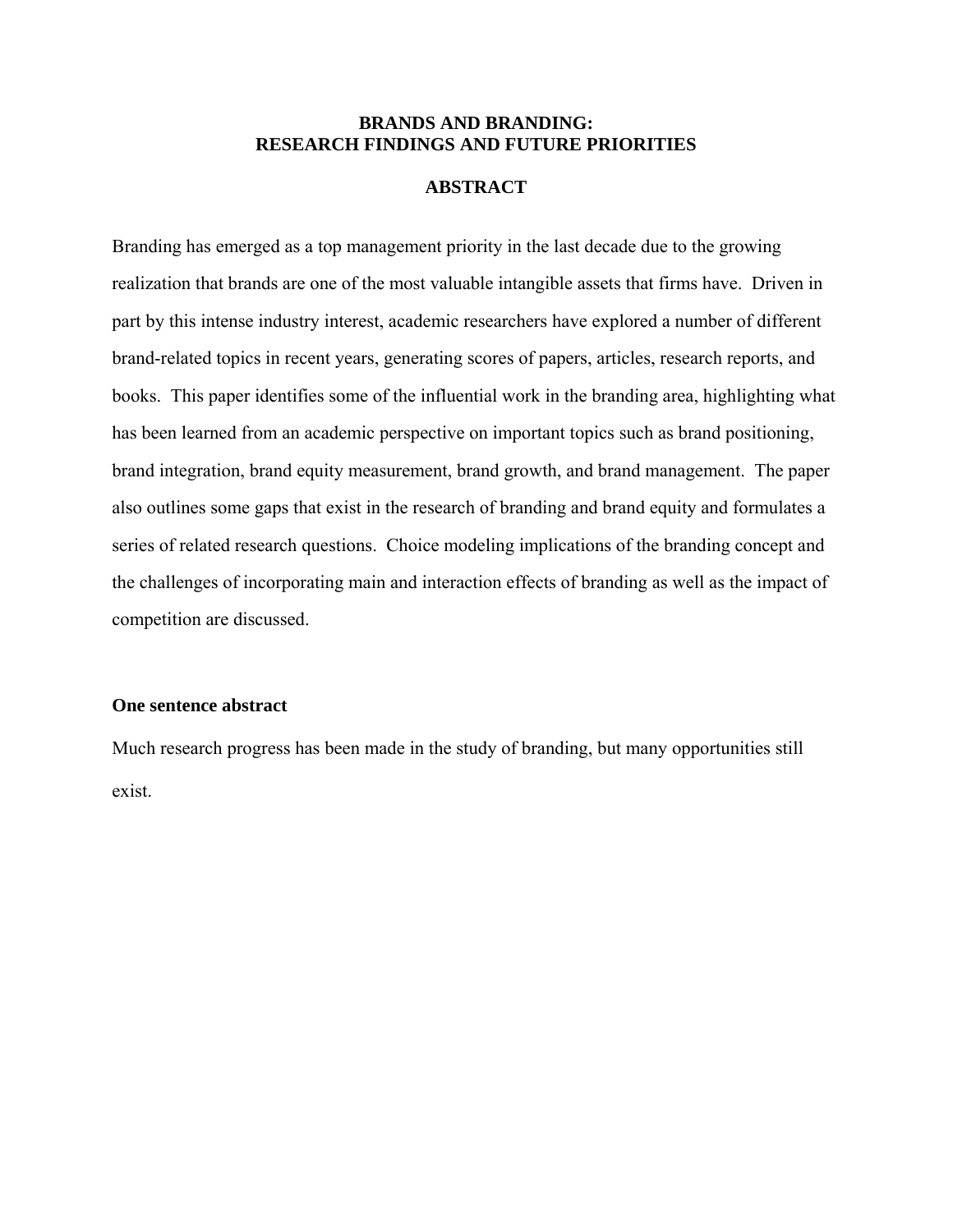**Kevin Lane Keller** is the E. B. Osborn Professor of Marketing at the Tuck School of Business at Dartmouth College. Keller's academic resume includes degrees from Cornell, Duke, and Carnegie-Mellon universities, award-winning research, and faculty positions at Berkeley, Stanford, and UNC. He has served as brand confidant to marketers for some of the world's most successful brands, including Accenture, American Express, Disney, Ford, Intel, Levi Strauss, Procter & Gamble, and SAB Miller. His textbook, *Strategic Brand Management*, has been adopted at top business schools and leading firms around the world. With the  $12<sup>th</sup>$  edition published in March 2005, he is also the co-author with Philip Kotler of the all-time best selling introductory marketing textbook, *Marketing Management*.

**Donald R. Lehmann** is the George E. Warren Professor of Business at Columbia Business School at Columbia University. His research focuses on individual and group choice and decision making, research methodology, the adoption of innovation, and new product development. He is particularly interested in knowledge accumulation, empirical generalizations, and information use. He has published more than 80 articles and books, serves on the editorial boards of several academic journals, and is the founding editor of *Marketing Letters*. He is a past president of the Association for Consumer Research and a trustee and former executive director of the Marketing Science Institute.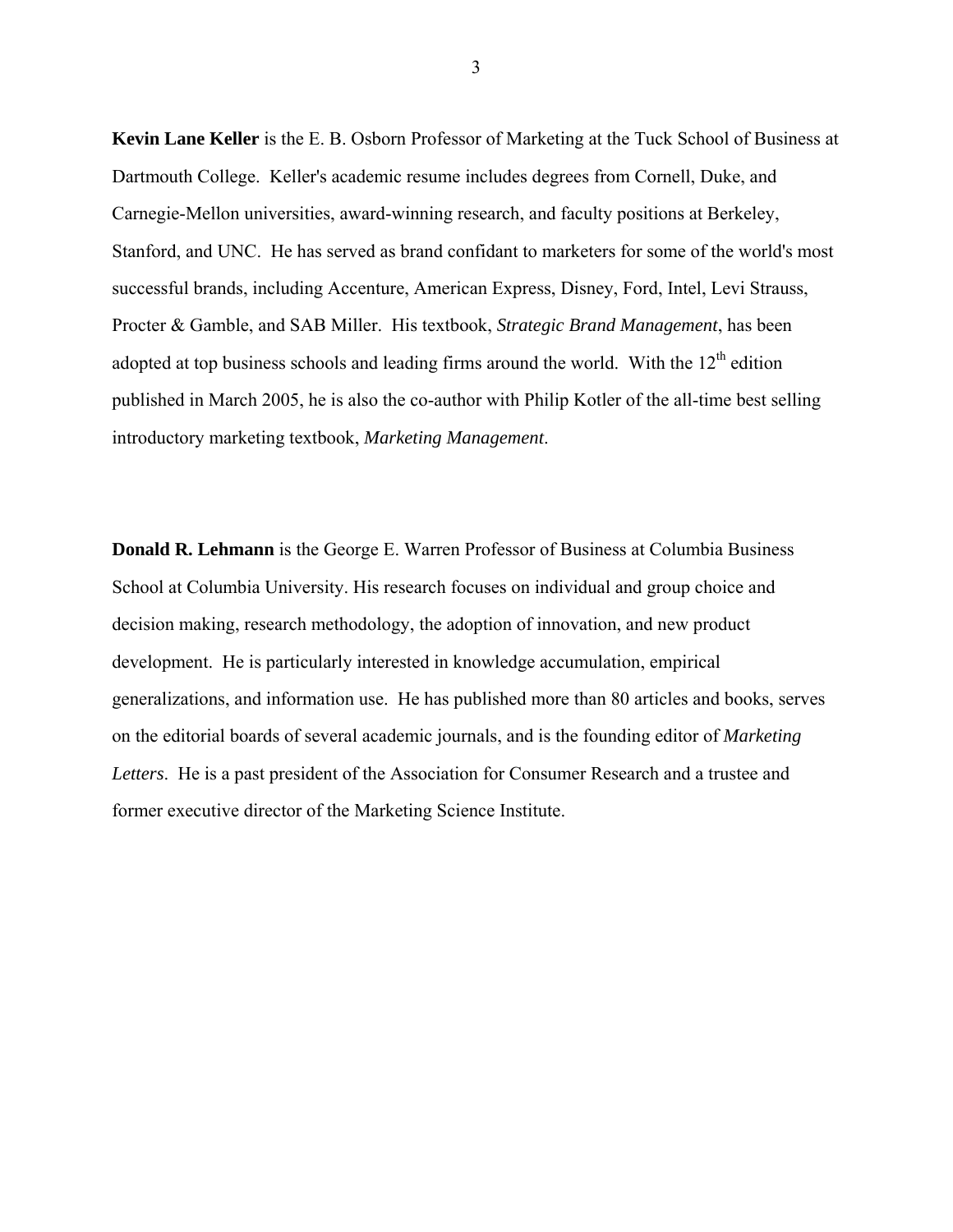# **BRANDS AND BRANDING: RESEARCH FINDINGS AND FUTURE PRIORITIES**

# **INTRODUCTION**

Brands serve several valuable functions. At their most basic level, brands serve as markers for the offerings of a firm. For customers, brands can simplify choice, promise a particular quality level, reduce risk, and/or engender trust. Brands are built on the product itself, the accompanying marketing activity, and the use (or non-use) by customers as well as others. Brands thus reflect the complete experience that customers have with products. Brands also play an important role in determining the effectiveness of marketing efforts such as advertising and channel placement. Finally, brands are an asset in the financial sense. Thus, brands manifest their impact at three primary levels – customer-market, product-market, and financial-market. The value accrued by these various benefits is often called brand equity.

Our primary goal in this paper is to both selectively highlight relevant research on building, measuring, and managing brand equity and to identify gaps in our understanding of these topics. We put considerable emphasis on the latter and suggest numerous areas of future research.<sup>1</sup> Five basic topics that align with the brand management decisions and tasks frequently performed by marketing executives are discussed in detail: 1) developing brand positioning, 2) integrating brand marketing; 3) assessing brand performance; 4) growing brands; and 5) strategically managing the brand. We then consider the implications of this work for choice models. Finally, we present a simple framework for integrating the customer-market, product-

 $\overline{a}$ 

<sup>&</sup>lt;sup>1</sup> For commentary on the state of branding, see special issues of *International Journal of Research in Marketing* (Barwise 1993) and *Journal of Marketing Research* (Shocker et al. 1994). For a more exhaustive review of the academic literature on brands and brand management, see Kevin Lane Keller (2002), "Branding and Brand Equity," in *Handbook of Marketing*, eds., Bart Weitz and Robin Wensley, Sage Publications, London, 151-178.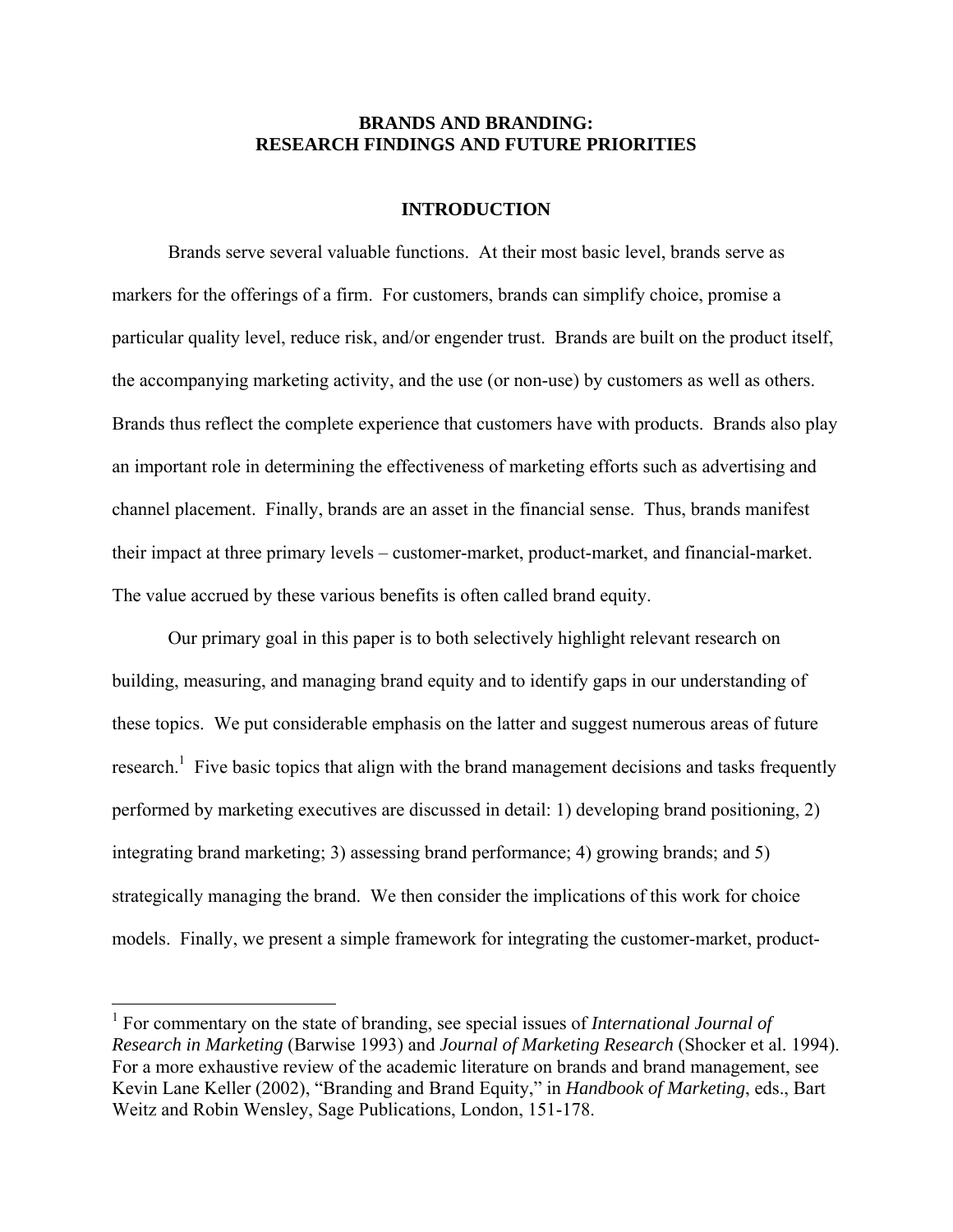market, and financial-market level impact of brands and how the brand is created and developed by company actions.

### **BRANDING DECISIONS AND TASKS**

#### **DEVELOPING BRAND POSITIONING**

Brand positioning sets the direction of marketing activities and programs – what the brand should and should not do with its marketing. Brand positioning involves establishing key brand associations in the minds of customers and other important constituents to differentiate the brand and establish (to the extent possible) competitive superiority (Keller et al. 2002). Besides the obvious issue of selecting tangible product attribute levels (e.g., horsepower in a car), two particularly relevant areas to positioning are the role of brand intangibles and the role of corporate images and reputation.

### **Brand Intangibles**

An important and relatively unique aspect of branding research is the focus on brand intangibles – aspects of the brand image that do not involve physical, tangible, or concrete attributes or benefits (see Levy 1999). Brand intangibles are a common means by which marketers differentiate their brands with consumers (Park, Jaworski, and MacInnis 1986) and transcend physical products (Kotler and Keller 2006). Intangibles cover a wide range of different types of brand associations, such as actual or aspirational user imagery; purchase and consumption imagery; and history, heritage, and experiences (Keller 2001). A number of basic research questions exist concerning how brand tangibles and intangibles have their effects.

#### **Research Questions:**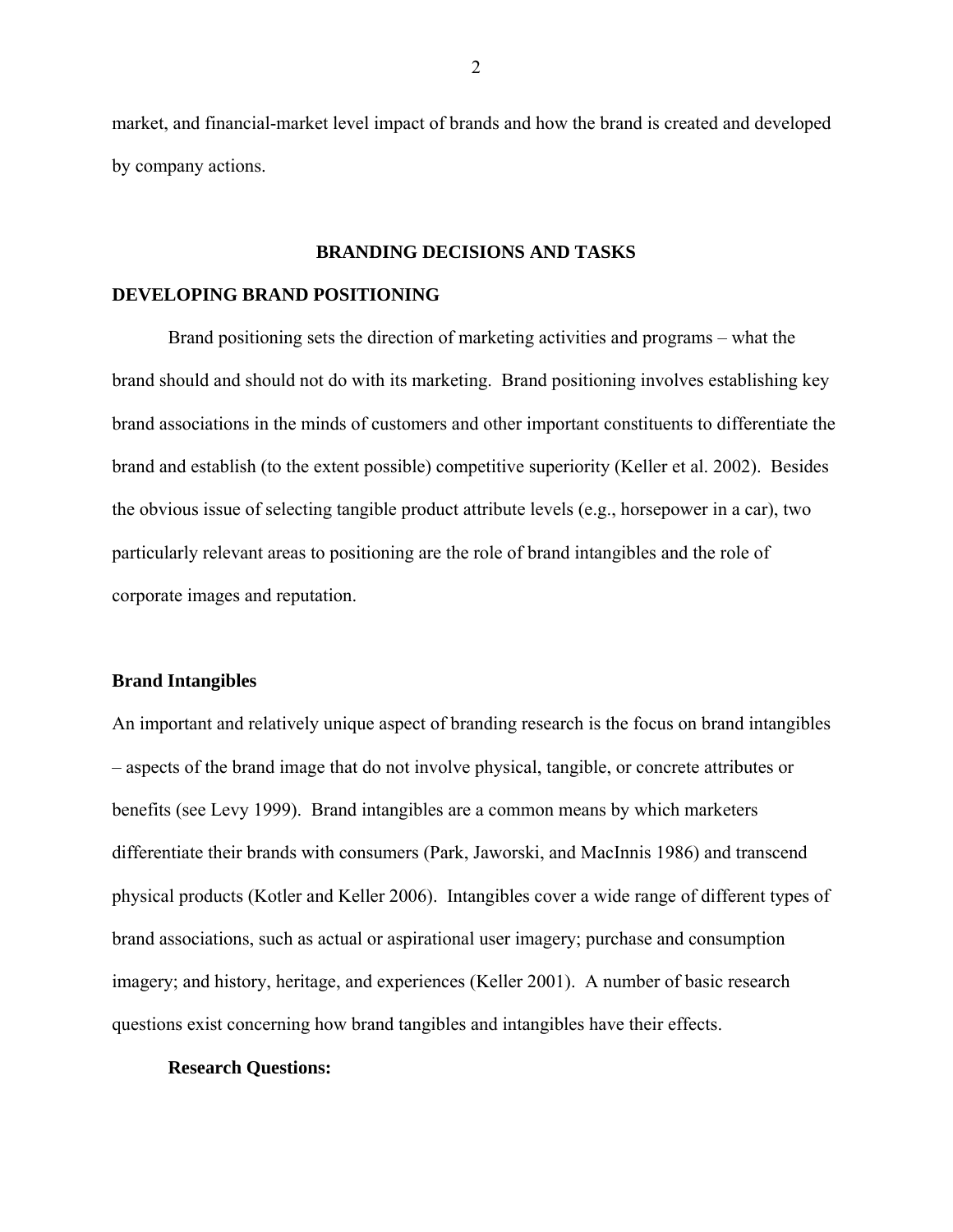- 1. In developing brand equity, what is the role of product performance and objective or tangible attributes vs. intangible image attributes?
- 2. Are intangible attributes formative (causes) or reflective (constructed) reasons for equity or choice? That is, are they considered a priori or "constructed" after experience with the brand?
- 3. When and to what extent does recall of pleasant images (or "hot" emotions) shield a brand from less positive or even negative cognitive information?
- 4. How much of brand equity is tied to unique attributes of a product? What happens when competitors copy these attributes?
- 5. Which attribute associations are most stable and beneficial to a brand over the long run (e.g., "high quality" and "upscale") and which have limited useful life (e.g., being "hip")?
- 6. Can brands be thought of as simply a judgment bias or in terms of context effects in consumer decision-making? What implications do these perspectives have for brand equity measurement and valuation?

*Brand Personality*. Aaker (1997) examined the personality attributed to U.S. brands and found they fall into five main clusters: 1) sincerity, 2) excitement, 3) competence, 4) sophistication, and 5) ruggedness. Aaker et al. (2001) found that three of the five factors also applied to brands in both Japan and Spain, but that a "peacefulness" dimension replaced "ruggedness" both in Japan and Spain and a "passion" dimension emerged in Spain instead of "competency." Aaker (1999) also found that different brand personality dimensions affected different types of people in different consumption settings. She interpreted these experimental results in terms of a "malleable self', which is composed of self-conceptions that can be made salient by a social situation (see also Graef (1996, 1997)). While Azoulay and Kapferer (2003) have challenged the conceptual validity of this particular brand personality scale, the anthromorphism of a brand is common in both casual consumer conversation (e.g., "that brand is 'hip'") and advertising messages.

### **Research Questions:**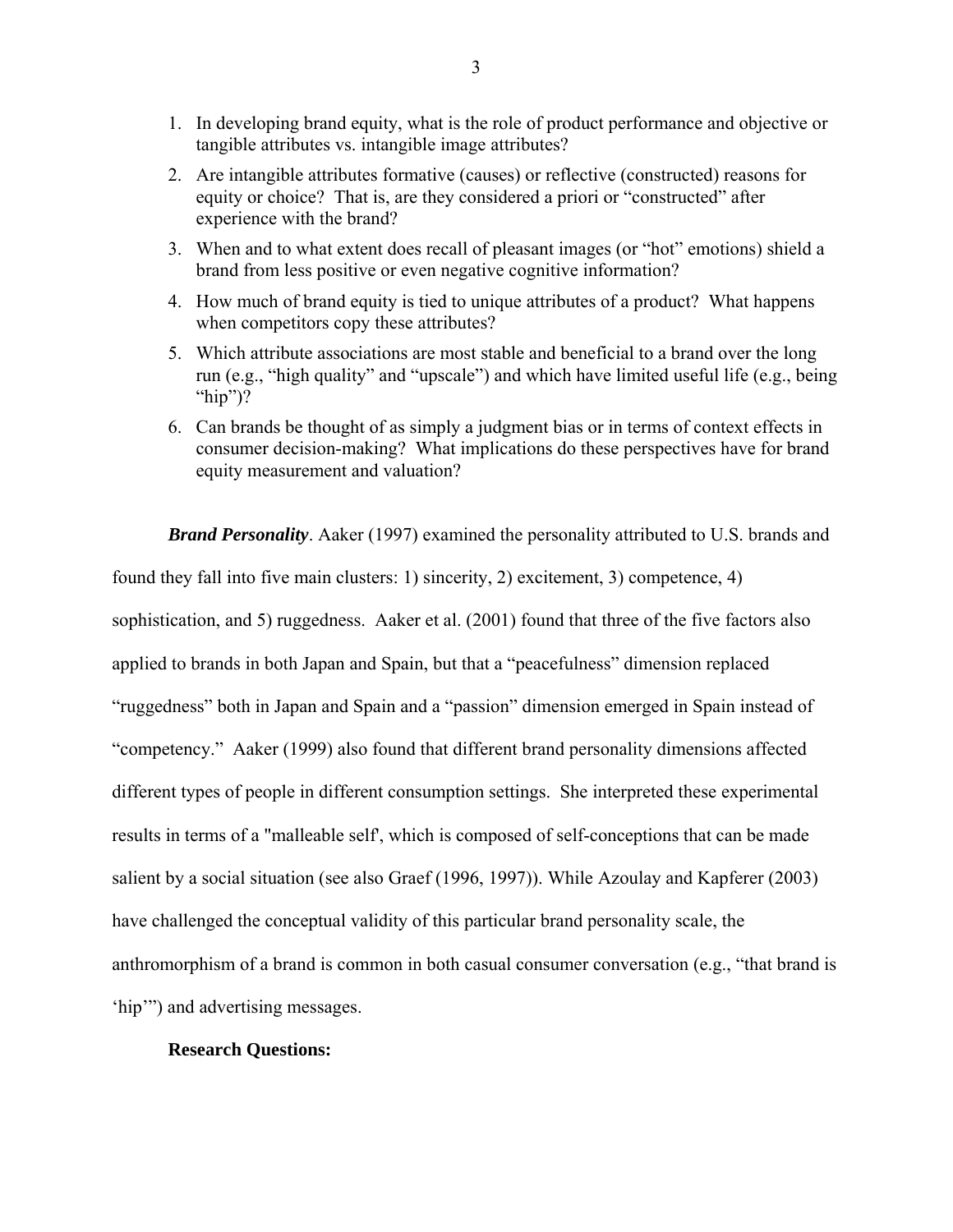- 1. How does brand personality affect consumer decision-making? Under what circumstances?
- 2. Is brand personality of more strategic or tactical (e.g., in terms of the "look-and-feel" of ad executions) importance?
- 3. What is the value of the different personality dimensions? Are certain personality dimensions more valuable at driving preference or loyalty than others? Does the value vary by product category or by other factors?
- 4. How stable are these various personality dimensions and what causes them to evolve or change? How does this stability compare to the stability of other types of brand associations?

*Brand Relationships*. Research has also explored the personal component of the relationship between a brand and its customers. Fournier (1998) examined the nature of relationships that customers have – as well as want to have – with companies (see also Fournier and Yao (1997) and Fournier, et al. (1998)). Fournier views brand relationship quality as multifaceted and consisting of six dimensions beyond loyalty or commitment along which consumerbrand relationships vary: 1) self-concept connection, 2) commitment or nostalgic attachment, 3) behavioral interdependence, 4) love/passion, 5) intimacy, and 6) brand partner quality. She suggested the following typology of metaphors to represent common customer-brand relationships: 1) arranged marriages, 2) casual friends/buddies, 3) marriages of convenience, 4) committed partnerships, 5) best friendships, 6) compartmentalized friendships, 7) kinships, 8) rebounds/avoidance-driven relationships, 9) childhood friendships, 10) courtships, 11) dependencies, 12) flings, 13) enmities, 14) secret affairs, and 15) enslavements.

While this typology contains most positive relationships, it may overlook a range of possible negative (e.g., adversary) and neutral (e.g., trading partner) ones. Aaker et al. (2004) conducted a two-month longitudinal investigation of the development and evolution of relationships between consumers and brands. They found that two factors – experiencing a transgression and the personality of the brand – had a significant influence on developmental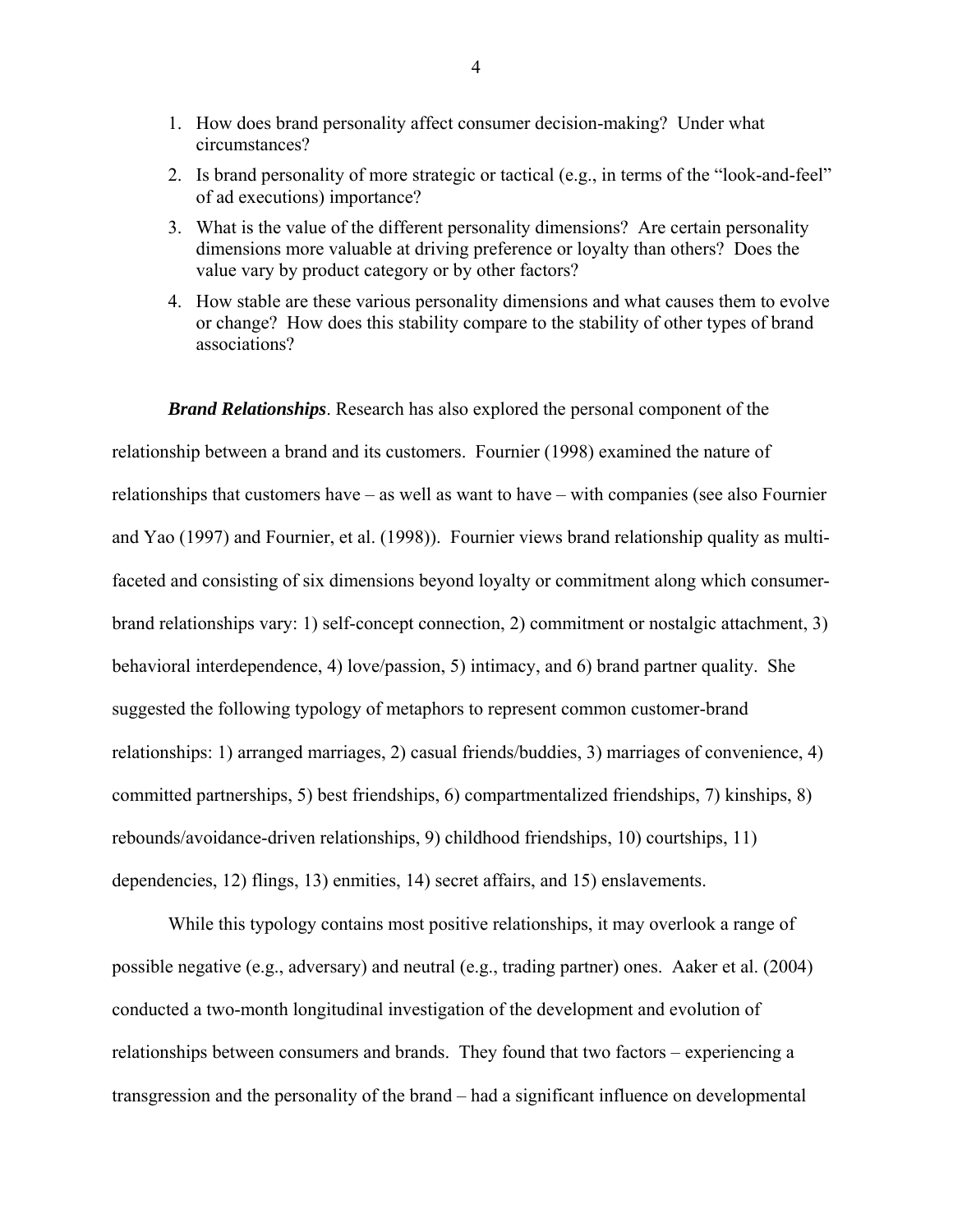form and dynamics. Aggarwal (2004) explored how relationship norms varied for two types of relationships: exchange relationships, in which benefits are given to others to get something back, and communal relationships, in which benefits are given to show concern for other's needs.

# **Research Questions:**

- 1. How can a customer's desired relationship be determined? Have concerns over privacy and the increased use of customer data by firms resulted in customers wanting more anonymous, transactional relationships, or do customers still desire close relationships with companies? Does personalization of communication make customers feel empowered and/or valued, or do they feel more exploited?
- 2. How can a desired customer relationship be cultivated by the company through marketing activities? How do different types of marketing activities such as advertising, customer service, and on-line resources combine to affect customer relationships?
- 3. In a world where information is widely shared and discrimination is seen as bad, should a firm deal differently with customers who desire different relationships? Can customer relationships be segmented and can customers who desire different types of relationships be identified? Does this vary by product category or by competing product benefits?
- 4. What is the relative profitability of different types of customer relationships? Should some customers be encouraged and others discouraged or "fired"? Alternatively, are there systematic ways to migrate unprofitable customers into profitable relationships?

*Brand Experience*. Experiential marketing is an important trend in marketing thinking.

Through several books and articles, Schmitt (1999, 2003) has developed the concept of

*Customer Experience Management (CEM)*, which he defines as the process of strategically

managing a customer's entire experience with a product or company. According to Schmitt,

brands can help to create five different types of experiences:

- *Sense* experiences involving sensory perception,
- *Feel* experiences involving affect and emotions,
- *Think* experiences which are creative and cognitive;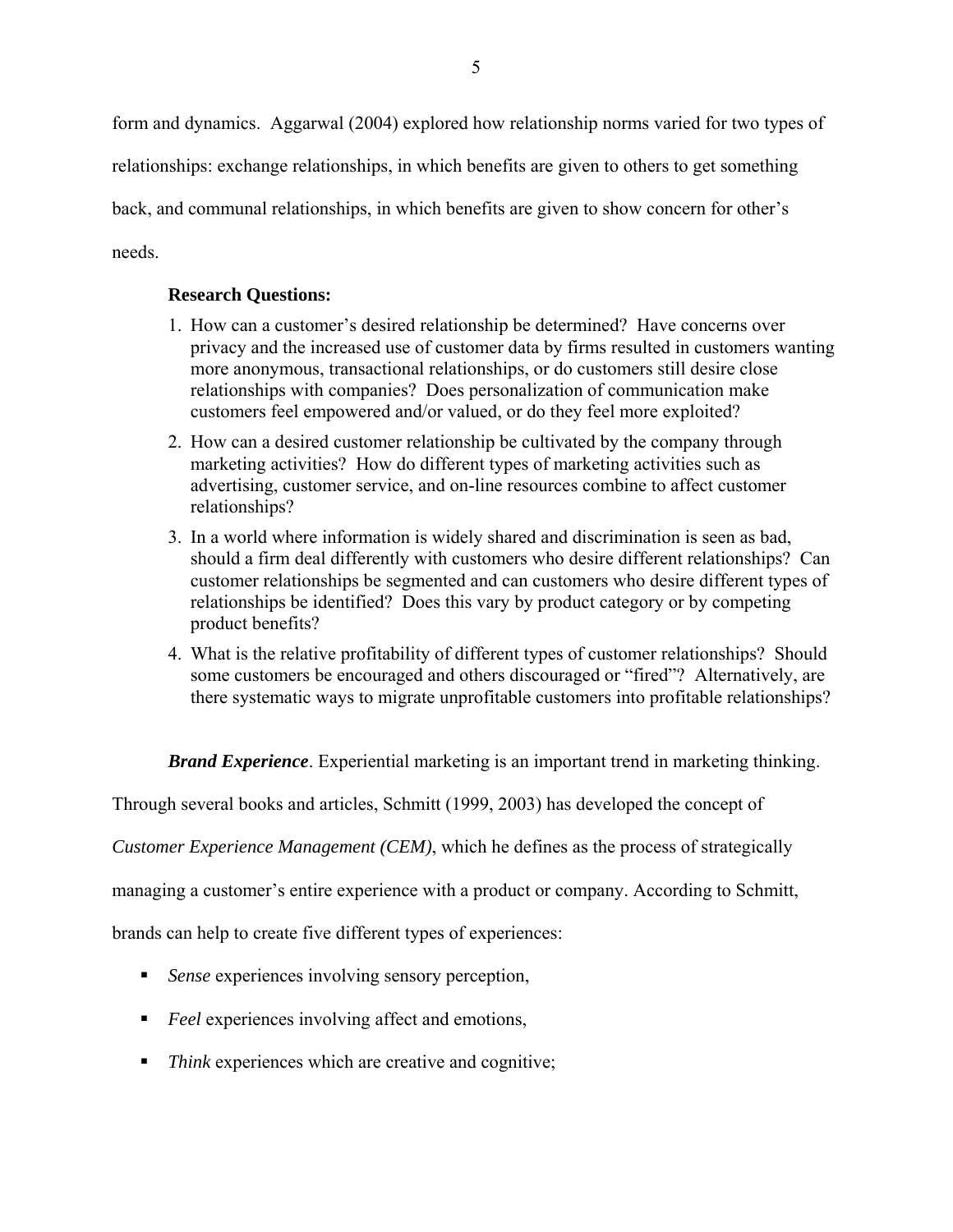Act experiences involving physical behavior and incorporating individual actions and

lifestyles, and

*Relate* experiences that result from connecting with a reference group or culture.

### **Research Questions**

- 1. What are the different means by which experiences affect brand equity? How can firms ensure that experiences positively impact brand equity? More specifically, how can advertising trigger positive experiences with a brand or make negative ones less salient or influential?
- 2. How much of brand-related experiences are under the control of the company? How can they be effectively controlled?
- 3. When and to what extent do customers respond positively or negatively to attempts to control their experiences? How do customers make attributions about company actions and attitudes toward control of experiences?
- 4. How does the recognition or realization of company involvement impact brand experiences? Can brand identification facilitate experiences? How much does product placement (e.g., in movies) impact brand equity and how enduring is such equity?
- 5. How can a firm take advantage of unusual circumstances such as when the brand is associated with a positive event? How can a firm minimize the impact of being associated with a negative event (e.g., a spokesperson behaving badly)?

## **Corporate Image and Reputation**

Corporate image has been extensively studied in terms of its conceptualization,

antecedents, and consequences (see reviews by Biehal and Shenin (1998) and Dowling (1994)).

Corporate brands – versus product brands – are more likely to evoke associations of common

products and their shared attributes or benefits; people and relationships; and programs and

values (Barich and Kotler 1991).

Several empirical studies show the power of a corporate brand (Argenti and

Druckenmiller 2004). Brown and Dacin (1997) distinguish between corporate associations

related to corporate ability (i.e., expertise in producing and delivering product and/or service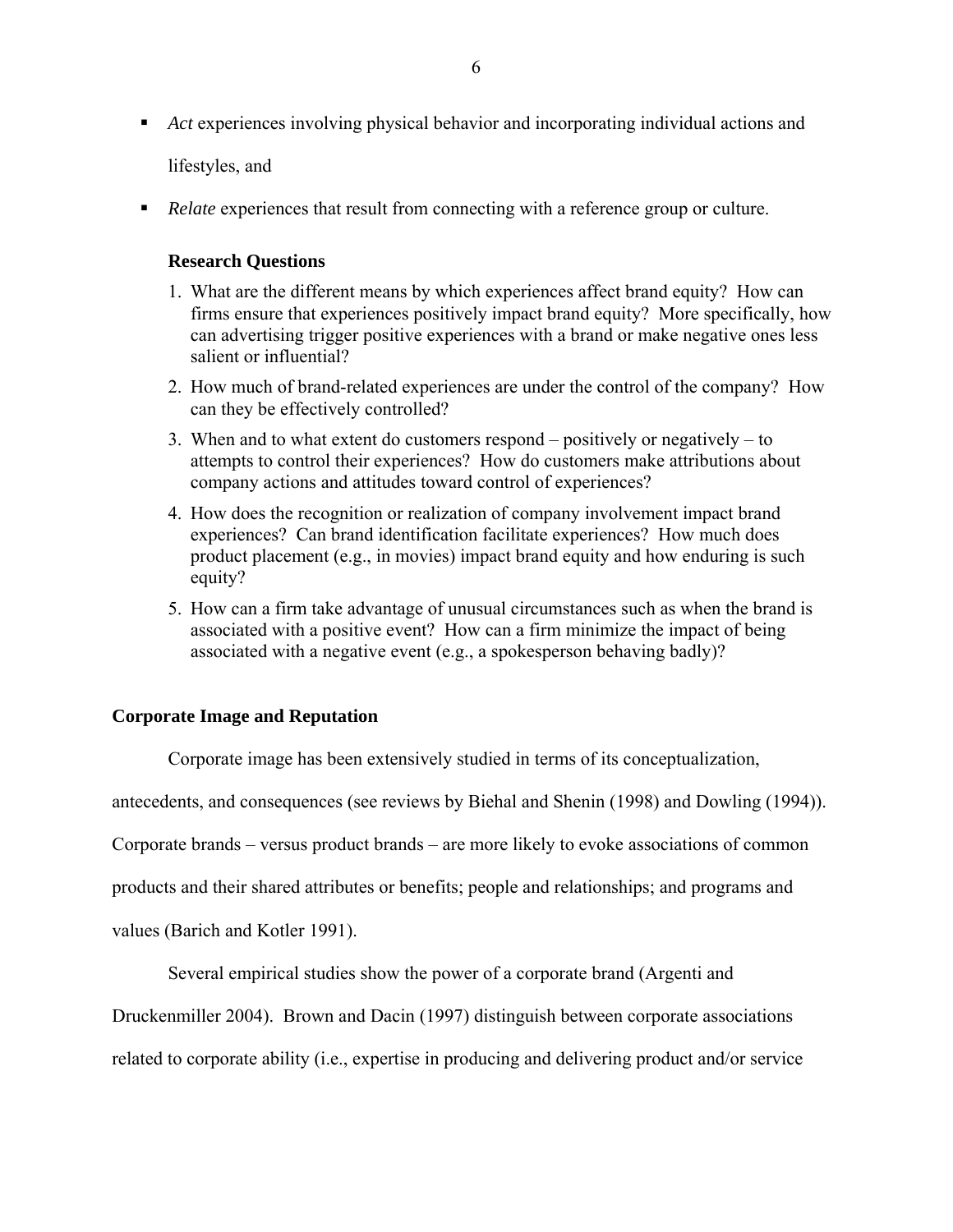offering) and those related to corporate social responsibility (i.e., character of the company with regard to societal issues), such as treatment of employees and impact on the environment.

Keller and Aaker (1992, 1998) define corporate credibility as the extent to which consumers believe that a company is willing and able to deliver products and services that satisfy customer needs and wants (see also Erdem and Swait (2004)). They showed that successfully introduced brand extensions can lead to enhanced perceptions of corporate credibility and improved evaluations of even quite dissimilar brand extensions. They also showed that corporate marketing activity related to product innovation produced more favorable evaluations for a corporate brand extension than corporate marketing activity related to either the environment or, especially, the community (see also Gurhan-Canli and Batra (2004)). In addition, Bhattacharya and Sen (2003) extended the thinking on consumer-brand relationships to consider consumer-company relationships, adopting a social identity theory perspective to argue that perceived similarity between consumer and company identities play an important role in relationship formation.

#### **Research Questions**

- 1. How much are corporate images created by words versus actions? What is the role of public relations and publicity in shaping corporate reputation and corporate brand equity?
- 2. What are important determinants of corporate credibility? How do "corporate social responsibility" or cause marketing programs work?
- 3. How do corporate images affect the equity of individual products? Alternatively, how do individual product equities build up to corporate equity?
- 4. What is the impact of corporate image on customer purchases and firm profitability and value? Does it operate directly or indirectly through its effect on specific brand equity?

### **INTEGRATING BRAND MARKETING**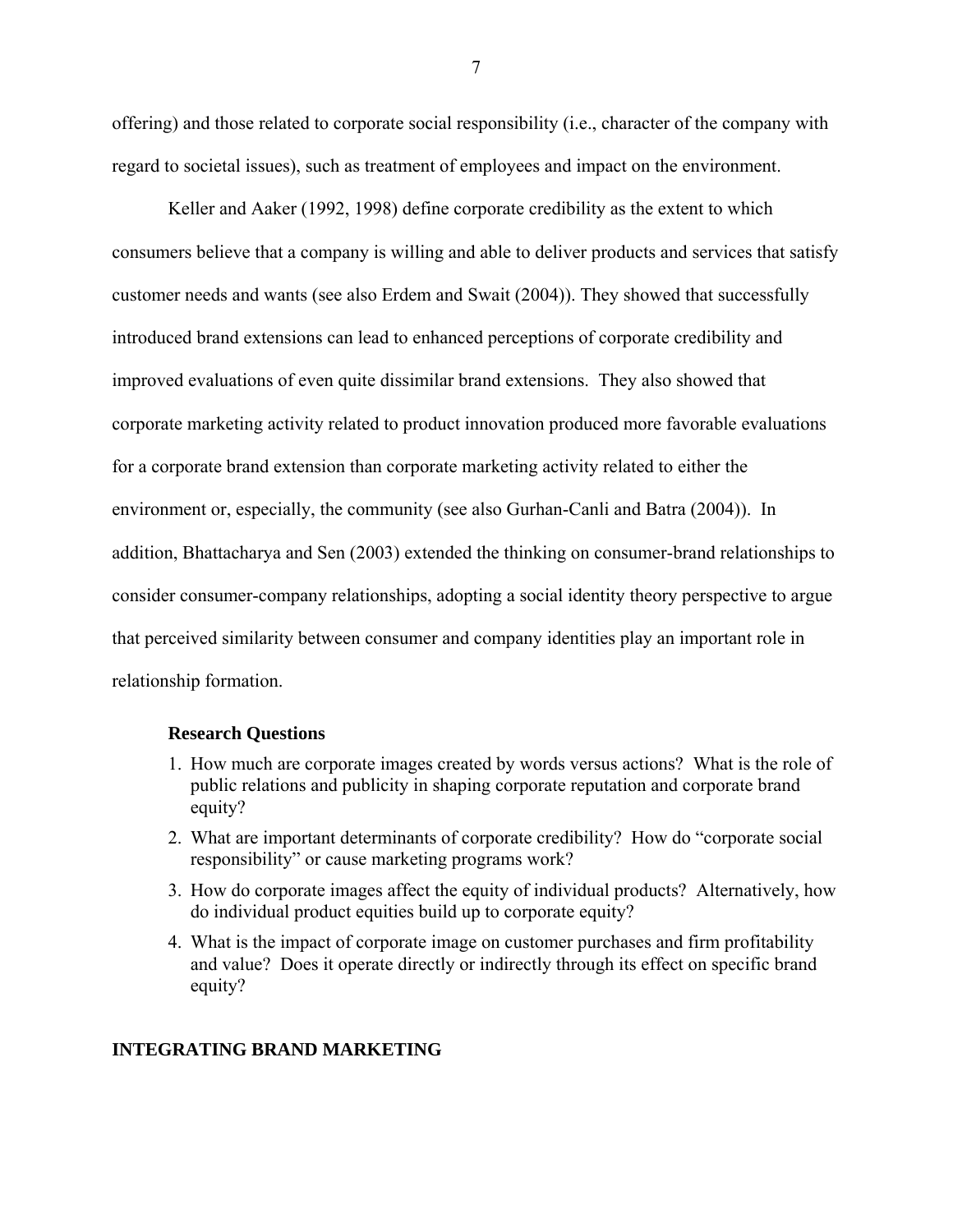A variety of branding and marketing activities can be conducted to help achieve the desired brand positioning and build brand equity. Their ultimate success depends to a significant extent not only on how well they work singularly, but also on how they work in combination, such that synergistic results occur. In other words, marketing activities have interaction effects among themselves as well as main effects and interaction effects with brand equity. Three noteworthy sub-areas of this topic are the brand-building contribution of brand elements; the impact of coordinated communication and channel strategies on brand equity; and the interaction of company-controlled and external events.

### **Integrating Brand Elements**

 Brands identify and differentiate a company's offerings to customers and other parties. A brand is more than a name (or "mark"). Other brand elements such as logos and symbols (Nike's swoosh and McDonalds' golden arches), packaging (Coke's contour bottle and Kodak's yellow and black film box), and slogans (BMW's "Ultimate Driving Machine" and Visa's "It's Everywhere You Want to Be") play an important branding role as well.

A number of broad criteria are useful for choosing and designing brand elements to build brand equity (Keller 2003): 1) memorability; 2) meaningfulness; 3) aesthetic appeal; 4) transferability (both within and across product categories and across geographical and cultural boundaries and market segments); 5) adaptability and flexibility over time; and 6) legal and competitive protectability and defensibility. Brand elements vary in their verbal vs. visual content and product specificity. Although a robust industry exists to help firms design and implement these various brand elements (Kohli and LaBahan 1997), comparatively little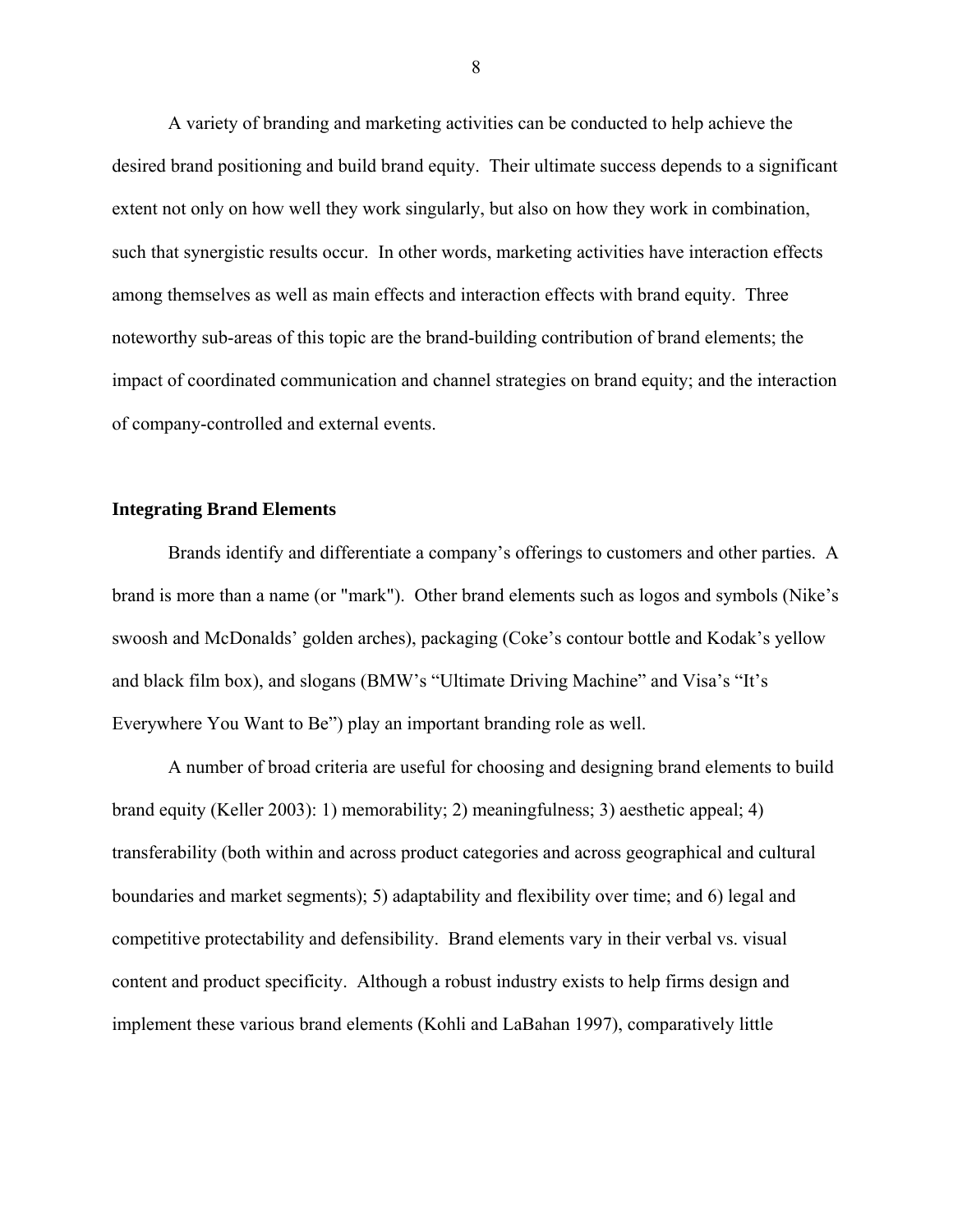academic research attention, even in recent years, has been devoted to the topic of designing and selecting brand elements other than brand names.

Brand name properties have been studied extensively through the years. For example, researchers studying phonetic symbolism have demonstrated how the sounds of individual letters can contain meaning that may be useful in developing a new brand name (see Klink 2000 and Yorkston and Menon 2004 for reviews). Other research has examined global and cross-cultural implications of brand names (e.g., Zhang and Schmitt 2001; Tavassoli and Han 2002).

Although companies frequently spend considerable sums on the design of logos, little academic research has explored the impact on consumer behavior of logo design or other visual aspects of branding (see Schmitt and Simonson 1997 for background discussion). As one exception, Henderson and Cote (1998) conducted a comprehensive empirical analysis of 195 logos to determine the ability of different design characteristics to achieve different communication objectives (see also Henderson et al. 2004 and Janiszewski and Meyvis 2001).

A related area, packaging has begun to receive greater attention in recent years (e.g., Garber et al. 2000; Folkes and Matta 2004). For example, Wansink has conducted several studies related to packaging size and shape and consumption (e.g., Wansink and van Ittersum 2003; see also Raghubir and Krishna 1999).

#### **Research Question**

- 1. What are the brand-building contribution of brand logos and other non-verbal brand elements? Are names and logos differentially effective or important in different circumstances, e.g., for high versus low involvement purchases or early vs. late in the life cycle?
- 2. How are visual and verbal effects manifested in consumer memory for brand elements? Which are more accessible? Do more easily accessible elements influence or bias what is recalled subsequently?
- 3. From both a physiological and psychological perspective, how do brand and design elements gain attention and instill favorable attitudes? How long of a productive life do they have, i.e., when do they cease being effective?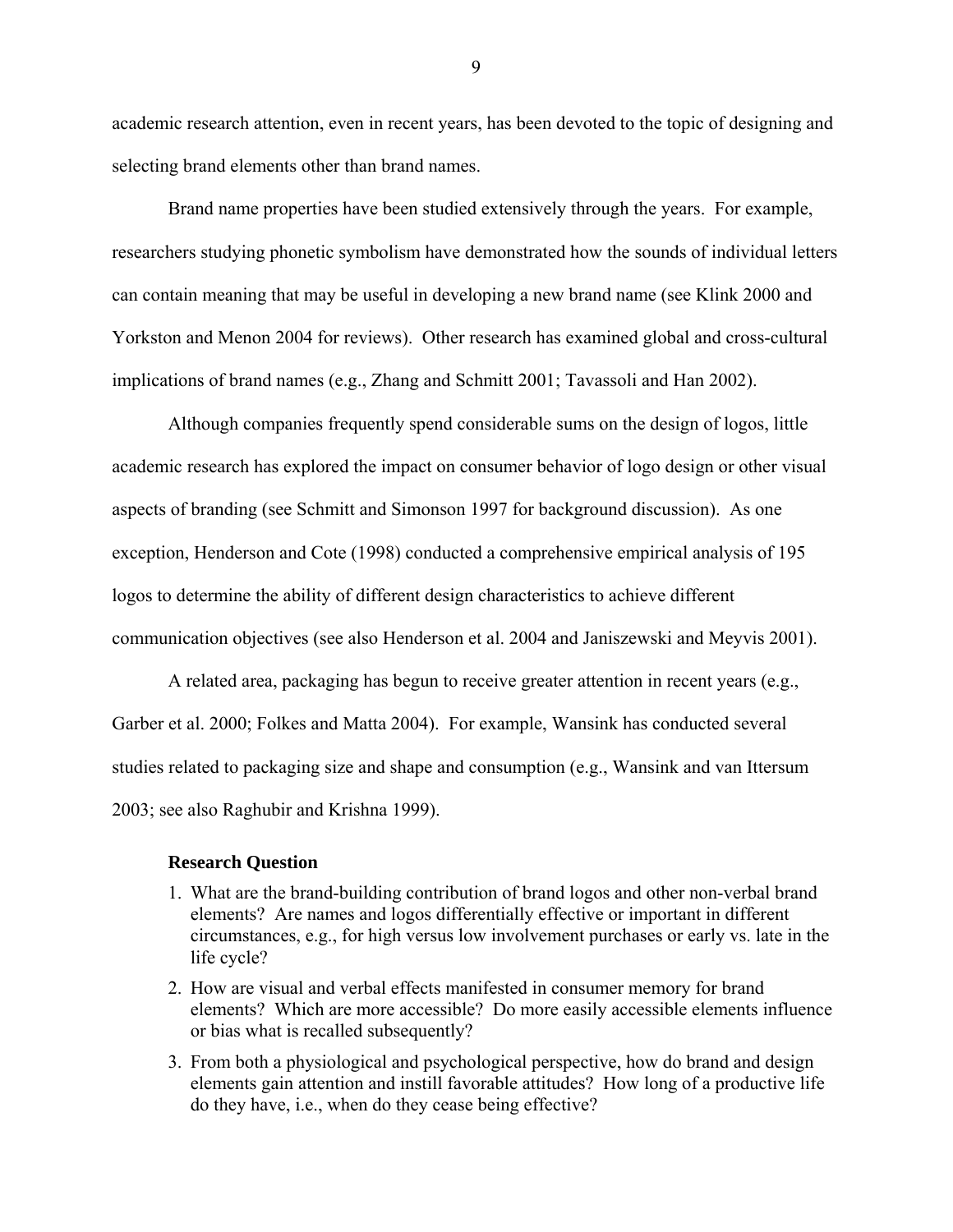- 4. How do consumers integrate packaging and other brand element information with information about product performance, marketing communications, or personal experience?
- 5. Are there criteria for combining a diverse set of brand elements? How do marketers know if their brand elements are "well-integrated?" What are the financial consequences of integration?

### **Integrating Marketing Channels & Communications**

 Marketers employ an increasingly varied means of communication (e.g., various forms of broadcast, print, and interactive advertising, trade and consumer promotions, direct response, sponsorship, public relations, etc.) and multiple means of going to market (via retailers, company-owned stores or outlets, telephone, Internet, mail, etc.). Some marketers have attempted to orchestrate these activities to create synergistic effects (Duncan 2002).

Research has shown that coordinating marketing activities can lead to beneficial results (Naik and Raman 2003). For example, print and radio reinforcement of TV ads – where the video and audio components of a TV ad serve as the basis for print and radio ads – has been shown to leverage existing communication effects from TV ad exposure and more strongly link them to the brand (Edell and Keller 1989, 1999). Cueing a TV ad with an explicitly linked radio or print ad can create similar or even enhanced processing outcomes of the radio or print ad that can substitute for additional TV ad exposures.

#### **Research Questions**

- 1. Under what circumstances is marketing integration more appropriately based on consistency (sharing common brand meaning) versus complementarity (presenting different brand meanings)?
- 2. How should brand-building activities change as different audiences are targeted (e.g., consumers, distributors, press, analysts, etc.)? To what extent can and should a firm tailor different messages to different segments? When does confusion overwhelm the benefits of more precise targeting?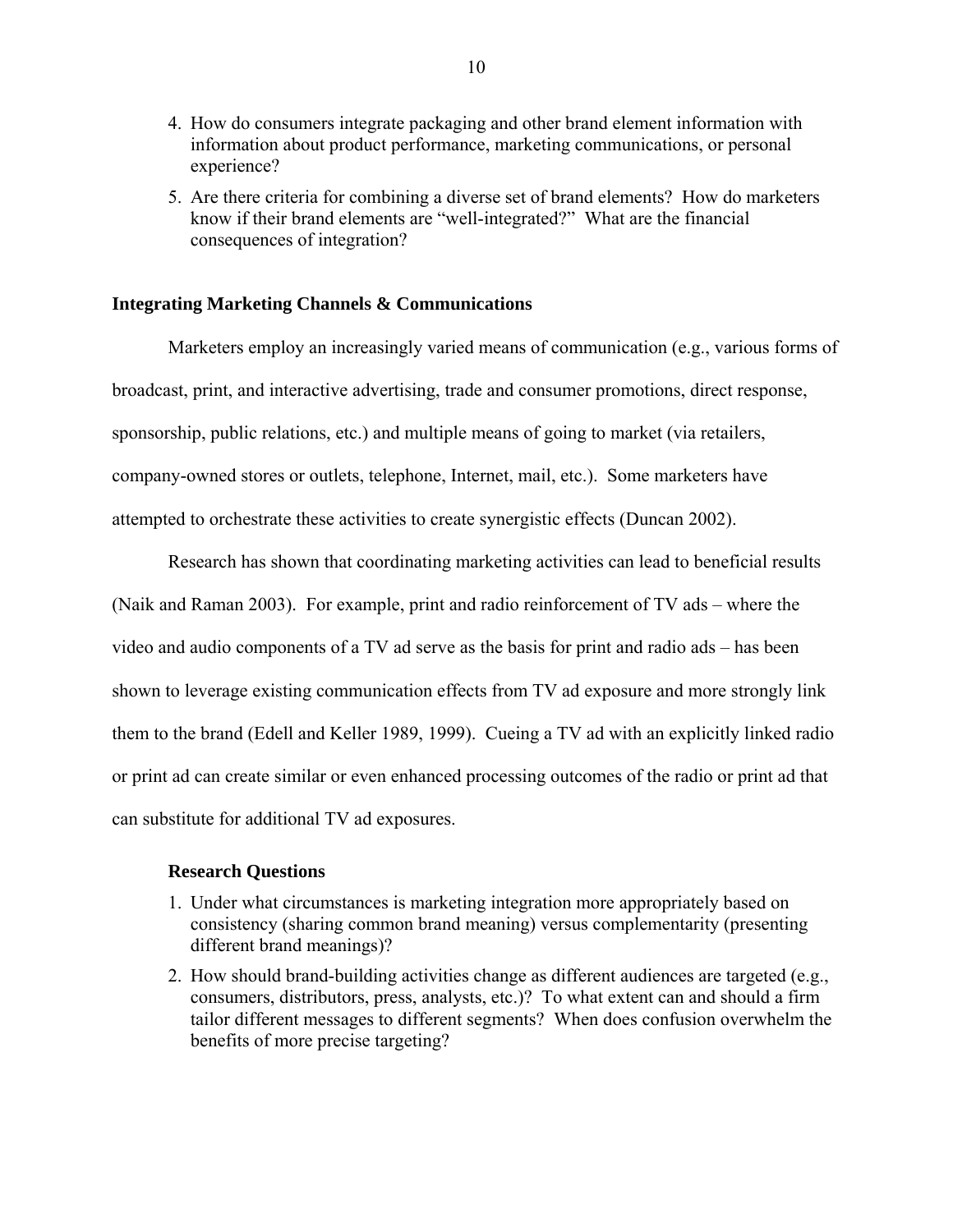- 3. What are cost effective vehicles for building brands? How do public relations, product placement, and experiential marketing approaches compare to traditional advertising and promotion programs?
- 4. What is the relative impact of third party communications (e.g., competitors, rating services, web communications, or the government) on brand equity? How can a firm utilize positive communications and counter negative ones?
- 5. How do customer contact points (personal and automated) influence brand equity?
- 6. When changing the information communicated about a brand over time, how important is it for the messages to follow a logical progression?

#### **Combining Company-Controlled & External Events**

 Marketers are increasingly embracing alternative forms of brand-building activities. In particular, greater emphasis is being placed on "guerilla marketing," creating emotion-laden experiences, generating "buzz" among consumers, and creating on-line and real-world communities. To understand the underpinnings of these activities, researchers studying interpersonal communication and influence have uncovered some important insights.

Muniz and O'Guinn (2000) defined "brand communities" as a specialized, nongeographically bound community, based on a structured set of social relationships among users of a brand. After studying the Apple Macintosh, Ford Bronco, and Saab brands, they note that, like other communities, a brand community is marked by 1) a shared consciousness, 2) rituals and traditions, and 3) a sense of moral responsibility.

Schouten and McAlexander (1995) defined a "subculture of consumption" as a distinctive subgroup of society that self-selects on a basis of a shared commitment to a particular product class, brand, or consumption activity. Studying the Harley-Davidson and Jeep brands, they explore various relationships that consumers could hold with the product/possession, brand, firm, and/or other customers and use these to develop a measure of loyalty (McAlexander, Schouten, and Koenig 2002).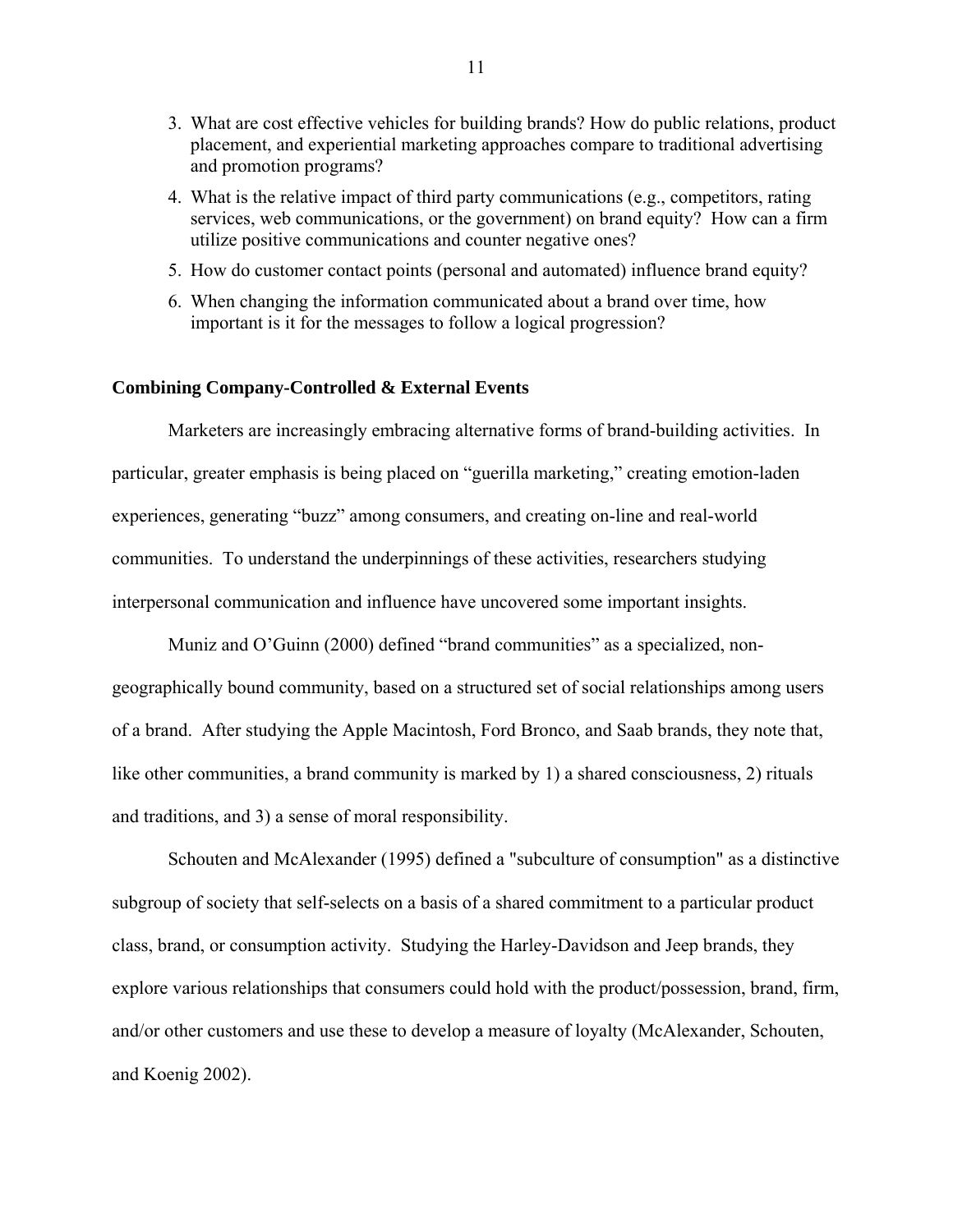A number of other researchers have explored word-of-mouth effects and their effect on brand evaluations (e.g., Laczniak et al. 2001, Smith and Vogt 1995). Moore et al. (2002) delineated how intergenerational influences affected intra-family transfer of brand equity in some product categories. Despite this attention to inter-personal sources of influence and communication, however, research has not systematically contrasted company-controlled and externally-driven marketing activities.

# **Research Questions**

- 1. How can brand communities and social networks best be modeled, cultivated, and influenced by marketers? What is the relative impact on consumers of verbal versus other types of communication (e.g., mere observation)?
- 2. What is the relative impact of company actions, agents and evaluators and customer conversations (e.g., web sites) on brand equity? How are sequences of interactions combined in the customer's mind? Does being first or last have any real advantages?
- 3. How much do opinion leaders influence other consumers? To what extent is communication "vertical" (from expert to novice) vs. "horizontal" (experts talking to each other)? Are there "anti-opinion leaders," i.e., people from whom others consciously try to behave differently? What is their impact?
- 4. For socially conspicuous products, a major association influencing brand equity is other customers of the product. What is the relative importance of these associations versus company-controlled communications?
- 5. Does the internet reduce the effects of brand equity and its impact on consumer decision-making?

# **ASSESSING BRAND PERFORMANCE**

To manage brands properly, marketers should have a clear understanding of the equity in

their brands – what makes them tick and what they are worth. Two interesting sub-areas of this

topic are the measurement and valuation of brand equity at different levels – customer, product-

market, and financial market – and the relationship of customer equity to brand equity.

# **Measuring Brand Equity**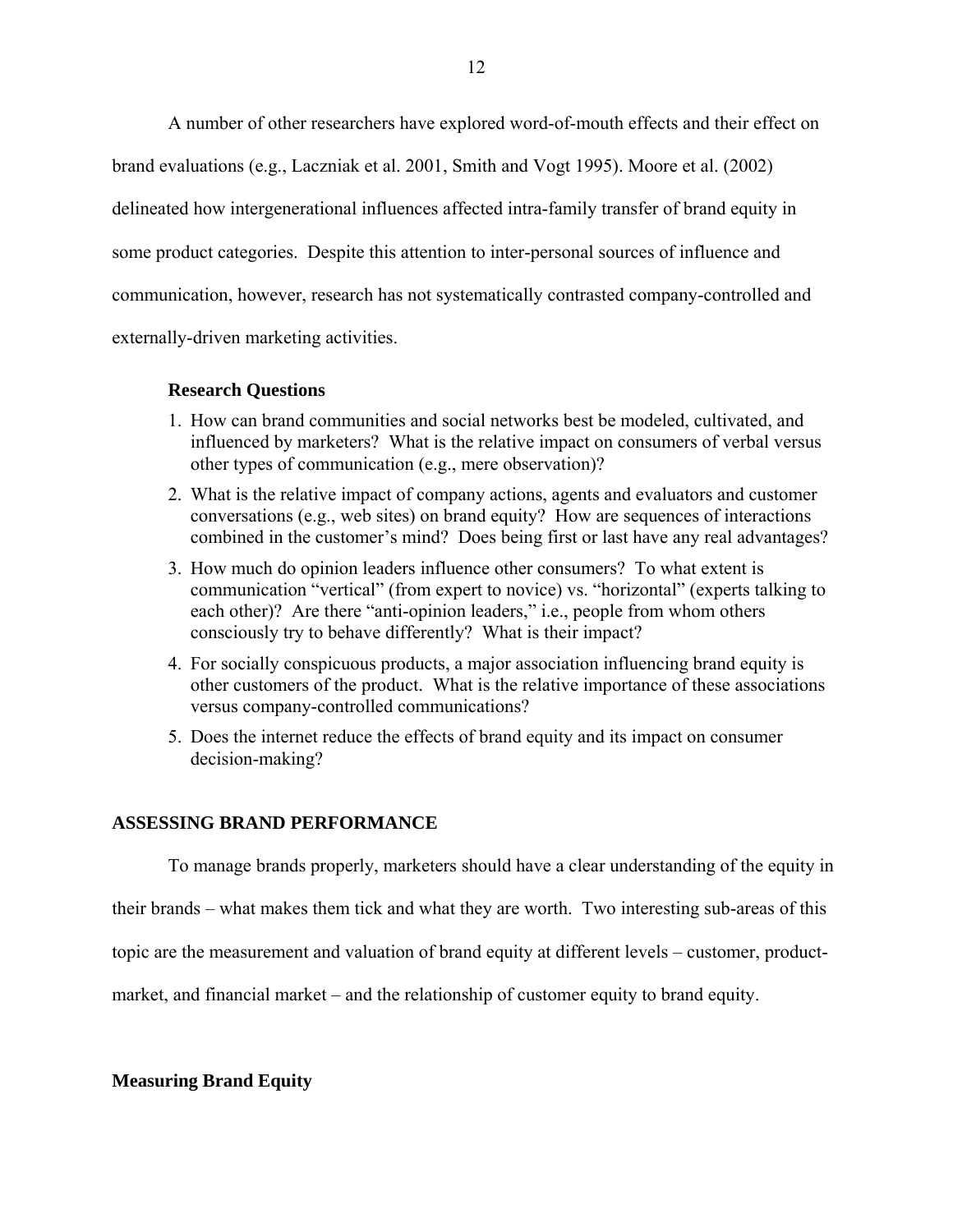In recognition of the value of brands as intangible assets, increased emphasis has been

placed on understanding how to build, measure, and manage brand equity (Kapferer 2005; Keller

1993, 2003). There are three principal and distinct perspectives that have been taken by

academics to study brand equity.

- 1. *Customer-based*. From the customer's point of view, brand equity is part of the attraction to  $-$  or repulsion from  $-$  a particular product from a particular company generated by the "non-objective" part of the product offering, i.e., not by the product attributes per se. While initially a brand may be synonymous with the product it makes, over time, through advertising, usage experience, and other activities and influences, it can develop a series of attachments and associations that exist over and beyond the objective product. Importantly, brand equity can be built on attributes that have no inherent value (Broniarczyk and Gershoff 2003; Brown and Carpenter 2000; and Carpenter et al. 1994), although Meyvis and Janiszewski (2002) show irrelevant information can be counterproductive in consumer decision-making.
- 2. *Company-based*. From the company's point of view, a strong brand serves many purposes, including making advertising and promotion more effective, helping secure distribution, insulating a product from competition, and facilitating growth and expansion into other product categories (Hoeffler and Keller 2003). Brand equity from the company perspective is therefore the additional value (i.e., discounted cash flow) that accrues to a firm because of the presence of the brand name that would not accrue to an equivalent unbranded product. In economic terms, brand equity can be seen as the degree of "market inefficiency" that the firm is able to capture with its brands. $^{2}$
- 3. *Financial-based*. From a financial market's point of view, brands are assets that, like plant and equipment, can, and frequently are, bought and sold. The financial worth of a brand is therefore the price it brings or could bring in the financial market. Presumably this price reflects expectations about the discounted value of future cash flows. In the absence of a market transaction, it can be estimated, albeit with great difficulty (Ambler and Barwise 1998; Feldwick 1996), from the cost needed to establish a brand with equivalent strength or as a residual in the model of the value of a firm's assets (Simon and Sullivan 1993).<sup>3</sup>

Comprehensive models of brand equity have been developed in recent years to incorporate

multiple perspectives (Ambler 2004, Epstein and Westbrook 2001, Keller and Lehmann 2003,

<sup>&</sup>lt;sup>2</sup> See Erdem (1998a, 1998b) for some economic perspectives on branding.

<sup>3</sup> See the special issue on brand valuation in *The Journal of Brand Management,* 5 (4), 1998, for additional discussion and points-of-view.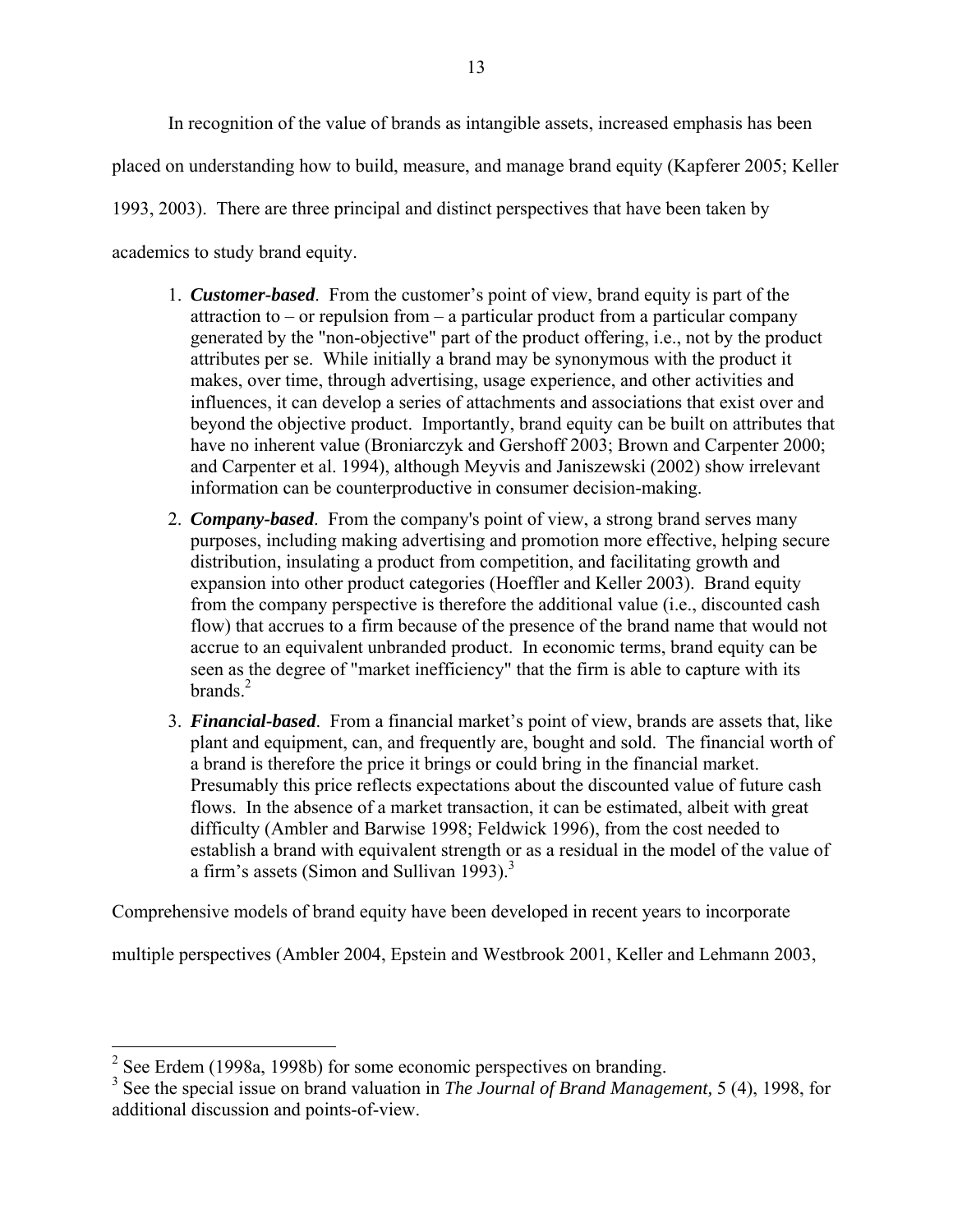Srivastava et al. 1998). Each of the three brand equity measurement perspectives has produced relevant work.

*Customer Level*. The value of a brand – and thus its equity – is ultimately derived from the words and actions of consumers. Consumers decide with their purchases, based on whatever factors they deem important, which brands have more equity than others (Villas-Boas 2004). Although the details of different approaches to measuring brand equity differ, they tend to share a common core: All typically either implicitly or explicitly focus on brand knowledge structures in the minds of consumers – individuals or organizations – as the source or foundation of brand equity.

To capture differences in brand knowledge structures, a number of hierarchy of effects models have been put forth by consumer researchers through the years (e.g., AIDA, for Awareness-Interest-Desire-Action). Customer-level brand equity can largely be captured by five aspects that form a hierarchy or chain, which are bottom (lowest level) to top (highest level) as follows:

- a) Awareness (ranging from recognition to recall)
- b) Associations (encompassing tangible and intangible product or service considerations)
- c) Attitude (ranging from acceptability to attraction)
- d) Attachment (ranging from loyalty to addiction)
- e) Activity (including purchase and consumption frequency and involvement with the marketing program, other customers through word-of-mouth etc., or the company)

Many similar models exist (e.g. Aaker 1996; Keller 2003). Several commercial versions are also available (e.g., Young and Rubicam's BrandAsset Valuator (BAV), WPP's Brand Z, and Research International's Equity Engine), although many focus largely on the first three aspects above.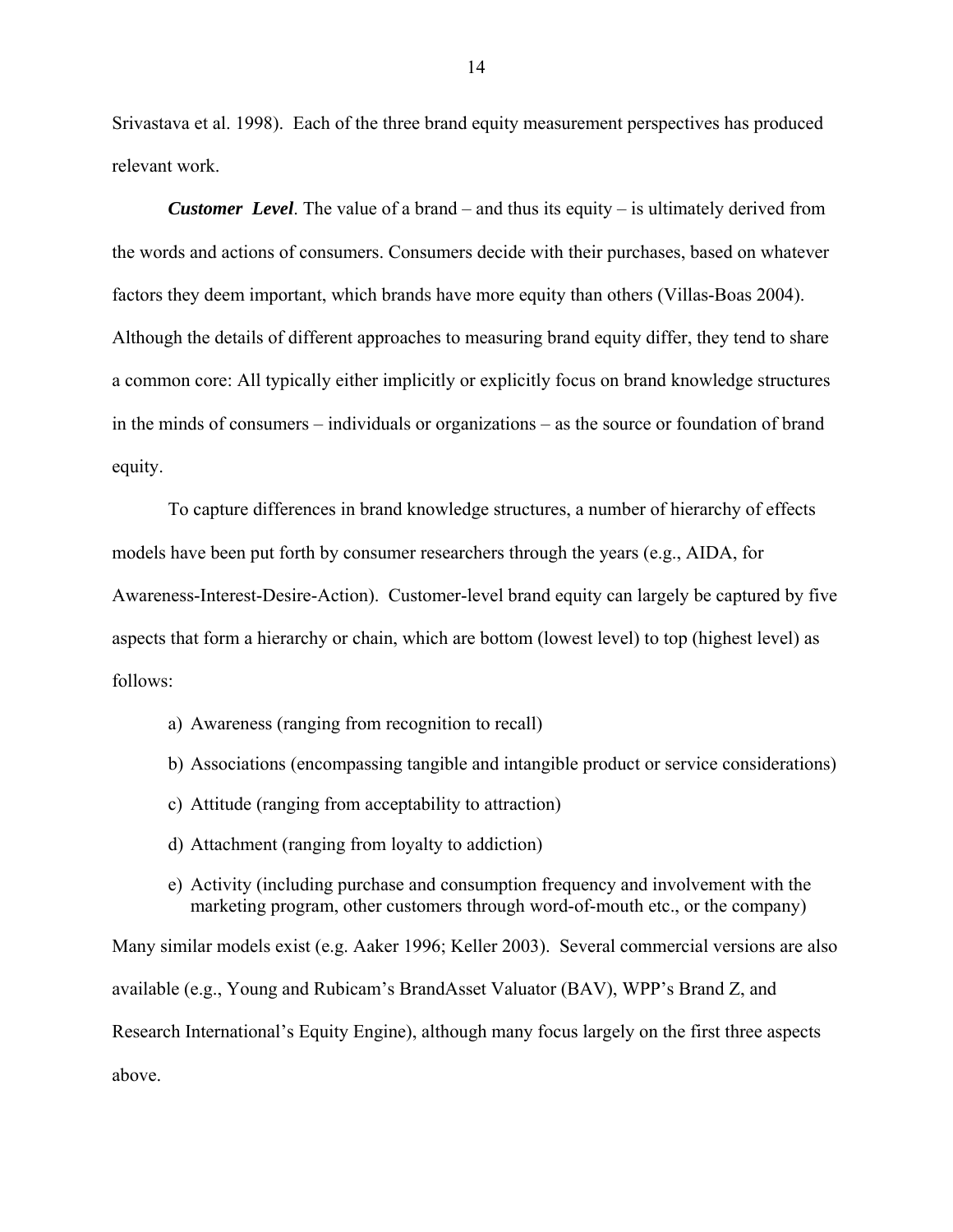There are several available research techniques to measure brands at each of these five

levels (Agrawal and Rao 1996). In addition, research has provided insight into how the value of

a brand's customer base relates to stock market value (Gupta et al. 2004). In the more qualitative

realm, a variety of alternatives exist for understanding the structure of associations that a

customer has for a product. These "mental maps" rely on concepts such as metaphors (i.e., "it is

like a  $\blacksquare$ ) to develop deeper texture in representing customer reactions to a brand (e.g.

Zaltman 2003).

# **Research Questions:**

- 1. How much brand equity can be captured by structured procedures (e.g. conjoint analysis or scanner data modeling) and how much requires qualitative understanding (e.g. via metaphors or mental maps)? Are there certain aspects of brand equity that can only be uncovered with qualitative research?
- 2. Can the value of different qualitative aspects of brand equity be quantified? What is the relationship between qualitative and quantitative aspects?
- 3. How "independent" vs. redundant are the numerous customer-related brand equity measures which have been studied? Is there a reduced set which is applicable to all products and/or all countries? What unique measures are relevant in different categories, cultures, or locations or to different customer groups?
- 4. Well-known brands provide a role in reducing risk: Not only are brands signals of quality (both in terms of mean and variance), but they also provide the "deep-pockets" needed to rectify a product failure. To what extent is increased confidence in decision-making a key or even critical factor of brands and brand equity, i.e., are standard deviations more important than means?

*Product-Market Level*. A number of approaches have been developed to assess the

impact of brand equity in the product-market. These include measures of price premiums,

increased advertising elasticity, decreased sensitivity to competitors' prices, and the ability to

secure and maintain distribution through channels (Hoeffler and Keller 2003).

Several studies have demonstrated that leading brands can command large price

differences (Simon 1979; Agrawal 1996; Park and Srinivasan 1994; Sethuraman 1996) and are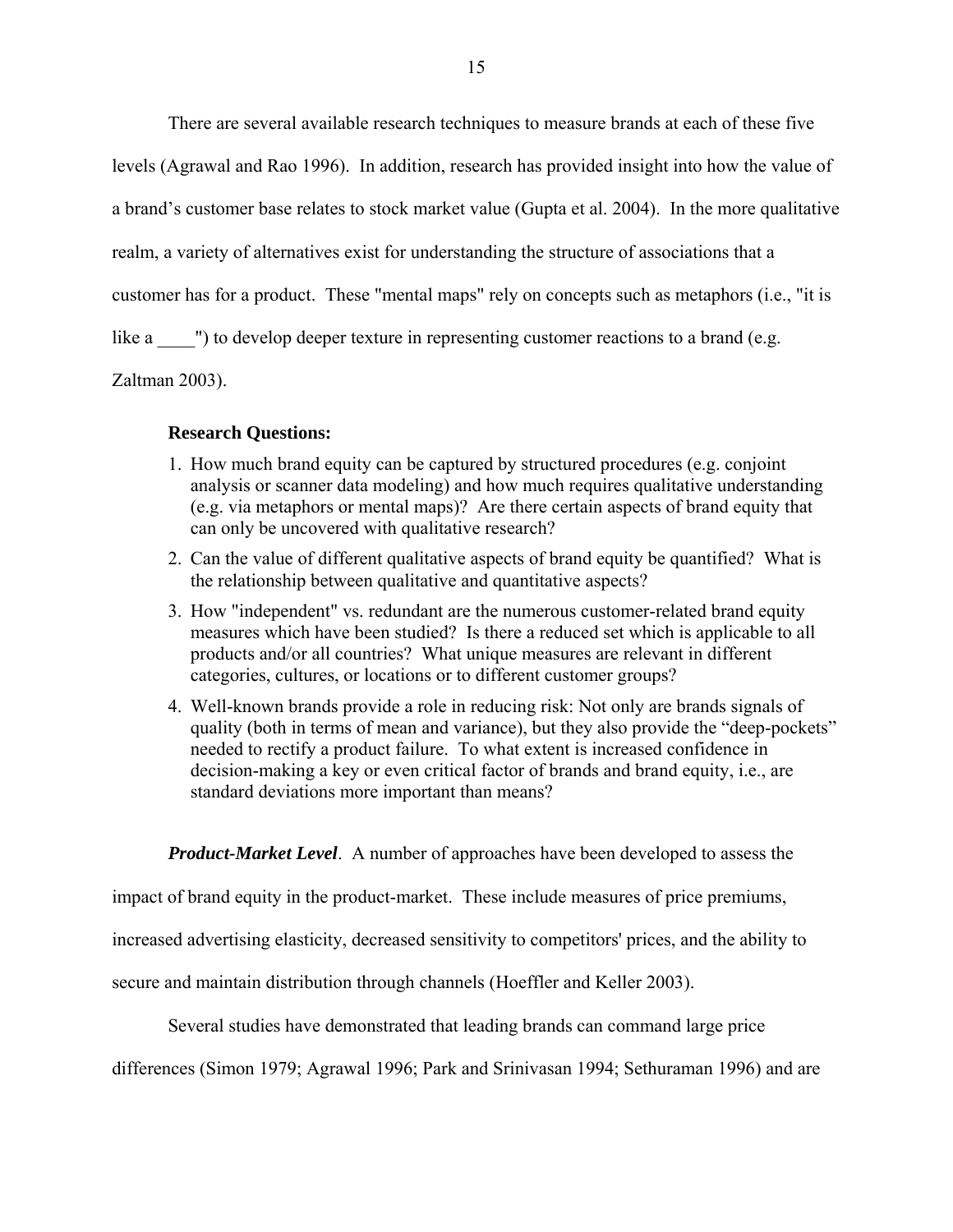more immune to price increases (Sivakumar and Raj 1997). Lower levels of price sensitivity have been found for households that are more loyal (Krishnamurthi and Raj 1991). Ailawadi et al. (2003) proposed the revenue premium a brand commands vis a vis an unbranded product equivalent as a measure of brand equity and showed how it responds to brand actions. They contend that neither the sales premium nor the price premium alone captures the increased demand attributable to a brand.

Advertising may play a role in decreasing price sensitivity (Kanetkar, Weinberg, and Weiss 1992). Consumers who are highly loyal to a brand have been shown to increase purchases when advertising for the brand increased (Raj 1982, Hsu and Liu 2000). Research suggests that stores are more likely to feature well-known brands if they convey a high quality image (Lal and Narasimhan 1996). Fader and Schmittlein (1993) proposed that differences in retail availability may be a key component of the higher repeat purchase rates for higher share brands.

### **Research Questions:**

- 1. What are the advantages of residual versus direct measures of the effect of the brand on marketing program effectiveness?
- 2. How do you assess and identify the "option value" of the extension potential of a brand? What are the "cost savings" that result from higher brand equity in terms of advertising effectiveness, etc.?
- 3. How can brand equity be disentangled from its causes or source (e.g. product quality)? How can brand and category equity be separated?
- 4. How can the impact of the brand be separated from that of company market power, entry order, and other possible determinants?
- 5. What are the best approaches to tracking brand performance? How frequently should it be measured?
- 6. How much explanatory power does brand equity have after accounting for market share effects (Uncles et al. 1995)?

*Financial-Market Level*. A different approach to measuring brand equity is based on

financial market performance (Amir and Lev 1996; Barth et al. 1998). One measure that has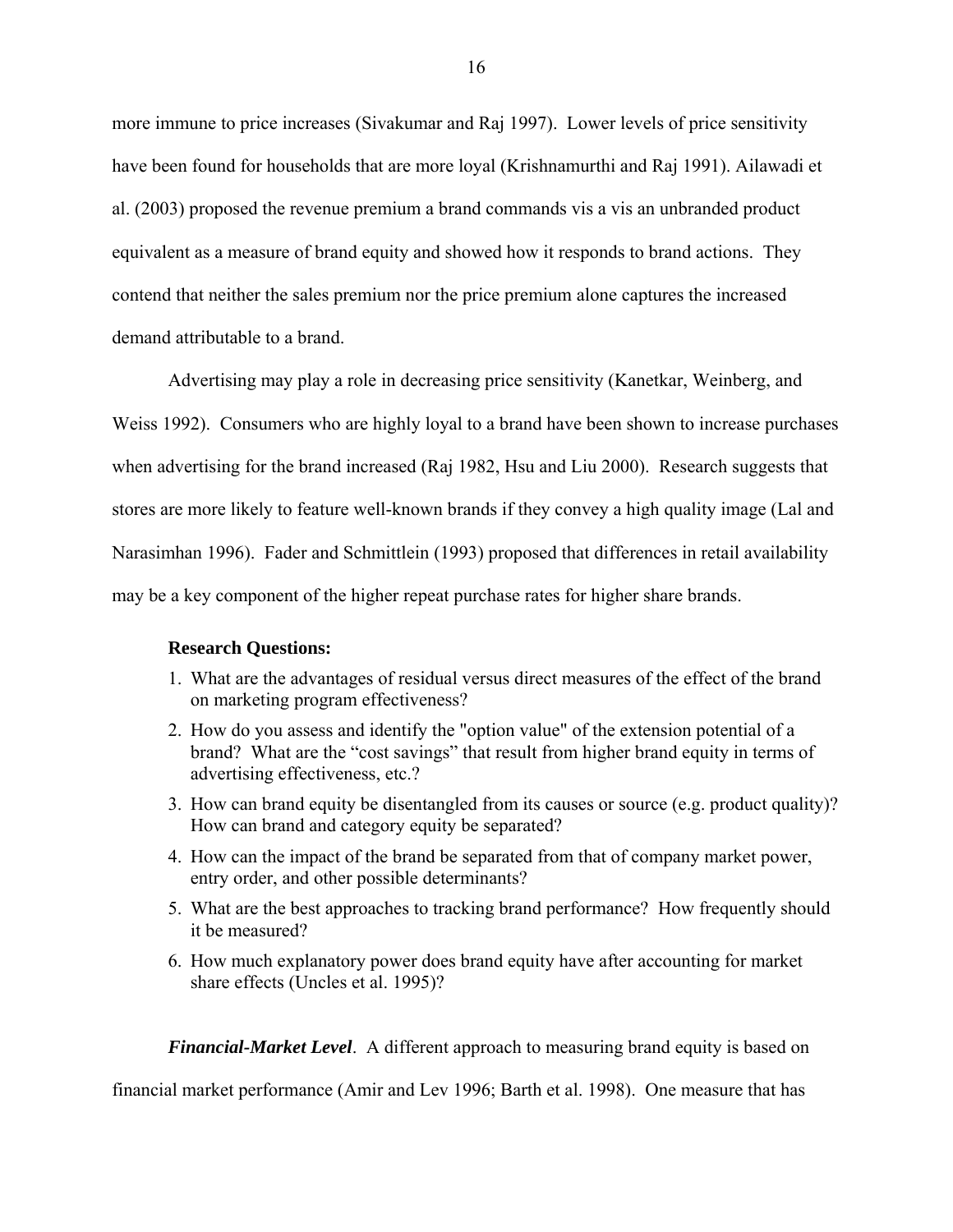been proposed uses the component of market value unexplained by financial assets and results (i.e., profits). Using Tobin's Q (the market value of assets divided by their replacement value as estimated by book value) as a proxy of brand equity, Lindenberg and Ross (1981) found that consumer goods companies such as Coca-Cola, Pepsico, Kellogg's, and General Foods had Tobin Q's greater than 2, suggesting that these companies had considerable intangible value. On the other hand, more commodity-like manufacturers such as metal producers and paper products companies had Tobin Q's of about 1.

Simon and Sullivan (1993) decomposed firm value into tangible and intangible components: Tangible components reflected replacement costs and included assets such as plant and equipment and net receivables; intangible components were broken down into industry-wide, cost, and brand factors. The brand factors were derived from a market share equation using an instrumental variables approach (i.e., brand value was determined by order-of-entry and advertising). As a percent of replacement values, brand equity ranged from a low of essentially zero for categories such as paper and allied products; petroleum and coal; stone, glass, and coal; and primary and fabricated metals to as much as 61% for apparel, 58% for printing and publishing, and 46% for tobacco. Firms for which brand value exceeded replacement cost included Dreyer's Ice Cream, Tootsie Roll, and Smucker.

Another approach to assessing the financial value of a brand involves taking customer mindset measures and relating them to stock market values. This approach is used by Stern Stewart's Brand Economics which link Young & Rubicam's BrandAsset Valuator, a surveybased measure of brand strength, to Economic Value Added (EVA), a financial performance measure. Along those lines, Aaker and Jacobson (1994) relate yearly stock returns for 34 companies during 1989 to 1992 to unanticipated changes in ROI, brand equity, and brand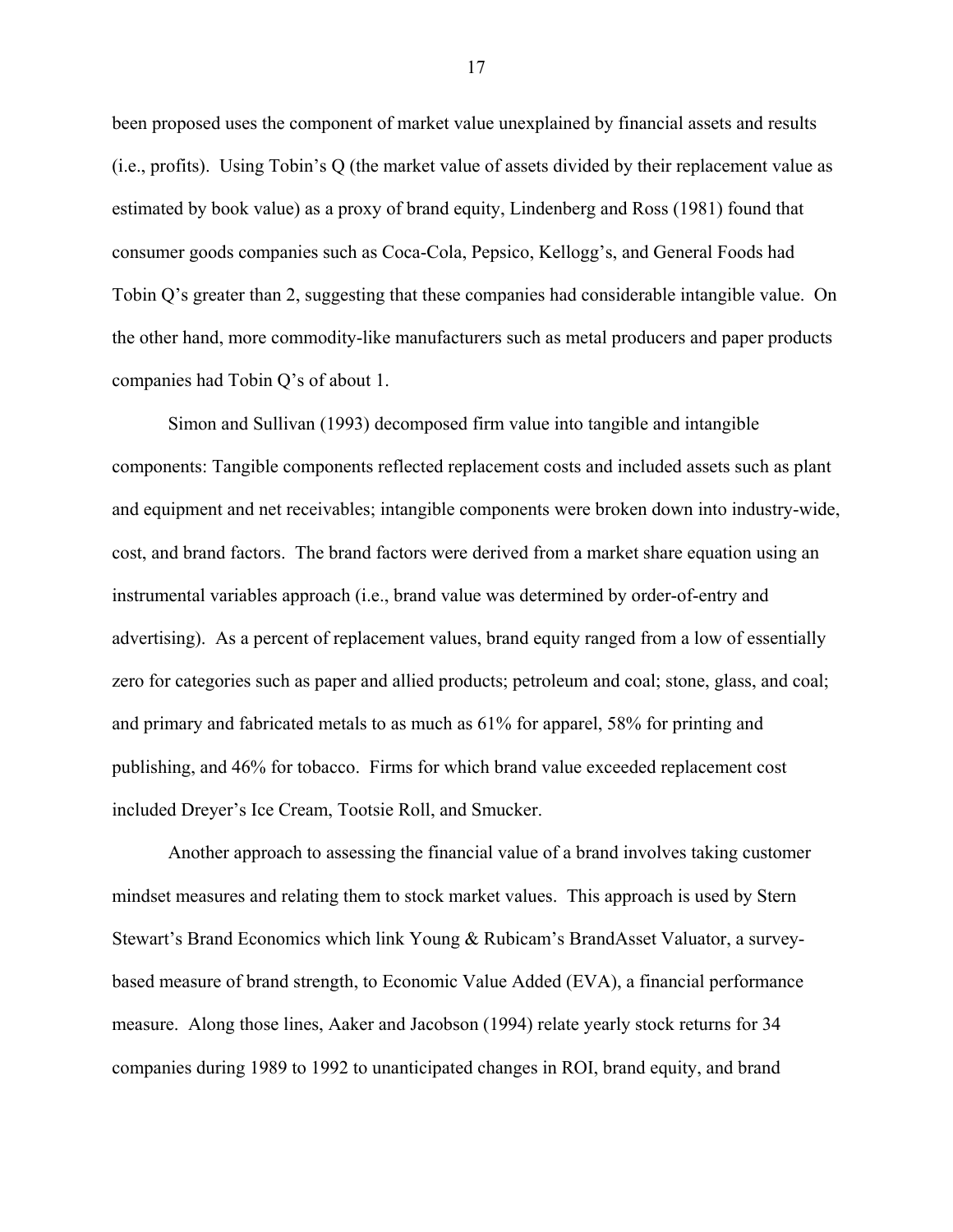salience. Using EquiTrend's perceived quality rating as a proxy for brand equity, they find that changes in quality and thus equity had a significant effect over and above that of changes in ROI. Firms who experienced the largest gains in brand equity saw their stock return average 30%; conversely, those firms with the largest losses in brand equity saw stock return average a negative 10%. Interestingly, other results suggest that there is a bigger improvement when the changes in quality perceptions occurs among heavy users, a result consistent with suggestions that retention (impacting current customers) may often be the best way to increase customer, and hence firm, value (Thomas et al.  $(2004)$ ).

Using data for firms in the computer industry in the 1990's, Aaker and Jacobson (2001) found that changes in brand attitude were associated contemporaneously with stock return and led accounting financial performance. Awareness that did not translate into more positive attitudes, however, did little to the stock price. Adopting an event study methodology, Lane and Jacobson (1995) showed that the stock market response to brand extension announcements depended interactively and non-monotonically on brand attitude and familiarity: the stock market responded most favorably to extensions of either high esteem, high familiarity brands or those of low esteem, low familiarity brands. Mizik and Jacobson (2003) examined the relative importance of value appropriation activities (i.e., extracting profits in the marketplace via advertising and promotion) versus value creating activities (i.e., through R&D) on the stock market.

In an event study of 58 firms that changed their names in the 1980's, Horsky and Swyngedouw (1987) found that, for most of the firms, name changes were associated with improved performance. The greatest improvement tended to occur in firms that produced industrial goods and whose performance prior to the change was relatively poor. Not all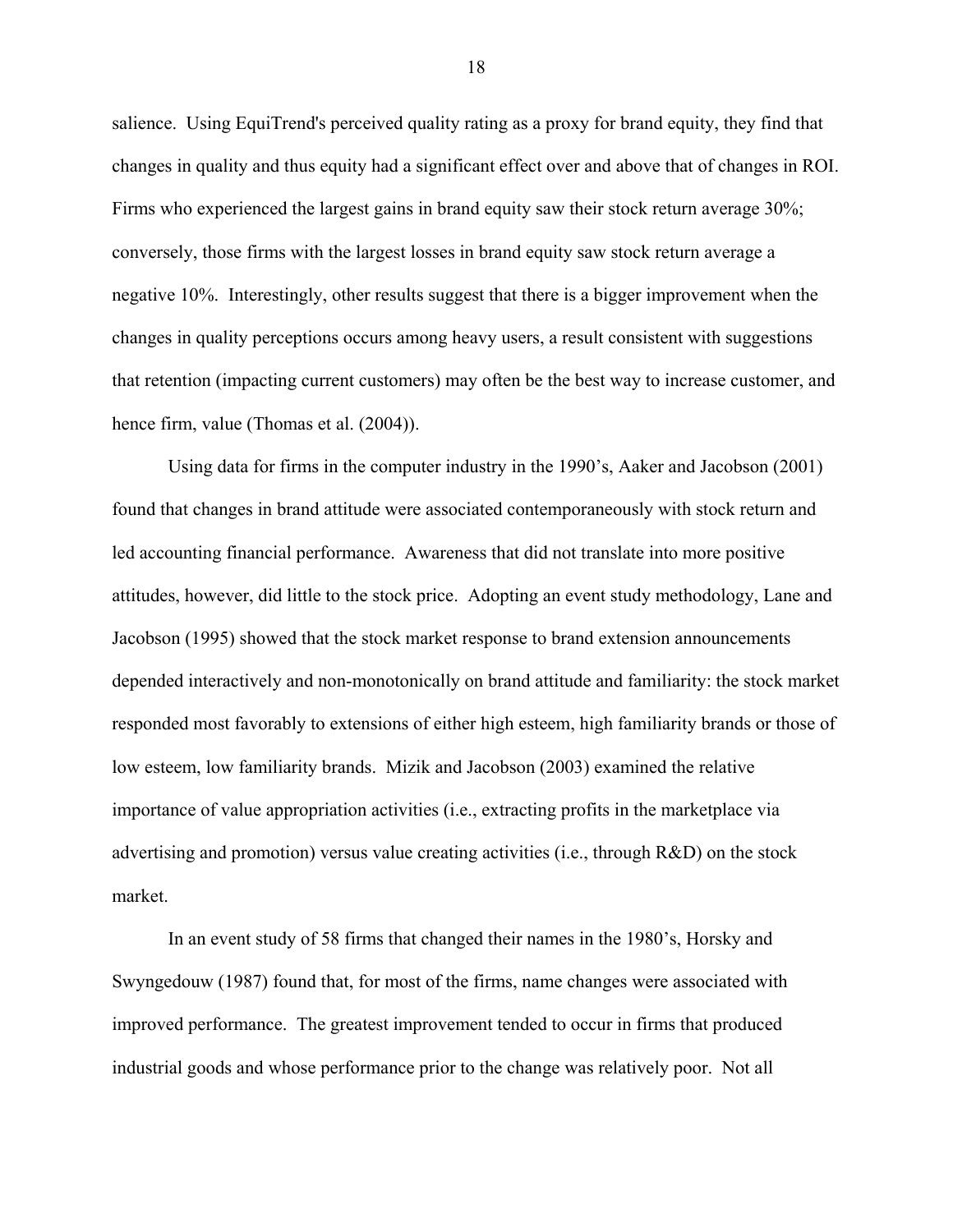changes, however, were successful. They interpreted the act of a name change as a signal that other measures to improve performance – e.g., changes in product offerings and organizational changes – will be seriously and successfully undertaken.

Mahajan, Rao, and Srivastava (1994) suggest how to assess the level of brand equity in the context of firm acquisitions. Kerin and Sethuraman (1998) also have examined the link between brand value and stock value. In the brand strategy arena, Rao et al. (2004) examined the question of whether a "branded house" strategy with a corporate brand as an umbrella was associated with higher stock market returns than a multiple-brand "house of brands" strategy. In their data, a corporate branding strategy produced higher average return than a multi-brand strategy, perhaps to compensate for the greater risk due to the non-diversification involved.

#### **Research Questions**:

- 1. What are the links between customer-market, product-market, and financial-market level measures of brand equity? For example, does customer-level equity lead to financial-market equity by generating additional cash flow or by directly influencing investor decisions?
- 2. How can the causal impact of brand equity on financial market performance be established given the large number of other factors that drive stock price?
- 3. Are large values of brand equity limited to consumer and hedonic goods or can they also exist for business-to-business and other high involvement, utilitarian products?
- 4. Should brand equity be reported on the balance sheet? If so, how?
- 5. Which are forward vs. backward looking brand equity measures?

# **The Marketing Mix and Brand Equity**

Marketing mix modeling has increased in popularity with industry and academics

(Gatignon 1993; Hanssens et al. 1998). Considerable research has examined the effectiveness of

different elements of the marketing mix. For example, numerous studies have examined the

short-term and long-term effects of advertising and promotion (e.g., Ailawadi et al. 2001,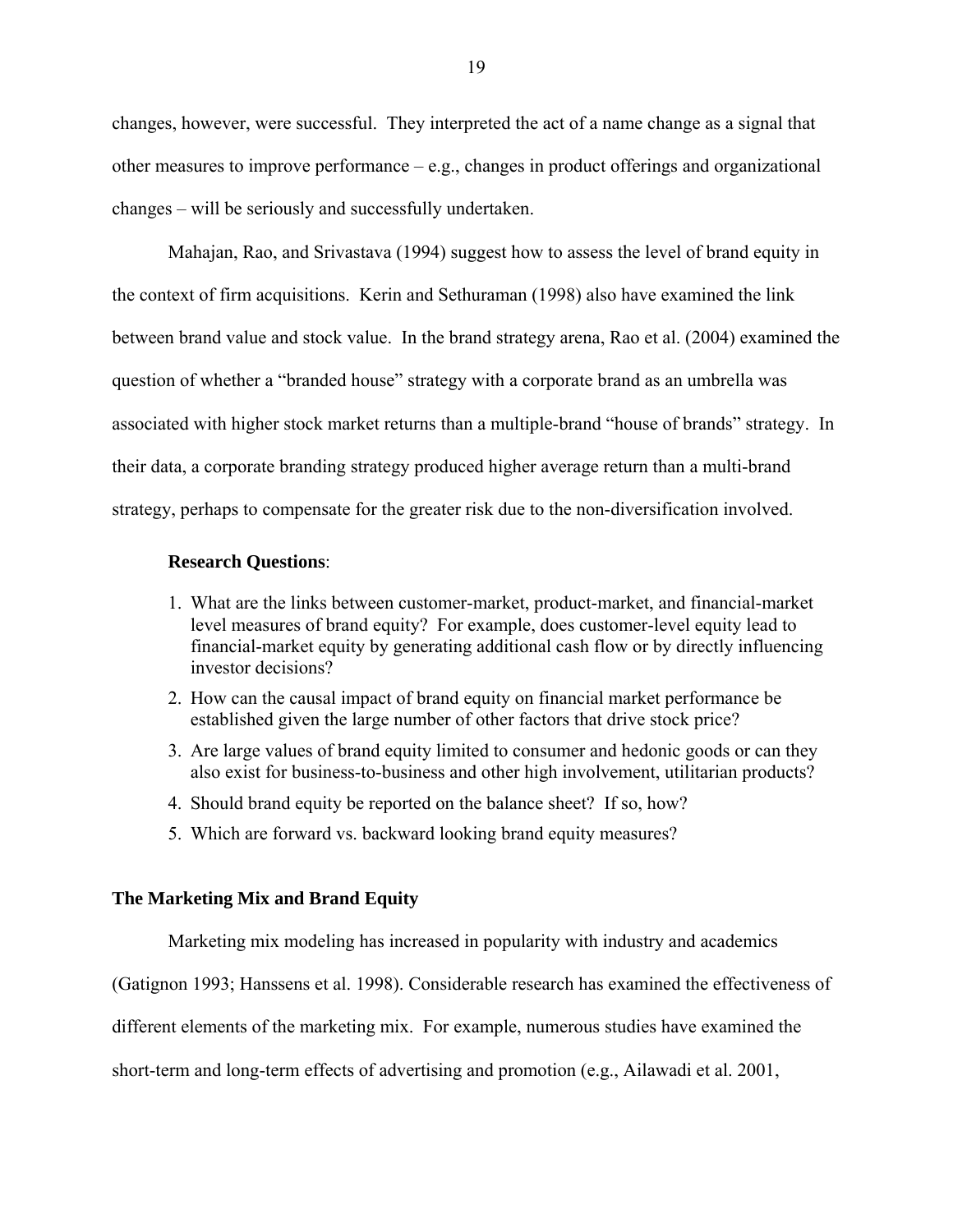Anderson & Simester 2004; Dekimpe and Hanssens 1999, Mela et al. 1997). This research often looks at different outcomes and indicators of marketing effectiveness. For example, Pauwels et al. (2002) found that price promotions has a strong effect on category purchase incidence for a storable product but a correspondingly larger impact on brand choice for perishable products.

Although these research streams have provided considerable insight, they have not typically addressed the full breadth of brand equity dimensions. In particular, it is rare that measures of customer mindset are introduced as possible mediating or moderating variables in analyzing marketing effectiveness.

#### **Research Questions:**

- 1. How stable is brand equity? Does the stability depend on the marketing driver involved, e.g., an ad vs. a personal experience?
- 2. How does the effectiveness of marketing drivers of brand equity change over time? When are emotional drivers more important: early on or as a market matures? Are emotional drivers more relevant to corporate brands and rational drivers more relevant to product brands?
- 3. To what extent can and should a company try to influence (vs. respond to) what the key drivers are?

# **Relationship of Brand Equity to Customer Equity**

 An important emerging line of research concerns customer equity and the antecedents and consequences of developing strong ties to customers (Rust et al. 2000). A number of researchers have noticed the relationship between the brand management and customer management perspectives (e.g., Ambler et al. 2002). Indeed, under one set of assumptions the value of a customer to the firm (i.e., customer equity) can be shown algebraically to be the sum of the profit from selling equivalent generic products and the additional value from selling branded goods (i.e., brand equity).

# **Research Questions**: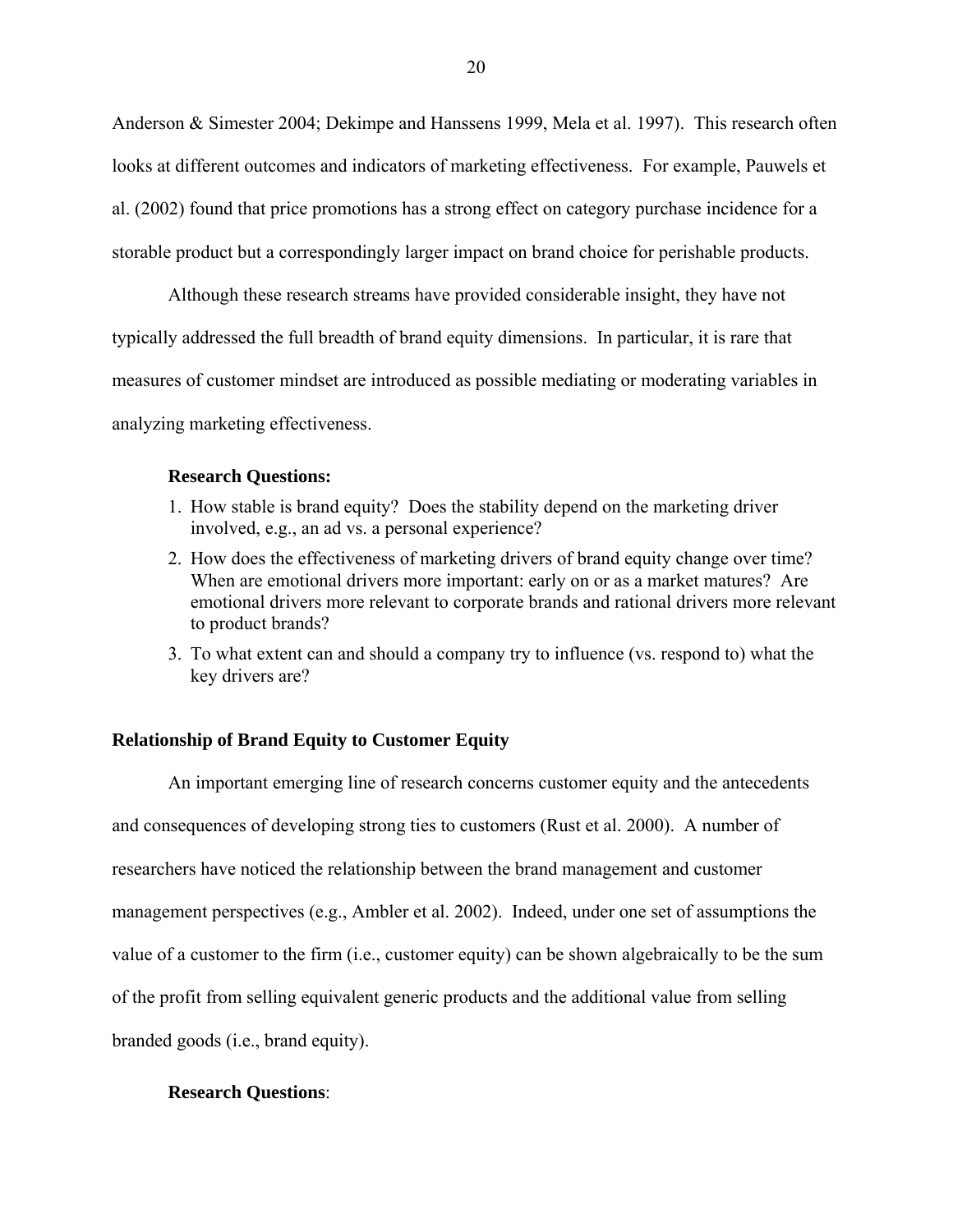- 1. Does brand equity management simply reflect an aggregate view of customer equity management? How do concepts such as customer lifetime value and CRM relate to brand equity? How can they be integrated?
- 2. How closely related are measures of brand equity and customer equity (e.g. loyalty and share of wallet or requirements; brand relationship and customer retention)?
- 3. How can a firm balance a product-driven brand focus with a customer-driven CRM one? Which strategies are most effective? Under what circumstances?

## **BRANDS AS GROWTH PLATFORMS**

No problem is more critical to CEO's than generating profitable growth. Brands grow primarily through product development (line and category extensions) and market development (new channels and geographic markets). Important sub-topics here include new product and brand extension strategies and their effects on brand equity

## **New Products and Brand Extensions**

 Brand extensions are one of the most heavily-researched and influential areas in marketing (Czellar 2003). Marketing academics have played an important role in identifying key theoretical and managerial issues and providing insights and guidance.

 Research has shown extension success depends largely on consumers' perceptions of fit between a new extension and parent brand (Aaker and Keller (1990), but see Klink and Smith (2001) and Van Osselaer and Alba (2003)). There are a number of bases of fit – virtually any brand association is a potential basis – but two key bases are competence (attribute) and image based (Batra et al. 1993). Research has also shown that positively evaluated symbolic associations may be the basis of extension evaluations (Reddy, Holak, and Bhat 1994; Park, Milberg, and Lawson 1991), even if overall brand attitude itself is not necessarily high (Broniarczyk and Alba 1994). One key conclusion is that consumers need to see the proposed extension as making sense.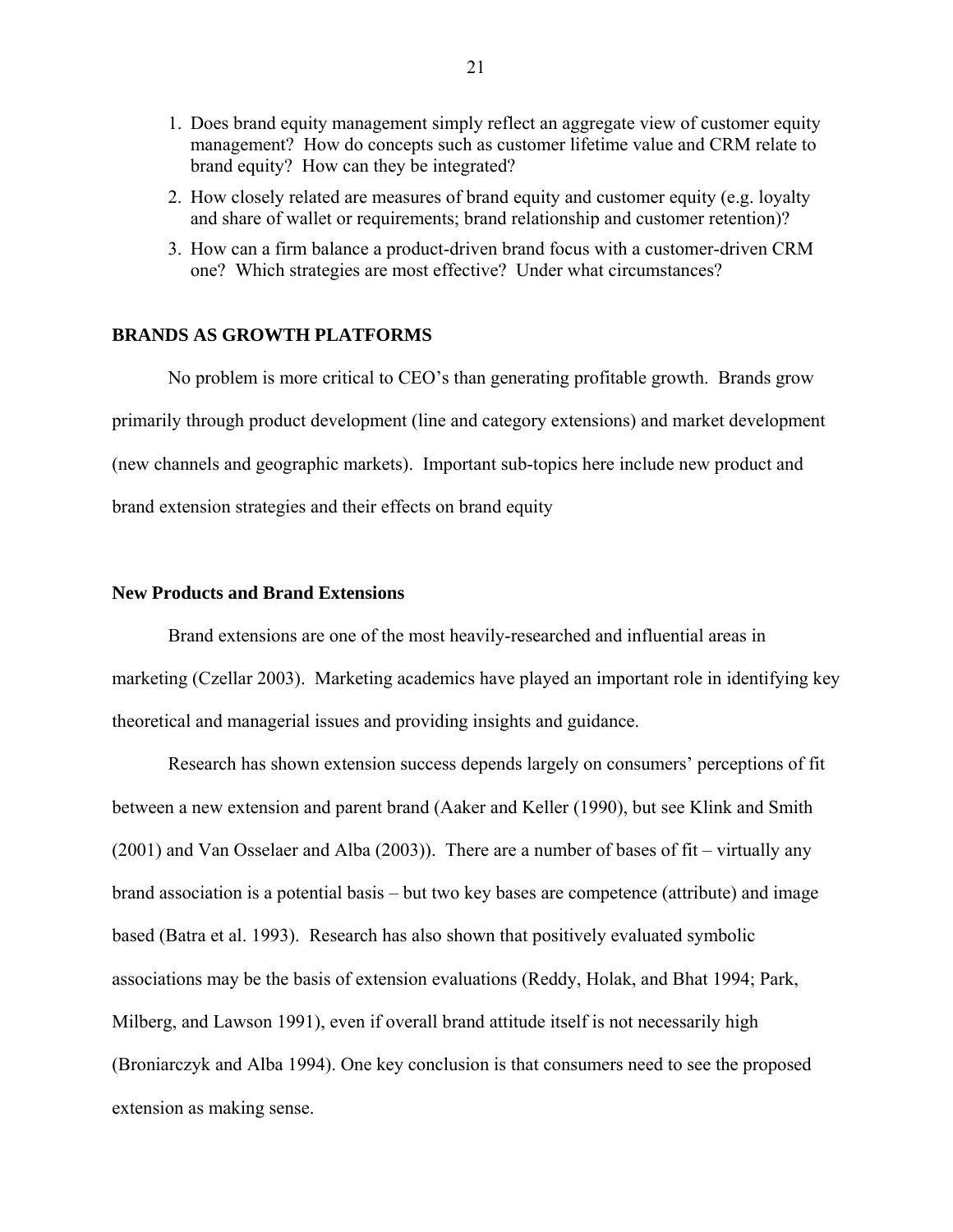Based on a meta-analysis of eight studies using 131 different brand extensions, Bottomley and Holden (2001) concluded that brand extension evaluations are based on the quality of the original brand, the fit between the parent and extension categories, and the interaction of the two, although cultural differences influenced the relative importance attached to these model components. Studies have shown how well known and well-regarded brands can extend more successfully (Aaker and Keller 1990; Bottomley and Doyle 1996) and into more diverse categories (Keller and Aaker 1992; Rangaswamy et al. 1993). In addition, the amount of brand equity has been shown to be correlated with the highest or lowest quality member in the product line for vertical product extensions (Randall et al. 1998). Brands with varied product category associations developed through past extensions have been shown to be especially extendible (Dacin and Smith 1994; Keller and Aaker 1992; Sheinin and Schmitt 1994). As a result, introductory marketing programs for extensions from an established brand can be more efficient (Erdem and Sun 2002; Smith 1992; Smith and Park 1992).

 A number of other factors also come into play to influence extension success, such as consumer knowledge of the parent and extension categories (e.g., Moreau et al. 2001) and characteristics of the consumer and extension marketing program (e.g., Barone and Miniard 2002; Maoz and Tybout 2002; Zhang and Sood 2002). Kirmani et al. (1999) found evidence of an ownership effect whereby current owners' generally had more favorable responses to brand line extensions.

One oft-cited concern with brand extensions is that a failed brand extension could hurt (dilute) the parent brand in various ways. Interestingly, academic research has found that parent brands generally are not particularly vulnerable to failed brand extensions. An unsuccessful brand extension potentially damages a parent brand only when there is a high degree of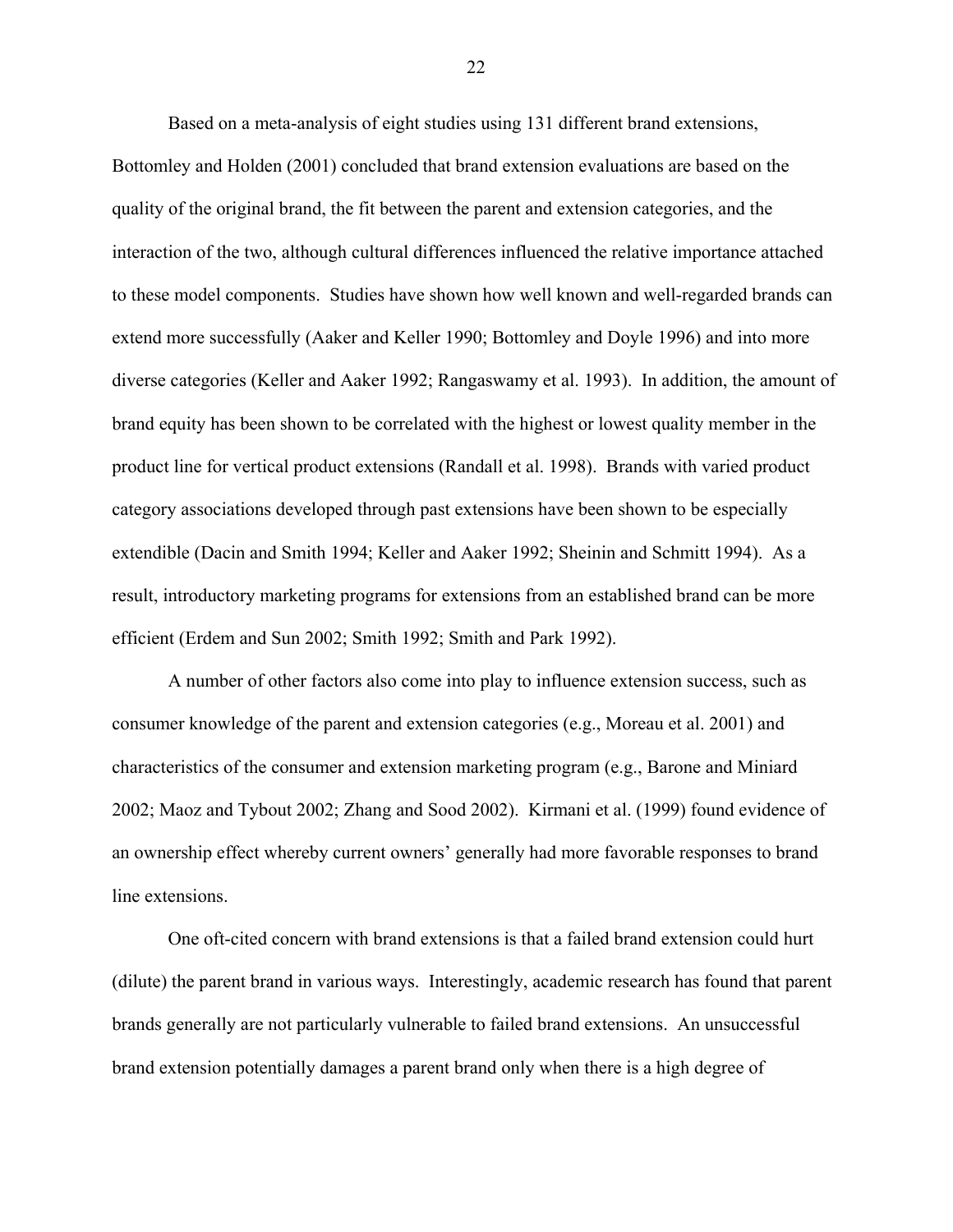similarity or "fit" involved – e.g., in the case of a failed line extension in the same category – and when consumers experience inferior product performance directly (Ahluwalia and Gurhan-Cali 2000; Gurhan-Canli and Maheswaran 1998; Keller and Aaker 1992; Loken and Roedder John 1993; Milberg et al. 1997; Roedder John et al. 1998; Romeo 1991).

Several other factors also influence the extent of damage to a parent brand from an unsuccessful brand extension. The more involved the consumer is with the extension decision (e.g., if they own or use the parent brand), the more it is that likely harmful dilution effects will occur (Kirmani et al. 1999). Importantly, research has shown that a sub-branding strategy, where an extension is given another name in addition to the parent brand (e.g., Courtyard by Marriott), can effectively shield a parent brand from dilution from a failed similar extension (Keller and Sood 2004; Milberg et al. 1997).

Research has also shown that extensions can create positive feedback effects to the parent brand (Balachander and Ghose 2003). For instance, brand extensions strengthened parent brand associations (Morrin 1999) and "flagship brands" were highly resistant to dilution or other potential negative effects due to unfavorable experiences with an extension (Roedder John, Loken, and Joiner 1998; Sheinin 2000).

#### **Research Questions**

- 1. How can the long-term new product potential of a brand be assessed? What is the optimal product breadth for a brand franchise?
- 2. How should a brand be built and managed as a growth platform? Which kinds of brand associations are most beneficial or detrimental for future brand growth? What kind of brand associations facilitate vs. inhibit the introduction of line and brand extensions?
- 3. What should be built into a pioneer brand to retard future competition?
- 4. For new-to-the-world products, what should be the relative emphasis on building the brand vs. establishing and growing the category? More generally, what should be the brand vs. product focus over the product life cycle?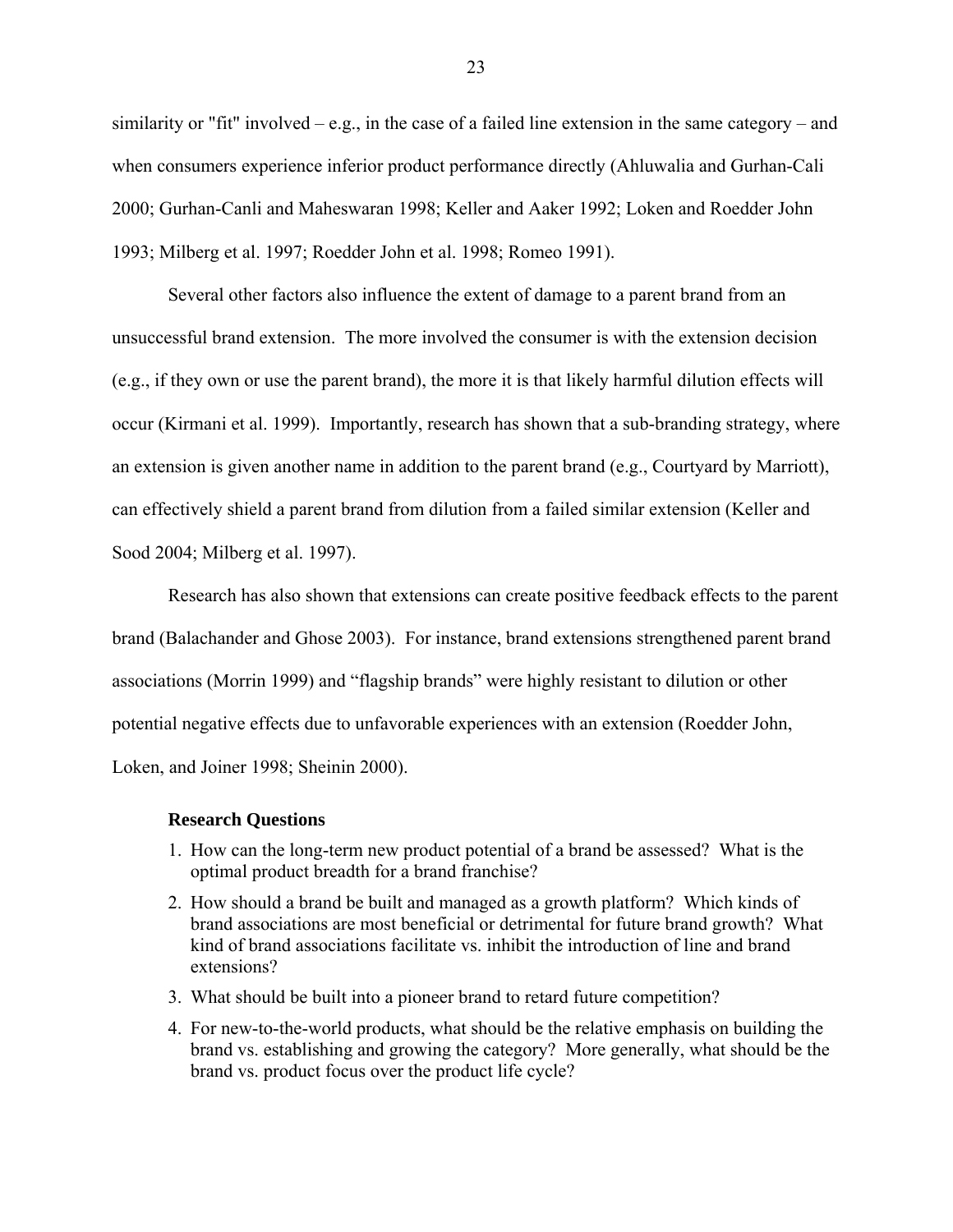#### **STRATEGICALLY MANAGING THE BRAND**

In many firms, the CEO is effectively the Chief Brand Officer (CBO) as well. Regardless of who (if anyone) is in charge of managing the brand, several general strategic issues arise: the optimal design of brand architecture; the effects of co-branding and brand alliances; and cross-cultural and global branding strategies.

### **Brand Architecture**

 Brand architecture has been studied in the context of line extensions, vertical extensions, multiple brand extensions, sub-brands, and brand portfolios (Aaker 2004). Several researchers have examined characteristics of successful line extensions (Andrews and Low 1998; Putsis and Bayus 2001; Reddy et al. 1994). In the context of fast moving packaged goods, Cohen et al. (1997) developed a decision support system to evaluate the financial prospects of potential new line extensions.

Although many strategic recommendations have been offered concerning "vertical extensions" – extensions into lower or higher price points (e.g., Aaker 1994) – relatively little academic research has been conducted to provide support for them (see Randall et al. 1998 for an exception). Kirmani et al. (1999) found that owners had more favorable responses than nonowners to upward and downward stretches of non-prestige brands (e.g., Acura) and to upward stretches of prestige brands (e.g., Calvin Klein and BMW). Downward stretches of prestige brands, however, did not work well because of owner's desire to maintain brand exclusivity. A sub-branding strategy, however, protected owners' parent brand attitudes from dilution.

In terms of multiple brand extensions, Keller and Aaker (1992) showed that by taking "little steps', i.e., by introducing a series of closely related but increasingly distant extensions, it was possible for a brand to ultimately enter product categories that would have been much more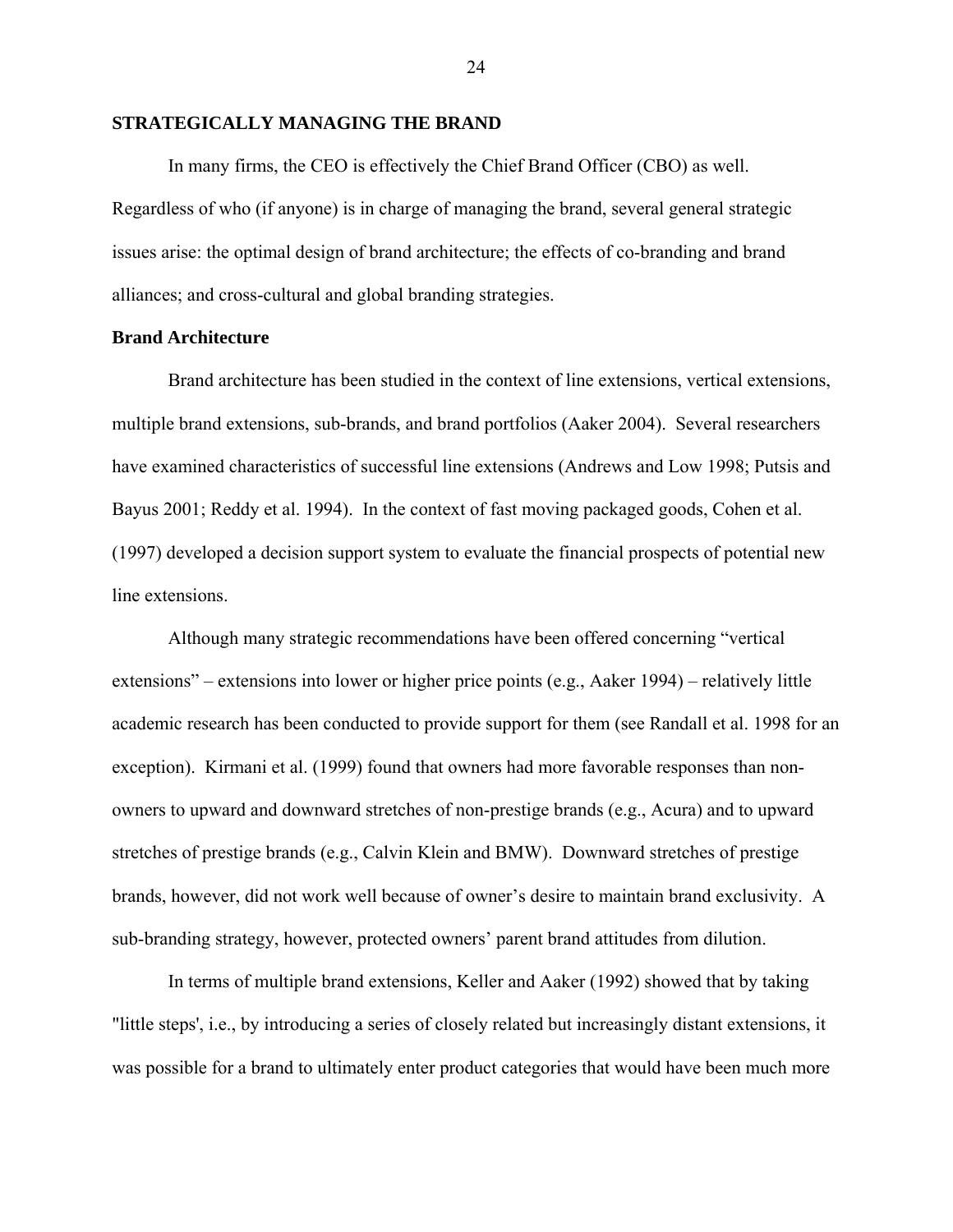difficult, or perhaps even impossible, to have entered directly (Dawar and Anderson 1994; Jap 1993; Meyvis and Janiszewski 2004).

Joiner and Loken (1998), in a demonstration of the inclusion effect in a brand extension setting, showed that consumers often generalized possession of an attribute from a specific category (e.g., Sony televisions) to a more general category (e.g., all Sony products) more readily than they generalized to another specific category (e.g., Sony VCR's). Research has shown that family brand evaluations depend on the expected variability of individual product quality and attribute uniqueness (Gurhan-Canli 2003; see also Swaminathan et al. 2001).

Research has also shown that a sub-branding strategy can enhance extension evaluations, especially when the extension is farther removed from the product category and less similar in fit (Keller and Sood 2004; Milberg et al. 1997; Sheinin 1998). A sub-brand can also protect the parent brand from unwanted negative feedback (Milberg et al. 1997; Janiszewski and van Osselaer 2000; Kirmani et al. 1999), but only in certain circumstances, e.g., if the sub-brand consists of a meaningful individual brand that precedes the family brand, e.g., Courtyard by Marriott (Keller and Sood 2004). Wanke et al. (1998) showed how sub-branding strategy could help set consumer expectations.

Bergen et al. (1996) studied branded variants – the various models that manufacturers offer different retailers (see also Shugan (1996)). They showed that as branded variants increased, retailers were more inclined to carry the branded product and provide greater retail service support. Other research has shown how brand portfolios can increase loyalty to multiproduct firms (Anand and Shachar 2004). Kumar (2003) argues that companies can rationalize their brand portfolios to both serve customers better and maximize profits (see also Broniarczyk et al. 1998).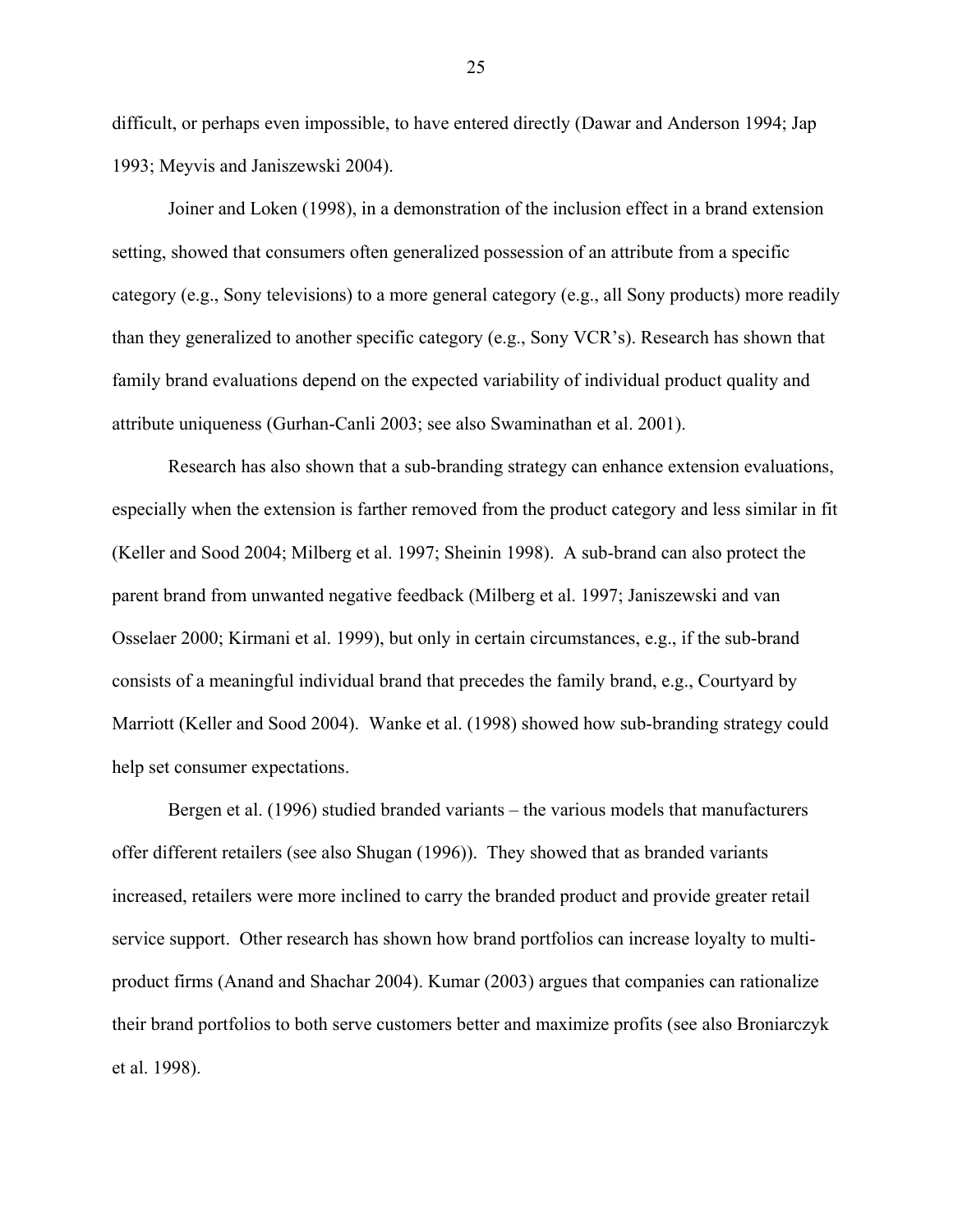### **Research Question**

- 1. How do product brands impact the equity of corporate brands (and vice-versa)?
- 2. How can the interplay and flow of equity between product and corporate brands be measured ("ladder up" vs. "waterfall down")?
- 3. Can and should line extension proliferation be controlled? What are the design criteria for the optimal brand portfolio?
- 4. Does it matter who and where in the organization controls the brand?
- 5. How should a company deal with differences (heterogeneity) in terms of what consumers think about and want from a brand?

## **Co-Branding and Brand Alliances**

Brand alliances – where two brands are combined in some way as part of a product or some other aspect of the marketing program – come in all forms (Rao 1997; Rao et al. 1999; Shocker et al. 1994) and have become increasingly prevalent. Park et al. (1996) compared cobrands to the notion of "conceptual combinations" in psychology and showed how carefully selected brands could be combined to overcome potential problems of negatively correlated attributes (e.g., rich taste and low calories).

Simonin and Ruth (1998) found that consumers' attitudes toward a brand alliance could influence subsequent impressions of each partner's brands (i.e., spillover effects existed), but these effects also depended on other factors such as product "fit" or compatibility and brand "fit" or image congruity. Desai and Keller (2002) found that although a co-branded ingredient facilitated initial expansion acceptance, a self-branded ingredient could lead to more favorable long-run extension evaluations. In other words, borrowing equity from another brand does not necessarily build equity for the parent brand (see also Janiszewski and van Osselaer (2000)).

#### **Research Questions**

1. What is the proper executional approach to combining brands? What characterizes effective implementation?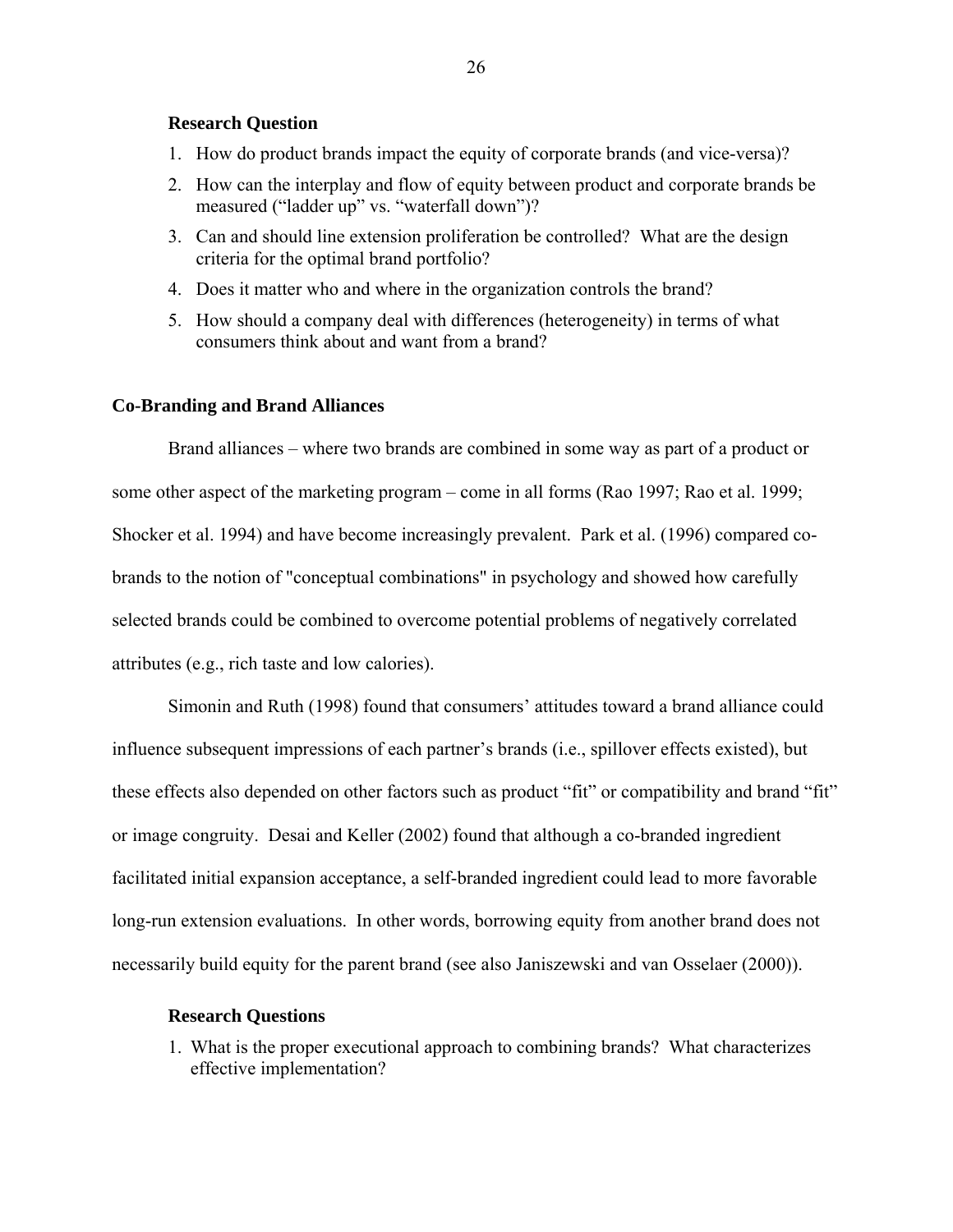- 2. What are the relative implications of formal alliances, co-branding, and ingredient branding on customer reactions and company profits?
- 3. When one brand buys another or is merged with it, how should it be determined whether or not one brand should dominate?
- 4. Does a brand carry the same value after it is acquired?
- 5. How much brand equity is derived from surroundings (e.g., retail stores, distributors) and how much does a brand contribute to the equity of these surroundings?
- 6. What are the roles of different brands in providing "complete solutions" to consumers? How are "lead brands" best determined?

# **Cross Cultural and Global Branding**

 Branding is increasingly being conducted on a global landscape. A number of issues emerge in attempting to build a global brand. Levitt has argued that companies needed to learn to operate as if the world were one large market – ignoring superficial regional and national differences. Much research, however, has concentrated on when marketers should standardize versus customize their global marketing programs (e.g., Gatignon and Vanden Abeele 1995; Samiee and Roth 1992, Szymanski et al. 1993).

Research has also examined cultural and linguistic aspects of branding, e.g., showing

how Chinese versus English brand names differ in terms of visual versus verbal representations

(Schmitt et al. 1994, Pan and Schmitt 1996, Zhang and Schmitt 2001). From a brand building

standpoint, Steenkamp et al. (2003) show how perceived brand globalness creates brand value.

#### **Research Questions**

- 1. How do consumer schemas and accepted practices for branding strategies and activities vary across countries?
- 2. What is the optimal degree of localization for branding and marketing communications? To what extent should both the marketing programs for a brand and the product itself (e.g., level of sweetness for Coca-Cola) be varied across locations?
- 3. How does global brand management vary by product life cycle stage? Should it be mandated or encouraged by sharing best practices across the company?
- 4. To what extent does country image (or equity) impact the equity of brands from that country?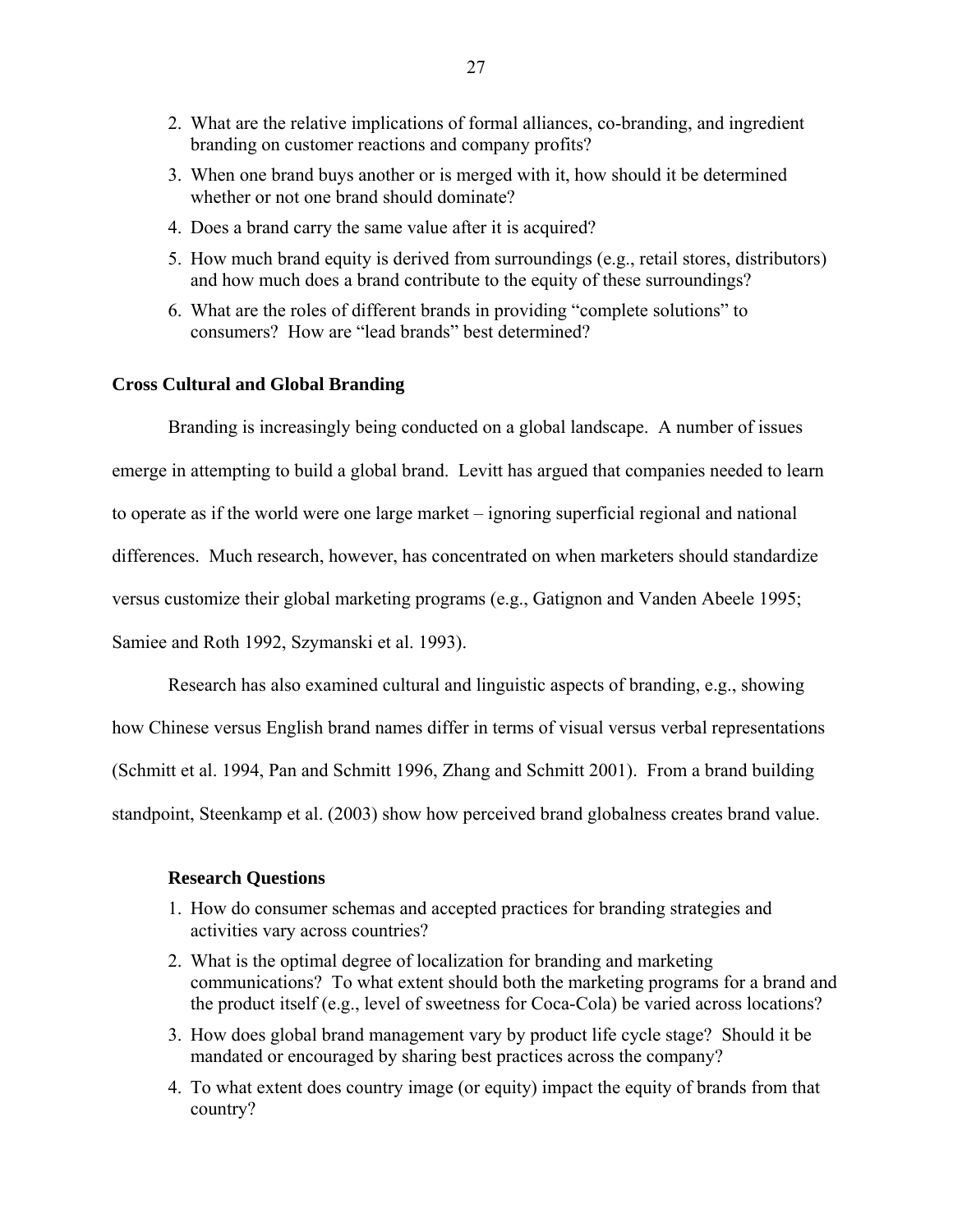### **Branding and Social Welfare**

Brands would exist even if no money were spent on advertising and promotion for products. Customers would find some distinguishing characteristics (name, color, shape) to identify products or services that had served them well and use them to simplify (make more efficient) future choices. Moreover, as satisficers, customers are slow to update performance improvements (or decreases) in their current or other alternative choices. The result, at least in the short run, is market inefficiency in the physical attribute product space. In essence, market inefficiency (see Horth-Anderson 1983) can be seen as the same as brand equity, raising several interesting questions.

#### **Research Questions**

- 1. Do brands create value, provide value, or reduce value for customers?
- 2. Are there categories of goods for which large brand equities are acceptable (e.g., luxury goods marketed to affluent customers) and others where they are not (e.g., pharmaceuticals)?
- 3. Is market inefficiency and the creation of brand equity desirable or undesirable in terms of its effect on the overall economy?
- 4. How should marketers respond to criticisms of brands as being overpriced? As creating needs versus satisfying real needs? How about issues of product failure or safety?
- 5. What is the role of brands in acquiring and retaining employees? Do brands positively impact employee effort and hence customer satisfaction or welfare?

### **IMPLICATIONS FOR CHOICE MODELING**

The previous discussion captures some of the research progress and gaps in the study of

branding. The discussion also has some specific implications for incorporating branding

concepts into choice models.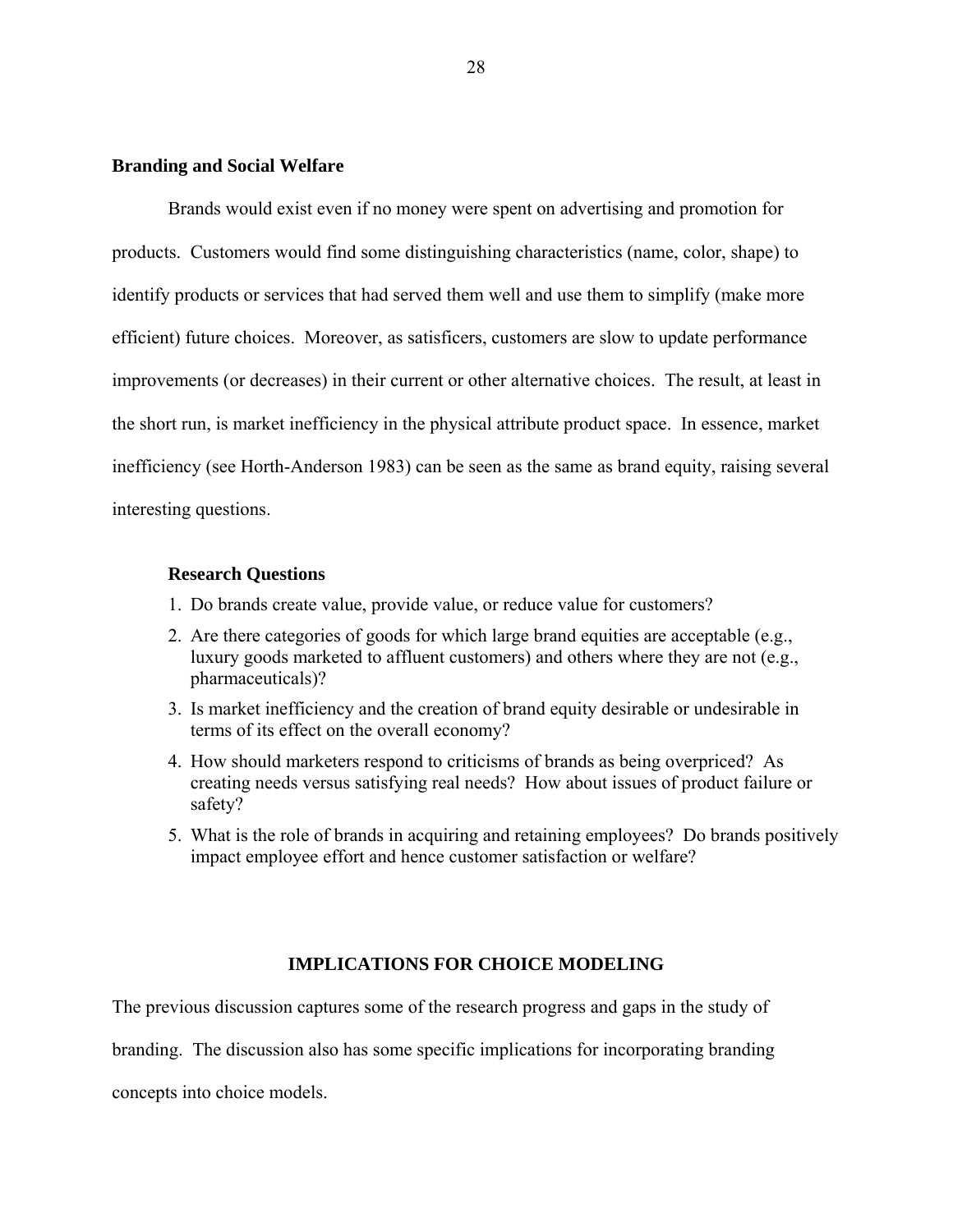To demonstrate how brands influence consumer choice through their value (utility), we contrast the stylized "classic" microeconomic view of utility and choice (Lancaster 1966) with a view which explicitly and/or implicitly encompasses the impact of brands. In the classic view, the value of brand j is the sum of its I (objective) attributes, net of price, as follows:

$$
VB_j = \sum_{i=1,\dots,I} B_i X_{ji} - P_j \tag{1}
$$

 Essentially, at the customer level, a brand is the lens through which the words and actions of a company, its competitors, and the environment in general is converted to thoughts, feelings image, beliefs, perceptions, attitudes etc. about a product (or family of products). Much of the value of a branded product is in these subjectively determined components. The manner by which consumers transform objective product value to create additional (intangible) value leads to four components of brand value:

- *Biased Perceptions* ( $X^*_{ji} X_{ji}$ ), i.e., the extent to which specific product attribute perceptions are influenced by the halo effect (Beckwith and Lehmann 1975)
- *Image Associations* ( $Z_{jk}$ ), i.e., non-product related attribute beliefs such as "friendly" or "stylish"
- *Incremental Value* (V<sub>i</sub>), an additive constant associated with the brand name that is not related to any particular attribute or benefit
- *Inertia Value* (S<sub>i</sub>), the value to consumers of simply choosing the same option rather than spending effort to consider others, e.g., due to switching costs, or the confidence (less uncertainty) of a known alternative.

The Value of a Branded Product (VBP) can be seen as the sum of the objective value of a product as well as the four components of brand value listed above.

$$
VB_j = \sum_{i=1,...,i} \beta_i X_{ji} - P_j + \sum_{i=1,...,i} \beta_i (X^*_{ji} - X_{ji}) + \sum_{k=1,...,K} C_k Z_{jk} + V_j + S_j \tag{2}
$$

Note that  $S_i$  is not strictly a brand term but rather reflects state dependence and can be modeled using the last brand purchased (otherwise  $V_i$  and  $S_i$  are not identifiable).

Much of the previous research that incorporates brands has focused on assessing the impact by modeling consumer choice with a specific brand term (Srinivasan 1979). The rationale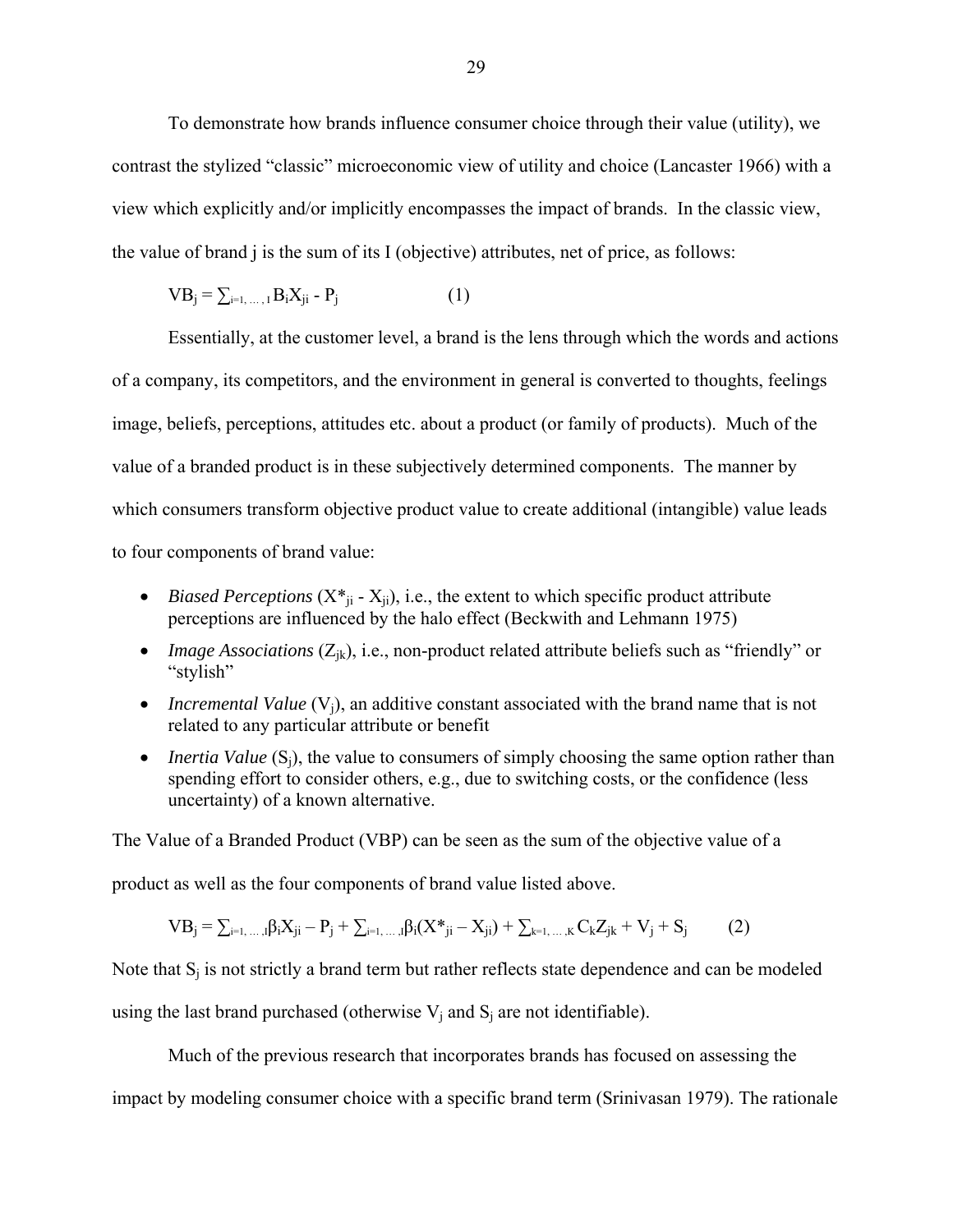is a view that brand equity is what remains of consumer preferences and choices after accounting

for physical product effects. Several approaches have been suggested:

- Kamakura and Russell (1993) proposed a scanner-based measure of brand equity that attempts to explain the choices observed by a panel of consumers as a function of the store environment (actual shelf prices, sales promotions, displays, etc.), the physical characteristics of available brands, and a residual term dubbed brand equity (here,  $V_i$ ).
- Swait et al (1993) proposed a related approach for measuring brand equity which utlizes choice experiments that accounts for brand name, product attributes, brand image, and differences in consumer socio-demographic characteristics and brand usage. They define the equalization price as the price that equates the utility of a brand to the utilities that could be attributed to a brand in the category where no brand differentiation occurred.
- Park and Srinivasan (1994) proposed a methodology for measuring brand equity based on the multi-attribute attitude model. The attribute-based component of brand equity is the difference between subjectively perceived attribute values and objectively measured attribute values, essentially the  $X^*_{ji} - X_{ji}$  terms in (2) (i.e., the "halo effect"; Beckwith and Lehmann 1975, 1976). The non-attribute-based component of brand equity is the difference between subjectively perceived attribute values and overall preference and reflects the consumer's configural representation of a brand that goes beyond the assessment of the utility of individual product attributes.
- Dillon et al. (2001) presented a model for decomposing ratings of a brand on an attribute into two components: 1) brand-specific associations (i.e., features, attributes or benefits that consumers link to a brand) and 2) general brand impressions (i.e., overall impressions based on a more holistic view of a brand, here the  $Z_{ik}$ 's ).

One clear and important implication of the above discussion is that the value of a brand is

greater than either its additive (main effect) incremental value, e.g., in a conjoint study or logit

model, or its impact on perceptions, and it needs to be separated from state dependence.

# **Influences on Brands**

Brands are made, not born. The process of their construction is complex. From a manufacturer's point of view, there is a reduced form, "stimulus-response" style simplicity to it: 1) the manufacturer takes actions (e.g., the marketing mix) and that leads to 2) customer mental responses towards the brand (perceptions, beliefs, attitudes, and so on). These perceptions (and the resulting willingness-to-pay), in turn, lead to 3) customer behavior in the product market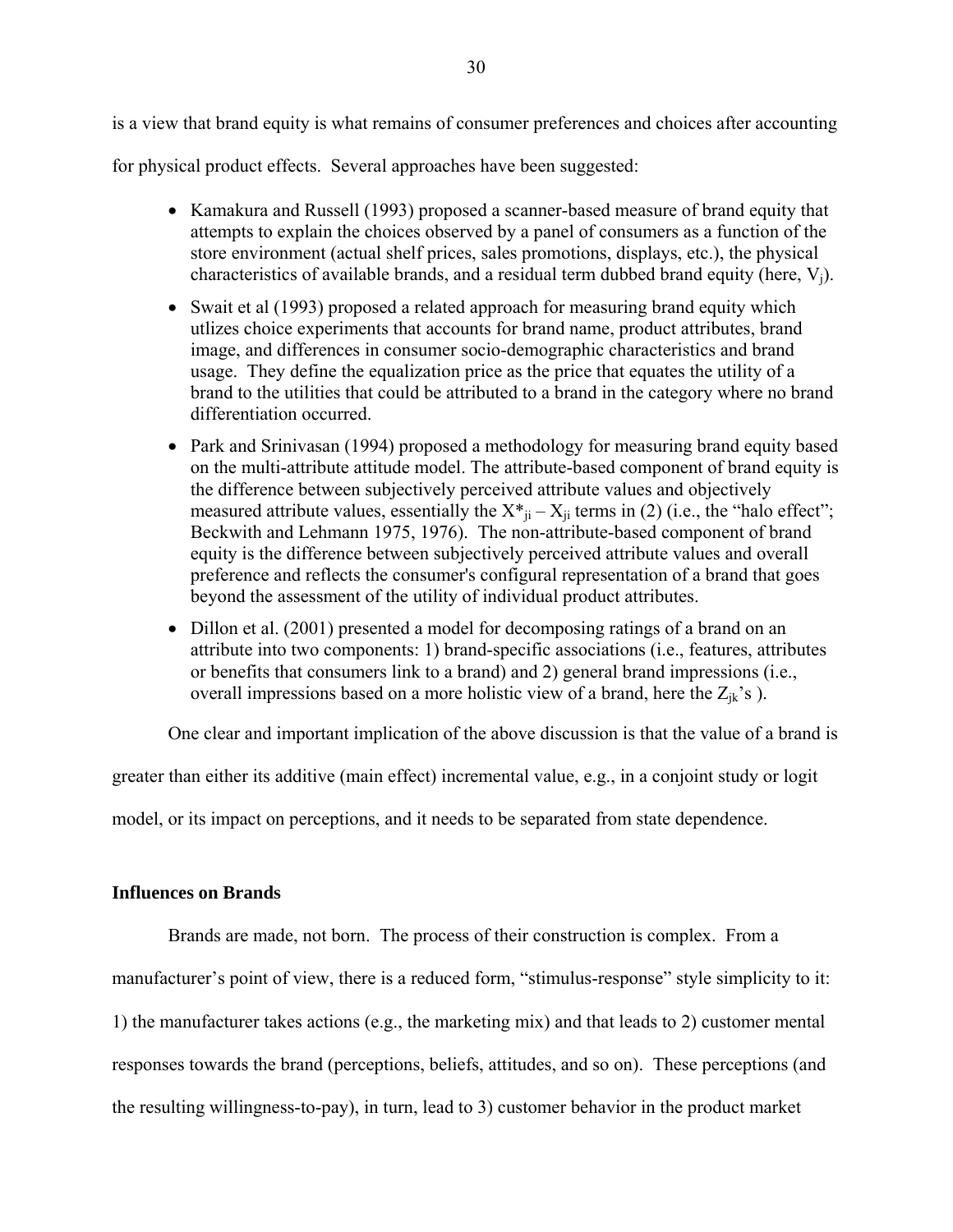(e.g., sales) which in turn generates 4) financial value in general and stock market and market capitalization in particular.

 This framework, or value chain, is a useful basic conceptualization. Still, it obscures some important complexities. The first is that a brand's position is heavily influenced by others, e.g., competitors, governmental bodies, and interest groups, as well as by actions of employees and the identity and behavior of customers of the brand. Analogous to the customer level, high levels of brand equity reduce price sensitivity and make advertising more effective. Perhaps most important, it ensures distribution in channels with limited selection (e.g., convenience stores or small distributors), making it available in more locations. Greater availability may in turn impact (signal) perceptions: "If a brand is widely carried and displayed, then it must be good."

Thus, another complexity is that the impact of what the brand does depends on the brand itself (i.e., is endogenous), particularly in terms of its overall strength. Considerable evidence exists that strong brands have lower price elasticity with respect to own price increase or price decreases of their competitors. Similarly, the advertising elasticity of strong brands may be larger. This leads to different decisions.

Consider the impact of advertising on one component of brand equity – image associations. Specifically, consider a simple model of how a specific image association k is related to a specific marketing program activity  $(M_n)$  for brand j.

$$
Z_{jkt} = Z_{jkt-1} + D_{jn} * M_{jn}
$$
 (3)

For a strong brand, the marginal impact of its advertising  $(D_{in})$  may be greater than for a weak brand. Thus, strong brand j can spend less than a weak brand and still improve its image. More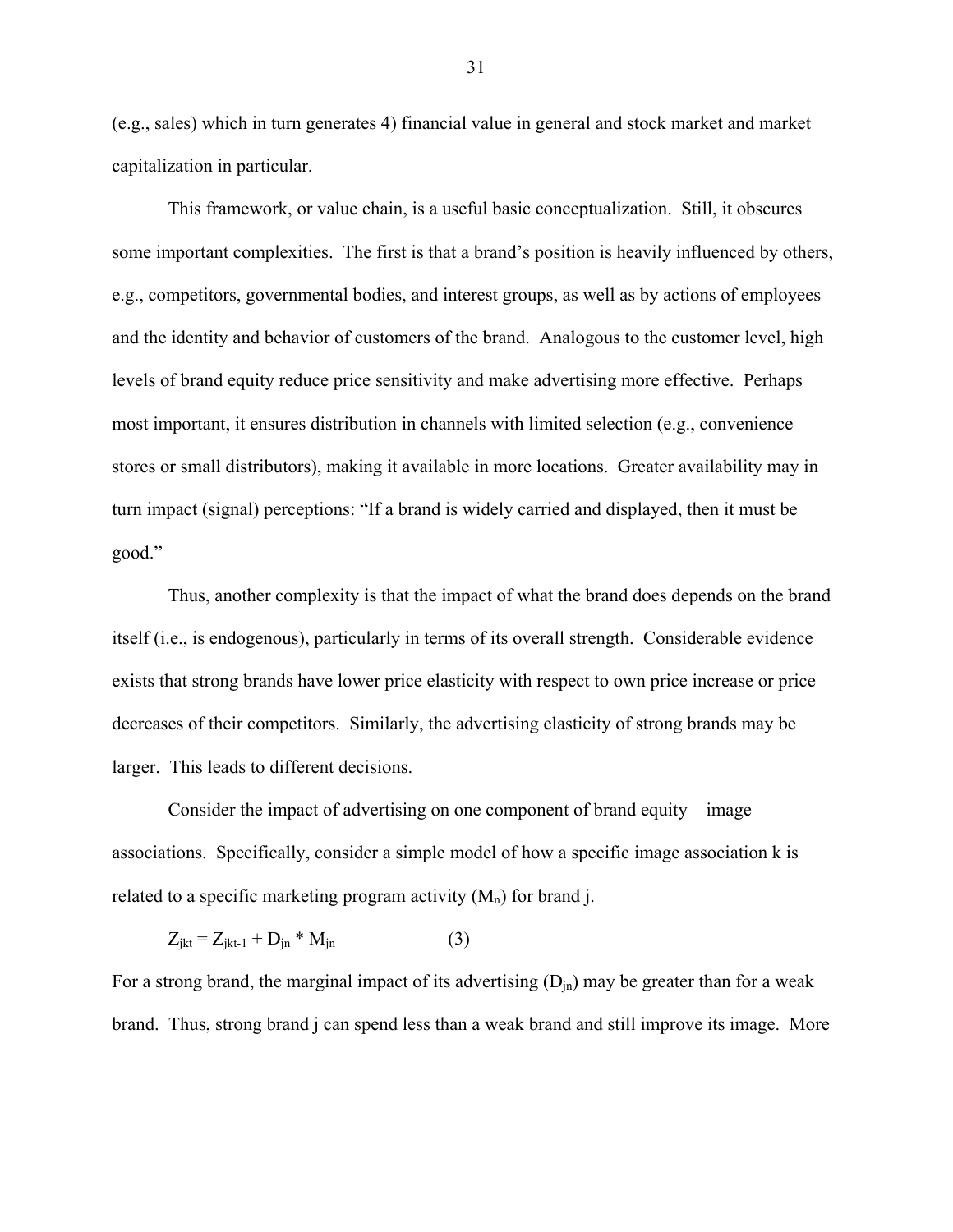generally, the image of a brand depends on the N marketing activities of the various R competitors as well as main and interaction effects of its own activities:

$$
Z_{jkt} = Z_{jkt-1} + \sum_{\text{n=1,\dots,N}}\,D_{jn}\;M_{jn} + \sum_{\text{n=1,\dots,N}}\,\sum_{\text{p=n+1,\dots,N}}\,D_{jnp}\;M_{jn}\;M_{jp} \,+\, \sum_{\text{n=1,\dots,R}}\,\sum_{\text{n=1,\dots,N}}\,D_{jrn}\;M_{rn} \qquad (4)
$$

 The multiple consequences of brand equity mean that an aggregate product-market level model should at least include a brand main effect, brand interaction effects, and the impact of competition. This is obviously a very complex model so that simplifications are needed. For example, we can assume brand equity modifies the impact of marketing activities through a varying parameter formulation such as  $(D_{in} = D_n + wV_i)$ . It is also difficult, of course, to separate the impact of a brand from its unique attributes or attributes not included in the analysis. This separability problem makes it hard to identify whether apparent brand equity is due to brand image or attribute differences; attributing it all to the attributes may induce omitted variable bias whereas attributing it all to the brand may over-state brand impact.

 Further levels of complication are also possible, although rarely considered. For example, the decision of channels to stock and support a brand depends on how much revenue it will generate which, in turn, depends in part on brand equity (e.g., see Besanko et al. 2005). Similarly, brand equity can have indirect cost effects through its impact on volume (i.e., economies of scale) or by providing the confidence to suppliers for them to commit resources to "partnering" with a firm and supporting its product. It is also possible that brand equity influences competitive actions and reactions. For example, will a competitor be more or less likely to cut price when faced with a high equity competitor who is to some degree insulated from the impact of their price cuts? While we have no specific answers to these issues, these areas are promising and under-developed avenues for future modeling research.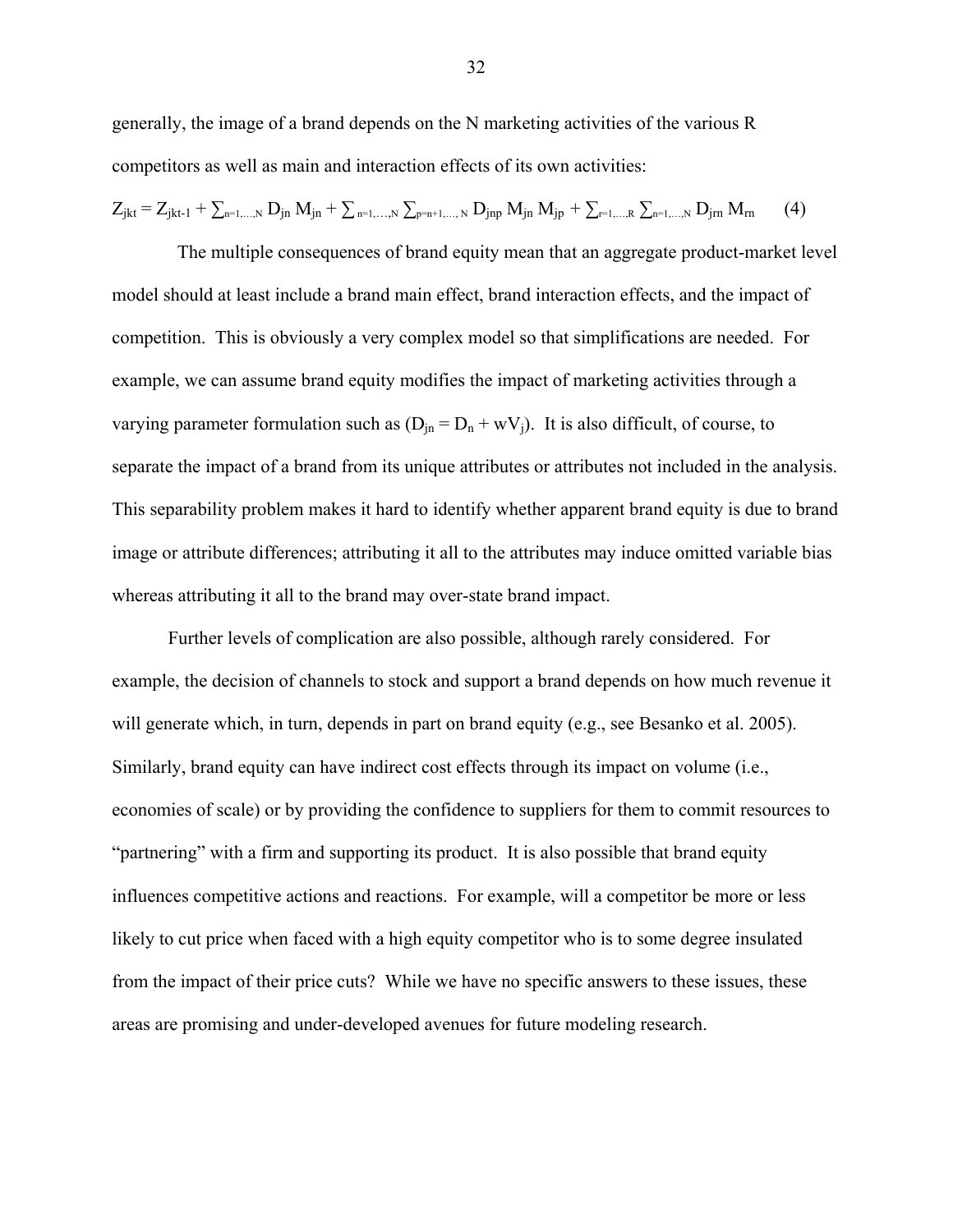Allowing mix elements to have different, competitor-specific effects, greatly complicates modeling by introducing more parameters than can be effectively estimated. One issue, therefore, is whether it is worthwhile trying to capture such complexity, i.e., by adding the large number of possible interaction (moderating) effects. Said differently, for some purposes, is a "wrong" but simple model likely to outperform an extensive but likely mis-specified more complete/complex model? Another related issue, particularly relevant for modelers, is how to capture such complexity in structural models of brand evaluation and competition. For purposes of this review, we leave these as an area for future analysis.

More generally, there may be a "virtuous circle." As brands develop positive brand equity, it becomes easier for them to develop further (and harder for competitors to compete with them). The obvious implication is that there are increasing returns to scale to building a brand, at least up to a point. The research question then becomes when, if ever, and under what conditions additional brand building becomes less efficient (e.g., see Naik et al. 2005). Combined with the earlier discussion on the multiple ways a brand manifests its extra value, this suggests an important measurement issue: how to capture its total value and how to determine the relative contribution of its multiple sources.

 Finally, it should be noted that the topics concerning brand management decisions discussed above have direct implications for these modeling formulations. Developing Brand Positioning relates to how marketing activities (M's) lead to the formation of attribute perceptions  $(X's)$  and image associations  $(Z's)$  in equation (2). Integrating Brand Marketing addresses, in part, consistency issues, and is implicitly related to the interaction terms among marketing activities in general and making their impact positive in particular. Assessing Brand Performance relates to metrics which both measure the elements of equation (4) and their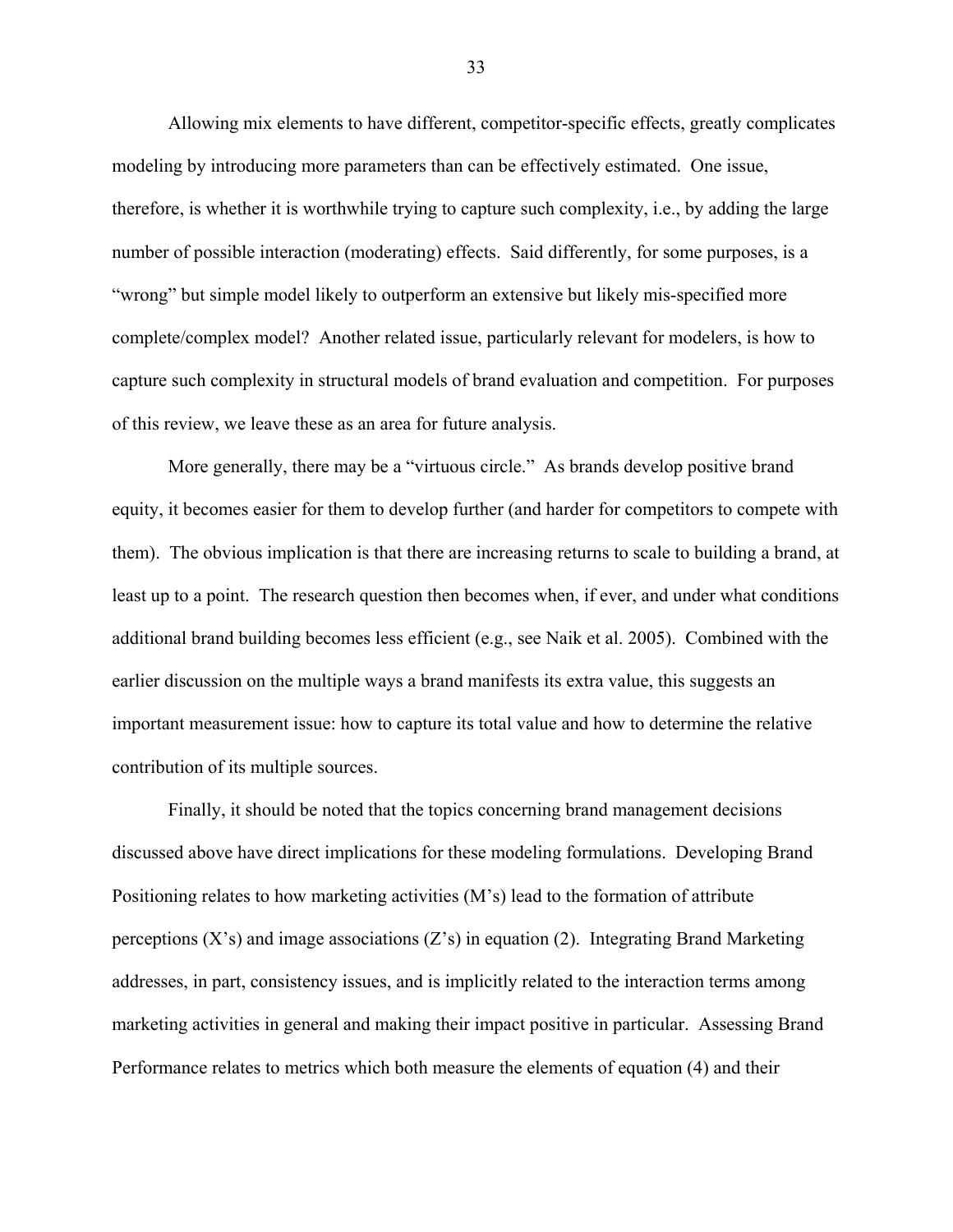consequences in the product and financial markets. Brands as Growth Platforms addresses the key strategic issues of how to orchestrate efforts over time to develop brands not just for their own current market (as in equation (4)) but so they provide a basis for both expanding the existing market and the option of entering others.

### **A SYSTEMS MODEL OF BRAND ANTECEDENTS AND CONSEQUENCES**

 A number of brand dashboards have been developed by firms which capture, but rarely link, many aspects of brand equity and performance. For branding research to be scientifically rigorous, it is important to develop a comprehensive model of how brand equity operates and to develop estimates of the various cause-and-effects links within it. To that end, we expand on the notion of a "brand value chain" (Keller and Lehmann 2003) discussed earlier. The chain focuses on the following four major stages (see Figure 1):

- 1. *What Companies Do***.** Marketing programs, as well as other company actions, form the controllable antecedents to the brand value chain. Importantly, these activities can be characterized along two separate dimensions: quantitative factors such as the type and amount of marketing expenditures (e.g. dollars spent on media advertising) and qualitative factors such as the clarity, relevance, distinctiveness, and consistency of the marketing program, both over time and across marketing activities.
- 2. *What Customers Think & Feel***.** Customer mind set consists of the "Five A's" discussed above. Importantly, there are feedback effects here, as demonstrated by the "halo effect" where brand attitudes affect perceptions of brand associations (Beckwith and Lehmann 1975, 1976). Moreover, what customers think and feel about brands is obviously not under the sole, or often even primary, control of the company.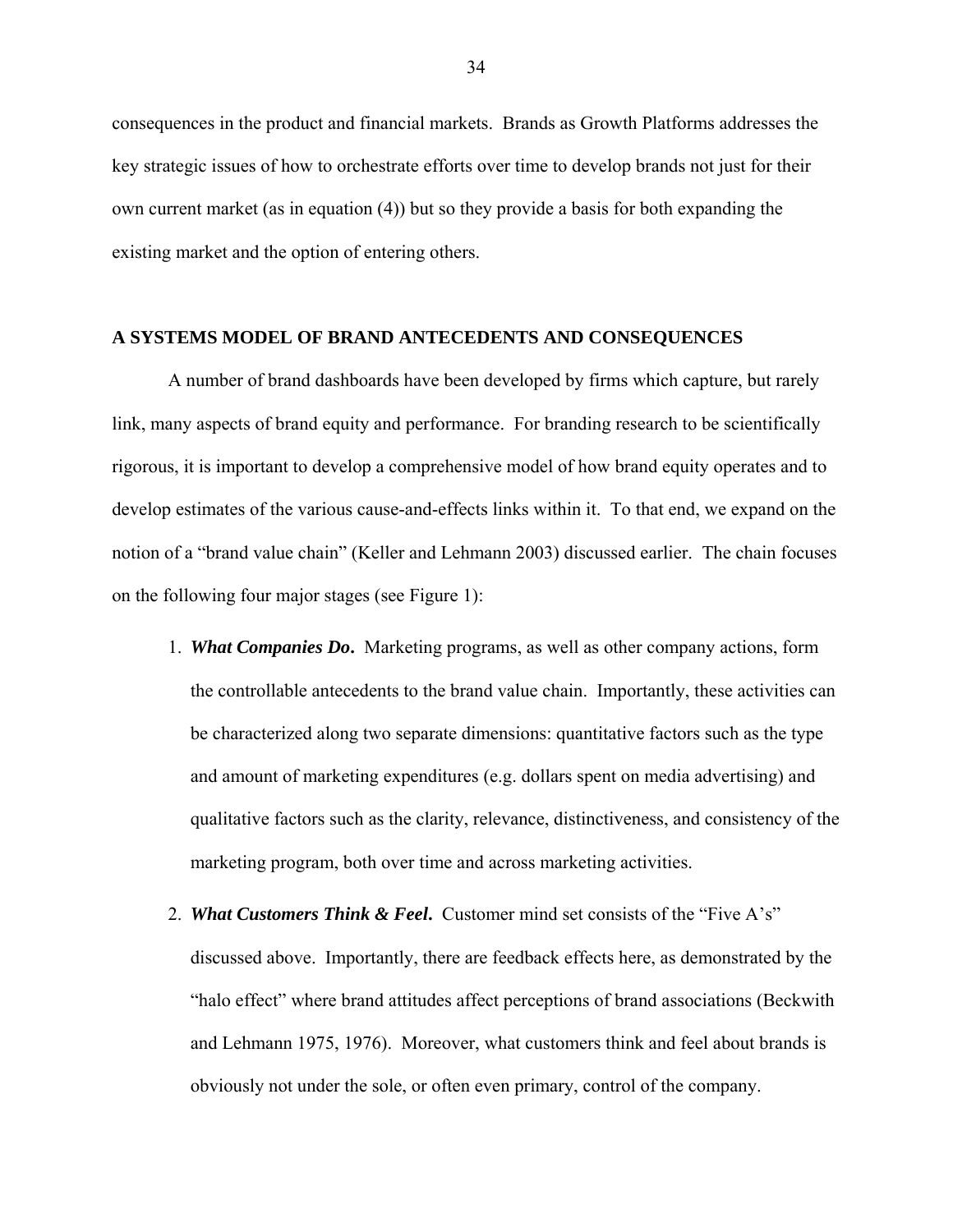Individual customer characteristics as well as competition and the rest of the environment help shape what is thought of the brand, e.g., by influencing expectations (Boulding et al. 1993). Both personal experience (feedback from use and product satisfaction) and the experience of others (through word of mouth and "expert" ratings) also determine what a customer thinks of a brand.

- 3. *What Customers Do***.** The primary payoff from customer thoughts and feelings is the purchases that they make. This product-market result is what generates revenue, share, and other metrics commonly used to evaluate the effectiveness of marketing programs. Of course, other things customers do, especially word of mouth, impact future product-market results and need to be considered in any comprehensive model.
- 4. *How Financial Markets React***.** For a publicly held company, stock price and market capitalization, as well as related measures such as Tobin's Q, are critical metrics. In essence, these measures are the ultimate bottom line. As such, they are relevant at the CFO and CEO level, unlike most marketing metrics which are at the customer-level or product market-level. Importantly, stock price is impacted by a number of other variables, such as the growth potential of the industry as a whole, general economic trends, and stock market dynamics, which need to be controlled for in assessing the financial value of brands.

The overall model is thus conceptually fairly simple (i.e., it has only four main components) but in practice is both complicated (to account for all the influences and feedback effects) and stochastic.

 The model reflects and accounts for a number of marketing principles. Consider the impact of a brand extension in the context of the Bass model of new product diffusion.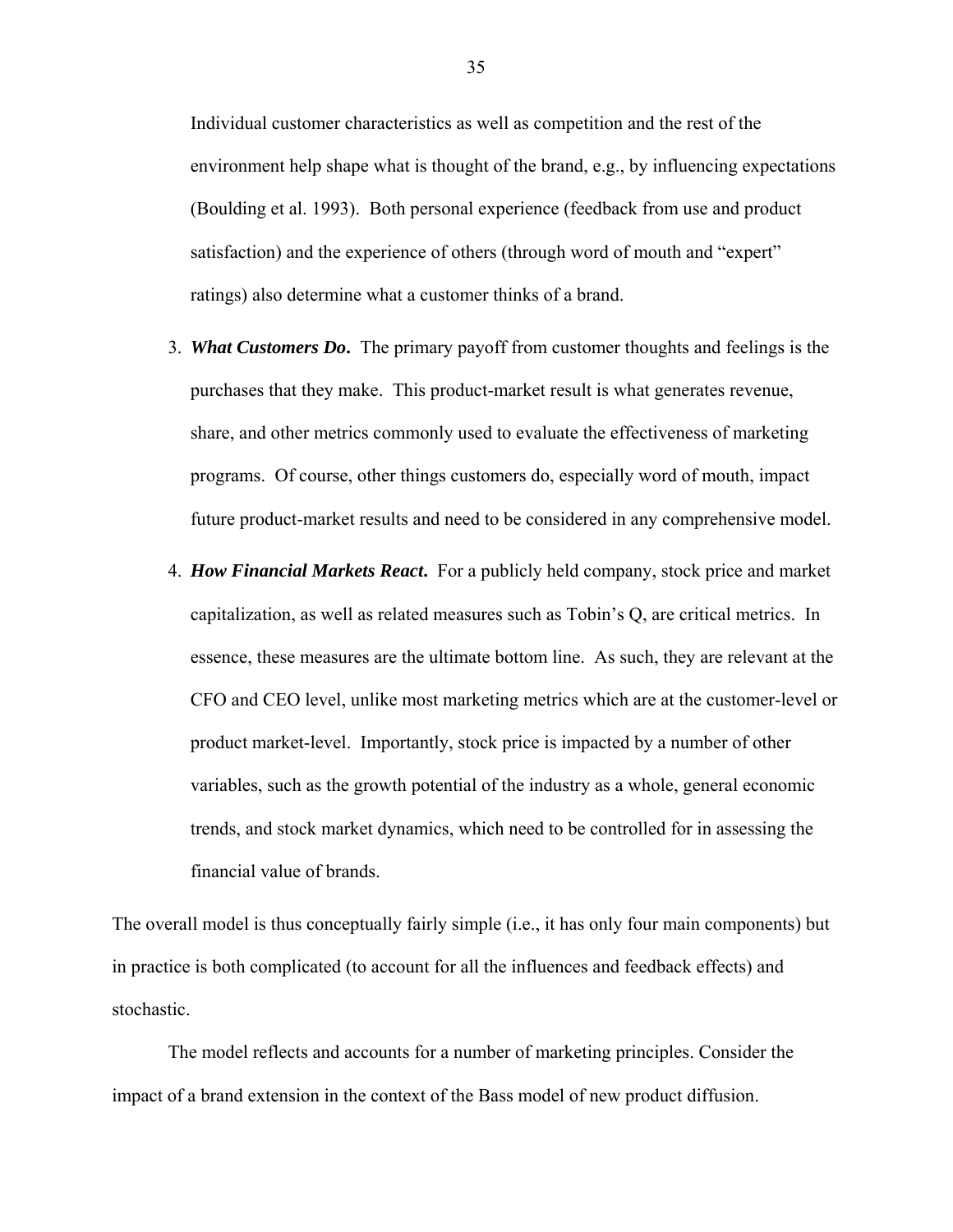Assuming there is some level of fit with a parent brand which has positive equity, a brand extension has advantages in terms of assumed product quality and the willingness of the firm to stand behind the product in the event of problems. These expectations should increase the number of people willing to buy the brand extension initially (p, the coefficient of innovation) and the speed of diffusion of the extension through word-of-mouth (q, the coefficient of imitation) since it will seem less risky to those consumers who wait for others to buy it first. A stronger brand can more easily gain wider distribution which will also lead to faster trial among innovators (in effect, makes the market potential m larger). Thus, a reasonable prediction is that stronger brands will, ceteris paribus, have both faster diffusion and greater market potential.

 To move branding towards becoming a rigorous science, a general model similar to Figure 1 needs to be tested and calibrated. Currently, little progress has been made toward estimating such a comprehensive model, or even a reduced form version of the model, such as marketing activities  $\rightarrow$  product-market results  $\rightarrow$  financial impact. As noted above, there are certainly scattered empirical generalizations. For example, we know increasing ad budgets has little impact on current sales unless either the product or the use that is promoted is new (Lodish et al, 1995; Assmus, Farley, and Lehmann, 1984). What is badly needed are: 1) meta-analyses that combine partial tests of model components (i.e., only relating a subset of variables) into an overall estimate of the average links and key contingencies in the model; and 2) comprehensive studies that systematically examine the model, or at least a large part of it, in its entirety.

### **CONCLUSION**

Branding and brand management has clearly become an important management priority for all types of organizations. Academic research has covered a number of different topics and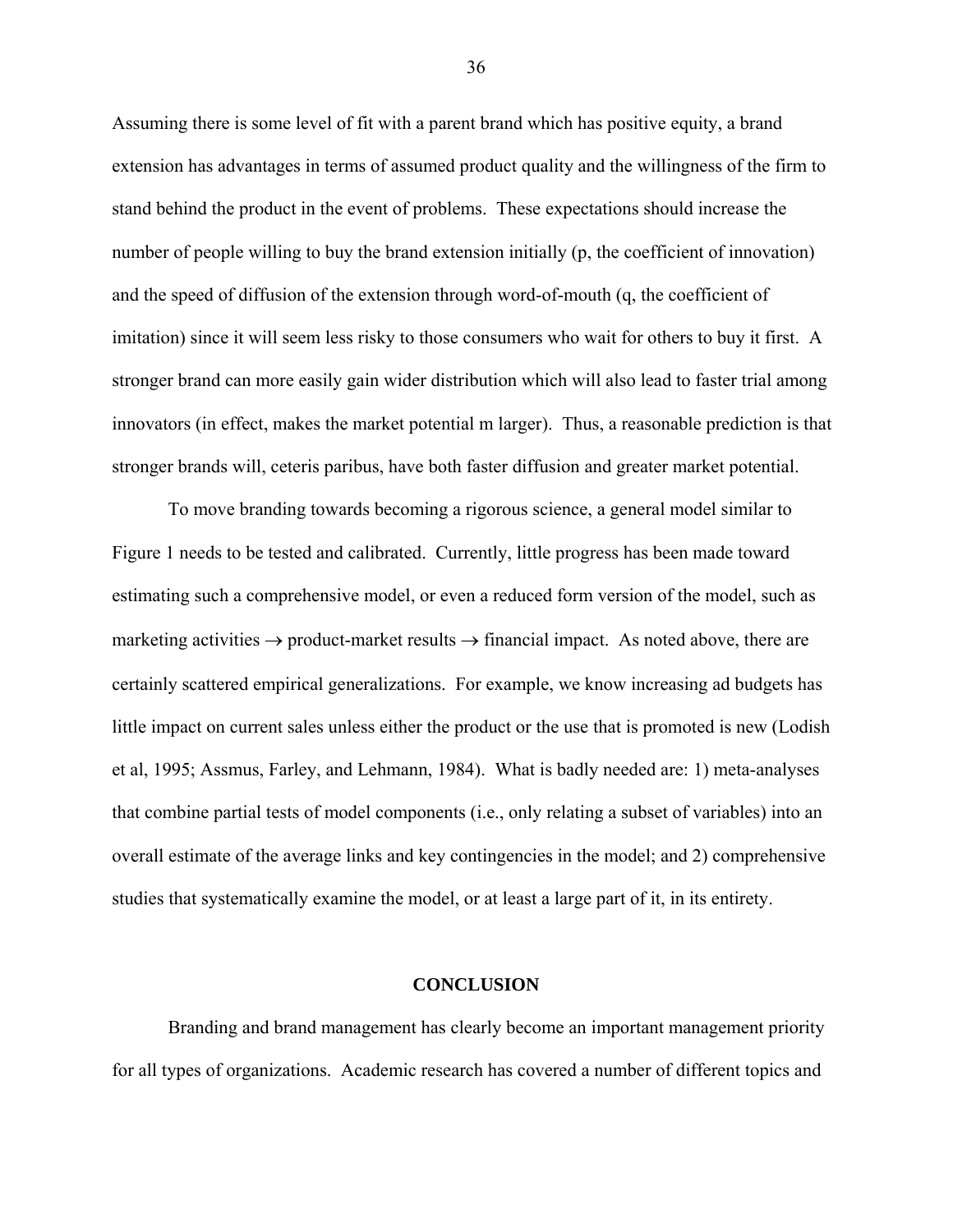conducted a number of different studies that have collectively advanced our understanding of brands. Table 1 summarizes some of the generalizations that have emerged from these research studies that were reviewed in this paper.

To put the academic literature in marketing in some perspective, it could be argued that there has been a somewhat of a preoccupation with brand extensions and some of the processes that lead to the development of brand equity. By contrast, there has been relatively limited effort directed toward exploring the financial, legal, and social impacts of brands. In terms of methodology, considerable effort has been devoted to controlled experimentation (often with student subjects), although some work has focused on choice modeling of scanner data. Little integration of these two streams with each other or the qualitative work on branding has appeared.

Although much progress has been made, especially in the last decade or so, a number of important research priorities exist that suggest that branding will be a fertile area for research for years to come. This review of these different areas suggests a number of specific research directions in those various research programs. Many important branding questions and issues are yet to be resolved. The above discussion will hopefully stimulate progress in these and other areas.

Upon reflection, it may seem that some of these research questions are fairly uncontroversial. Further, there undoubtedly exists some research which bears, at least tangentially, on all of them. Nevertheless, they are worthy research questions because: 1) the issues have not been fully resolved at the level of "laws" or empirical generalizations and 2) the issues are frequently raised by practitioners, suggesting that as a field, our communications, if not our findings, have failed to reach and impact an important constituency.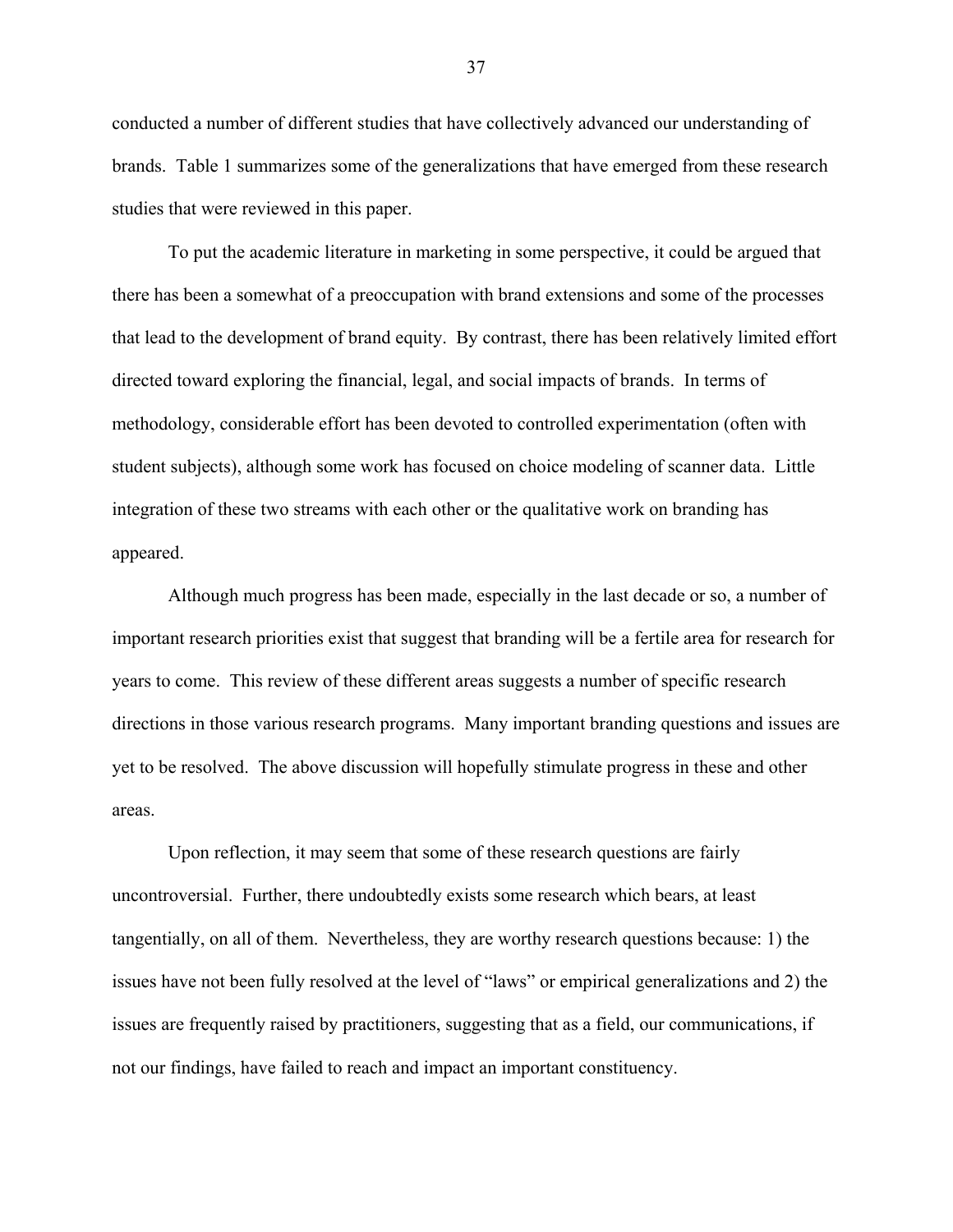#### **REFERENCES**

- Aaker, D. A. 1994. Should you take your brand to where the action is? *Harvard Bus. Rev.* (Sept./Oct.) 135-143.
- Aaker, D. A. 1996. Measuring brand equity across products and markets. *California Management Rev.* **38**(Spring) 102-120.
- Aaker, D. A., R. Jacobson. 1994. The financial information content of perceived quality," *Journal of Marketing Res.* **31**(May) 191-201.
- Aaker, D. A., R. Jacobson. 2001. The value relevance of brand attitude in high-technology markets. *J. Marketing Res.* **38**(November) 485-493.
- Aaker, D. A., K. L. Keller. 1990. Consumer evaluations of brand extensions. *J. Marketing* **54**(January) 27-41.
- Aaker, J. L. 1997. Dimensions of brand personality. *J. Marketing Res.* **34**(August) 347-356.
- Aaker, J. L. 1999. The malleable self: The role of self-expression in persuasion. *J. Marketing Res.* **36**(May) 45-57.
- Aaker, J. L., V. Benet-Martinez, J. G. Berrocal. 2001. Consumption symbols as carriers of culture: A study of Japanese and Spanish brand personality constructs. *J. Personality and Psychol.* **81**(3) 492-508.
- Aaker, J. L., S. M. Fournier, S. A. Brasel. 2004. When good brands do bad. *J. Consumer Res.* **31**(June) 1-16.
- Agrawal, D. 1996. Effects of brand loyalty on advertising and trade promotions: A game theoretic analysis with empirical evidence. *Marketing Sci.* **15**(1) 86-108.
- Agrawal, M. K., V. R. Rao. 1996. An empirical comparison of consumer-based measures of brand equity. *Marketing Letters* **7**(3) 237-47.
- Aggarwal, P. 2004. The effects of brand relationship norms on consumer attitudes and behavior. *J. Consumer Res.* **31**(June) 87-101.
- Ahluwalia, R., Z. Gurhan-Canli. 2000. The effects of extensions on the family brand name: An accessibility-diagnosticity perspective. *J. Consumer Res.* **27**(December) 371-381.
- Ailawadi, K. L., D. R. Lehmann, S. A. Neslin. 2001. Market response to a major policy change in the marketing mix: Learning from Procter & Gamble's value pricing strategy. *J. Marketing* **65**(January) 44-61.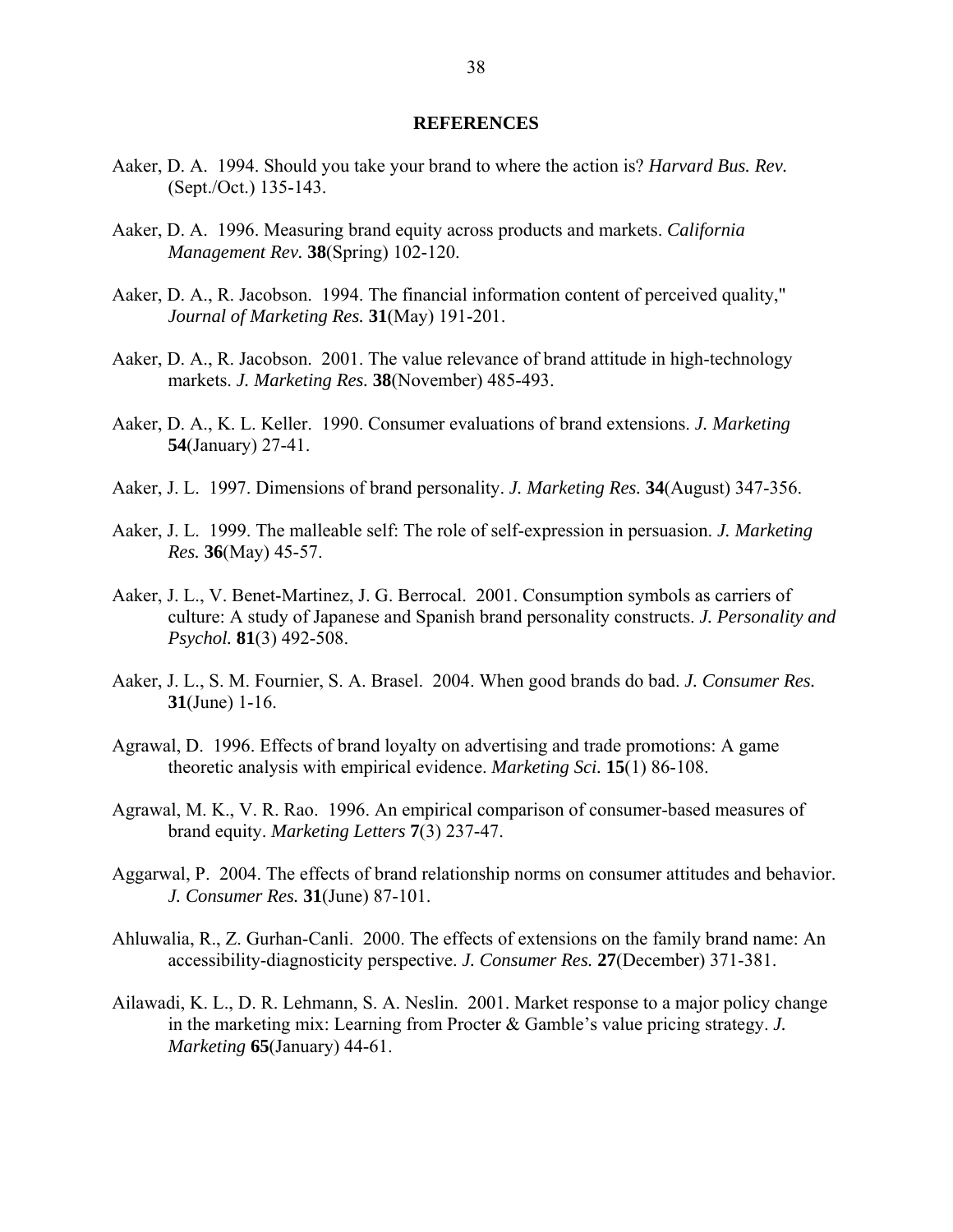- Ailawadi, K. L., D. R. Lehmann, S. A. Neslin. 2003. Revenue premium as an outcome measure of brand equity. *J. Marketing* **67**(October) 1-17.
- Ambler, T. 2004. *Marketing and the Bottom Line*, 2<sup>nd</sup> ed., Financial Times Prentice Hall.
- Ambler, T., and P. Barwise. 1998. The trouble with brand valuation. *J. Brand Management* **5**(May) 367-377.
- Ambler, T., C.B. Bhattacharya, J. Edell, K. L. Keller, K. N. Lemon, V. Mittal. 2002. Relating brand and customer perspectives on marketing management. *J. Service Res.* **5**(1) 13-25.
- Anand, B. N., R. Shachar. 2004. Brands as beacons: A new source of loyalty to multiproduct firms. *J. Marketing Res.* **41**(May) 135-150.
- Anderson, E. T., D. I. Simester. 2004. Long-run effects of promotion depth on new versus established customers: Three field studies. *Marketing Sci.* **23**(Winter) 4-20.
- Andrews, J., G. S. Low. 1998. New but not improved: Factors that affect the development of meaningful line extensions. Working Paper Report No. 98-124, Marketing Science Institute, Cambridge, MA.
- Amir, E., B. Lev. 1996. Value relevance of non-financial information: The wireless communication industry. *J. Accounting and Econom.* **22**(1-3) 13-20.
- Argenti, P.l A., B. Druckenmiller. 2004. Reputation and the corporate brand. *Corp. Reputation Rev.* **6**(4) 368-374.
- Assmus, G., J. U. Farley, D. R. Lehmann. 1984. How advertising affects sales: Meta-analysis of econometric results. *J. Marketing Res.* **21** 65-74.
- Azoulay, A. and J.-N. Kapferer. 2003. Do brand personality scales really measure brand personality? *J. Brand Management* **11**(2) 143-155.
- Balachander, S., S. Ghose. 2003. Reciprocal spillover effects: A strategic benefit of brand extensions. *J. Marketing* **67**(January) 4-12.

Barich, H. and P. Kotler. 1991. A framework for image management. *Sloan Management Rev.*  (Winter) 94-104.

- Barone, M. J., P. W. Miniard. 2002 Mood and brand extension judgments: Asymmetric effects for desirable versus undesirable brands. *J. Consumer Psychol.* **12**(4) 283-290.
- Barth, M. E., M. Clement, G. Foster, R. Kasznik. 1998 Brand values and capital market valuation. *Rev. Accounting Studies* **3** 41-68.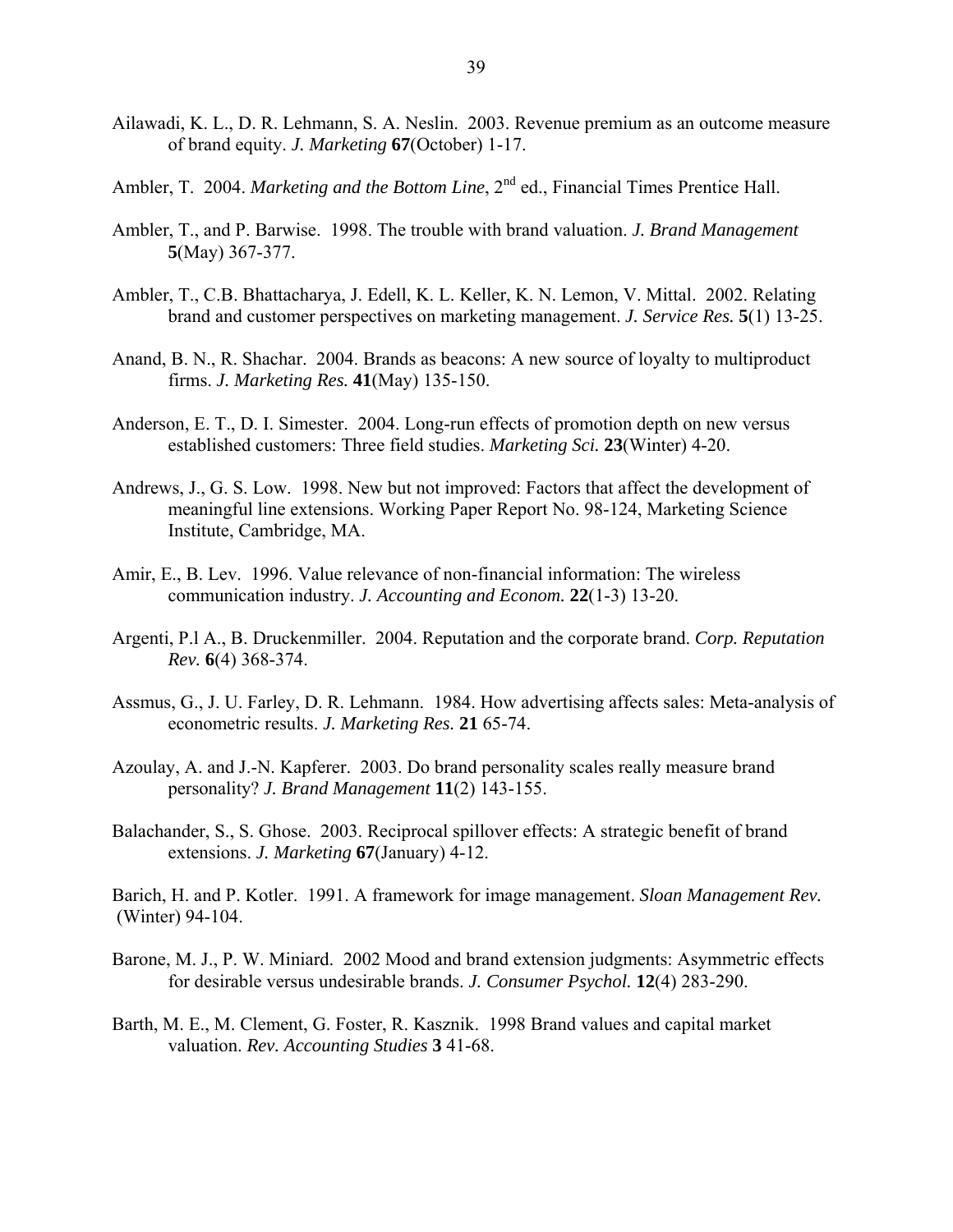- Barwise, P. 1993. Introduction to the special issue on brand equity. *International J. Res. Marketing* **10** 93-104.
- Batra, R., D. R. Lehmann, D. Singh. 1993. The brand personality component of brand goodwill: Some antecedents and consequences. David A. Aaker and Alexander Biel, eds. *Brand Equity and Advertising*. Lawrence Erlbaum Associates, Hillsdale, NJ.
- Beckwith, N. E., D. R. Lehmann. 1975. The importance of halo effects in multi-attribute attitude models. *J. Marketing Res.* **12**(August) 265-275.
- Beckwith, N. E., D. R. Lehmann. 1976. Halo effects in multiattribute attitude models: An appraisal of some unresolved issues. *J. Marketing Res.* **13**(November) 418-421.
- Bergen, M., S. Dutta, S. M. Shugan. 1996. Branded variants: A retail perspective. *J. Marketing Res.* **33**(February) 9-21.
- Besanko, D., J.-P. Dubé, S. Gupta. 2005. Own-brand and cross-brand retail pass-through. *Marketing Sci.* **24**(1) 123-137.
- Bhattacharya, C. B., S. Sen. 2003. Consumer-company identification: A framework for understanding consumers' relationships with companies. *J. Marketing* **67**(April) 76-88.
- Biehal, G. J., D. A. Sheinin. 1998. Managing the brand in a corporate advertising environment: A decision-making framework for brand managers. *J. Advertising* **27**(2) 99-110.
- Bottomley, P. A., J. R. Doyle. 1996. The formation of attitudes towards brand extensions: Testing and generalising Aaker and Keller's model. *International J. Res. in Marketing* **13**(4) 365-377.
- Bottomley, P. A., S. Holden. 2001. Do we really know how consumers evaluate brand extensions: Empirical generalizations based on secondary analysis of eight studies. *J. Marketing Res.* **38**(November) 494-500.
- Boulding, W., A. Kalra, R. Staelin, V. A. Zeithaml. 1993. A dynamic process model of service quality: From expectations to behavioral intentions. *J. Marketing Res.* **30**(February) 7-27.
- Broniarcysyk, S. M., J. W. Alba. 1994. The importance of the brand in brand extension. *J. Marketing Res.* **31**(May) 214-228.
- Broniarczyk, S., A. D. Gershoff. 2003. The reciprocal effects of brand equity and trivial attributes. *J. Marketing Res.* **40**(May) 161-175.
- Broniarczyk, S., W. D. Hoyer , L. McAlister. 1998. Consumer perceptions of the assortment offered in a grocery category: The impact of item reduction. *J. Marketing Res.* **35**(May) 166-176.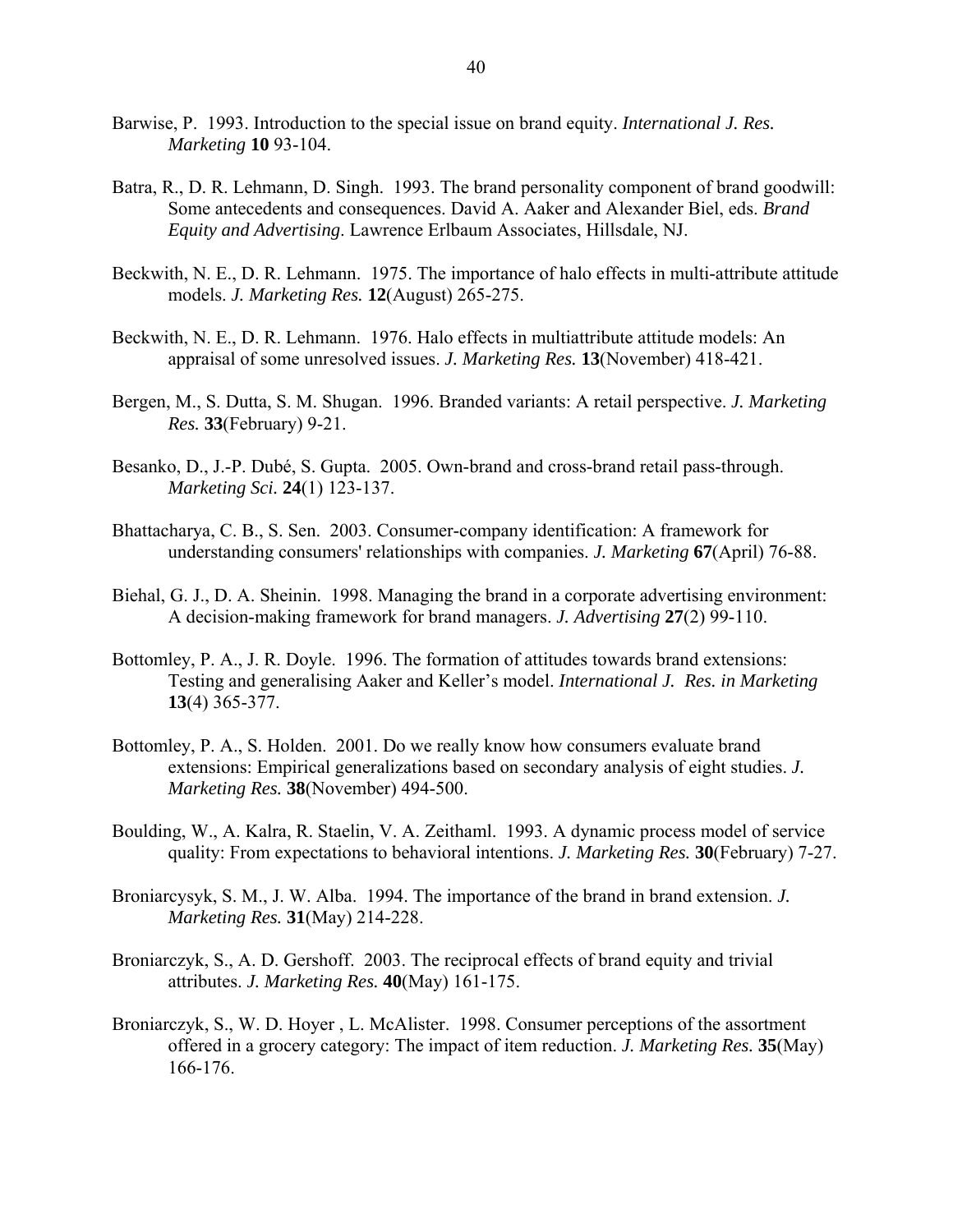- Brown, C. L., G. S. Carpenter. 2000. Why is the trivial important? A reasons based account for the effects of trivial attributes on choice. *J. Consumer Res.* **26**(March) 372-385.
- Brown, T. J., P. Dacin. 1997. The company and the product: Corporate associations and consumer product responses. *J. Marketing* **61**(January) 68-84.
- Carpenter, G. S., R. Glazer, K. Nakamoto. 1994. Meaningful brands from meaningless differentiation: The dependence on irrelevant attributes. *J. Marketing Res.* **31**(August) 339-350.
- Czellar, S. 2003. Consumer attitude toward brand extensions: An integrative model and research propositions. *International J. Res. Marketing* **20**(March) 97-115.
- Cohen, M. A., J. Eliashberg, T. H. Ho. 1997. An anatomy of a decision-support system for developing and launching line extensions. *J. Marketing Res.* **34**(May) 117-129.
- Copeland, M. T. 1923. Relation of consumers' buying habits to marketing methods. *Harvard Bus. Rev.* **1**(3) 282-289.
- Dacin, P., D. C. Smith. 1994. The effect of brand portfolio characteristics on consumer evaluations of brand extensions. *J. Marketing Res.* **31**(5) 229-242.
- Dawar, N., P. F. Anderson. 1994. The effects of order and direction on multiple brand extensions. *J. Business Res.* **30** 119-129.
- Dekimpe, M., D. M. Hanssens. 1999. Sustained spending and persistent response: A new look at long-term marketing profitability. *J. Marketing Res.* **35**(November) 397-412.
- Desai, K. K., K. L. Keller. 2002. The effects of brand expansions and ingredient branding strategies on host brand extendibility. *J. Marketing* **66**(July) 73-93.
- Dillon, W. R., T. J. Madden, A. Kirmani, S. Mukherjee. 2001. Understanding what's in a brand rating: A model for assessing brand and attribute effects and their relationship to brand equity. *J. Marketing Res.* **38**(November) 415-429.
- Dowling, G. R. 1994. *Corporate Reputations.* Kogan-Page, London.
- Duncan, T. 2002. *IMC: Using Advertising & Promotion to Build Brands*. McGraw-Hill.
- Edell, J. A., K. L. Keller. 1989. The information processing of coordinated media campaigns. *J Marketing Res.* **26**(May) 149-163.
- Edell, J. A., K. L. Keller. 1999. Analyzing media interactions: The effects of coordinated TVprint advertising campaigns. Working Paper No. 99-120, Marketing Science Institute, Cambridge, MA.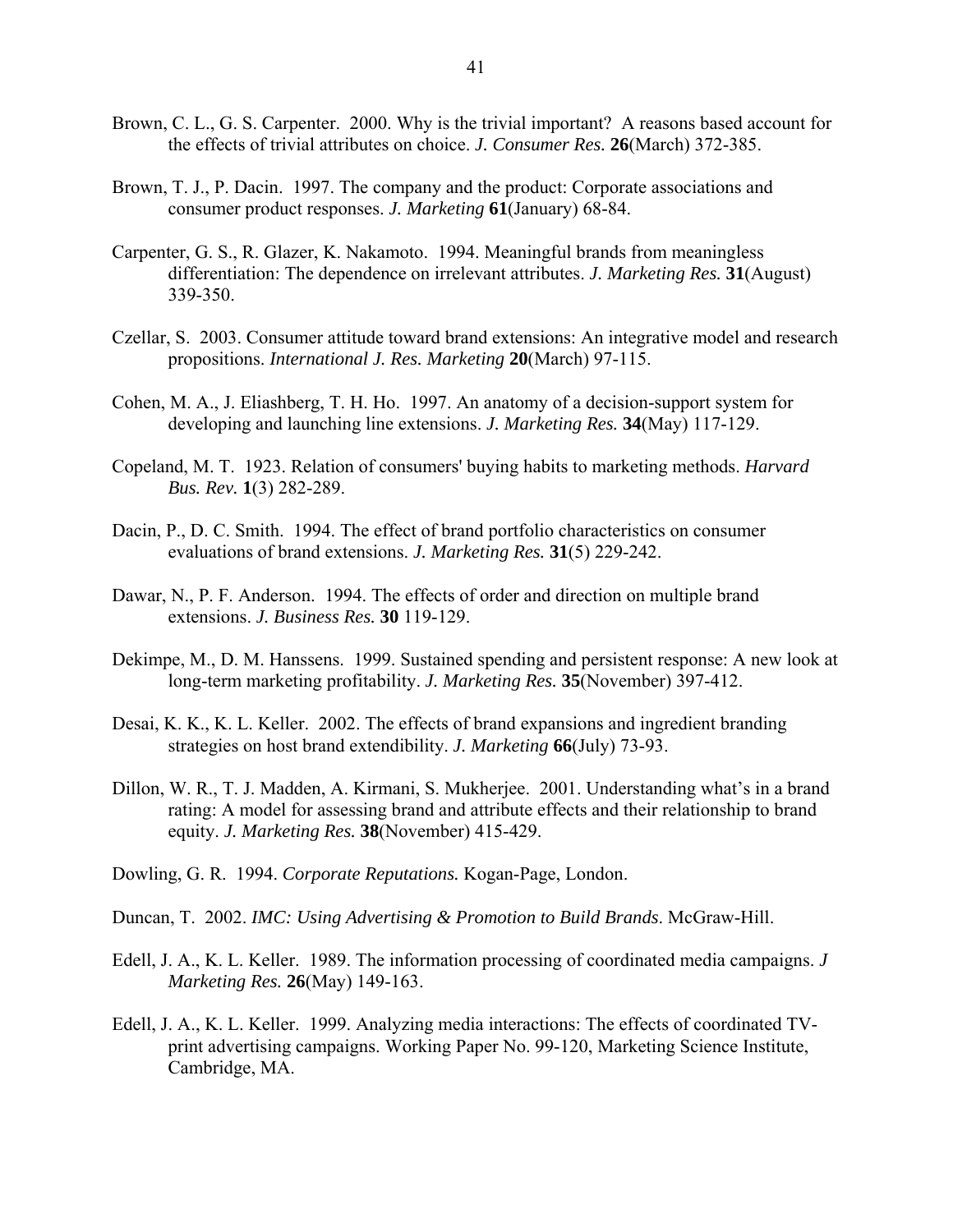- Epstein, M. J., R. A. Westbrook. 2001. Linking actions to profits in strategic decision making. *MIT Sloan Management Rev.* (Spring) 39-49.
- Erdem, T. 1998a. An empirical analysis of umbrella branding. *J. Marketing Res.* **35**(August) 339-351.
- Erdem, T. 1998b. Brand equity as a signaling phenomenon. *J. Consumer Psychol.* **7**(2) 131-157.
- Erdem, T., B. Sun. 2002. An empirical investigation of the spillover effects of advertising and sales promotions in umbrella branding. *J. Marketing Res.* **39**(November) 408-420.
- Erdem, T., J. Swait. 2004. Brand credibility, brand consideration, and choice. *J. Consumer Res.* **31**(June) 191-198.
- Fader, P. S., D. C. Schmittlein. 1993. Excess behavioral loyalty for high-share brands: Deviations from the Dirichlet model for repeat purchasing. *J. Marketing Res.* **30**(November) 478-493.
- Feldwick, P. 1996. What is brand equity anyway, and how do you measure it? *J. Market Res. Soc.* **38**(April) 85-104.
- Folkes, V., S. Matta. 2004. The effect of package shape on consumers' judgments of product volume. *J. Consumer Res.* **31**(September) 390-402.
- Fournier, S. M. 1998. Consumers and their brands: Developing relationship theory in consumer research. *J. Consumer Res.* **24**(March) 343-373.
- Fournier, S. M., S. Dobscha, D. Mick. 1998. Preventing the premature death of relationship marketing. *Harvard Bus. Rev.* (January-February) 42-51.
- Fournier, S. M., J. L. Yao. 1997. Reviving brand loyalty: A reconceptualization within the framework of consumer - brand relationships. *International J. of Res. Marketing* **14** 451- 472.
- Garber, L. L., Jr., R. R. Burke, J. M. Jones. 2000. The role of package appearance in consumer purchase consideration and choice. Working Paper Report No. 00-104, Marketing Science Institute, Cambridge:Boston, MA.
- Gatignon, H. 1993. Marketing mix models. J. Eliashberg and G. L. Lilien, eds. *Handbook of OR and MS*. Vol. 5. North-Holland, New York, 697-732.
- Gatignon, H. and P. V. Abeele. 1995. To standardize or not to standardize: Marketing mix effectiveness in Europe. Marketing Science Institute, Report No. 95-109, Cambridge: Boston, MA.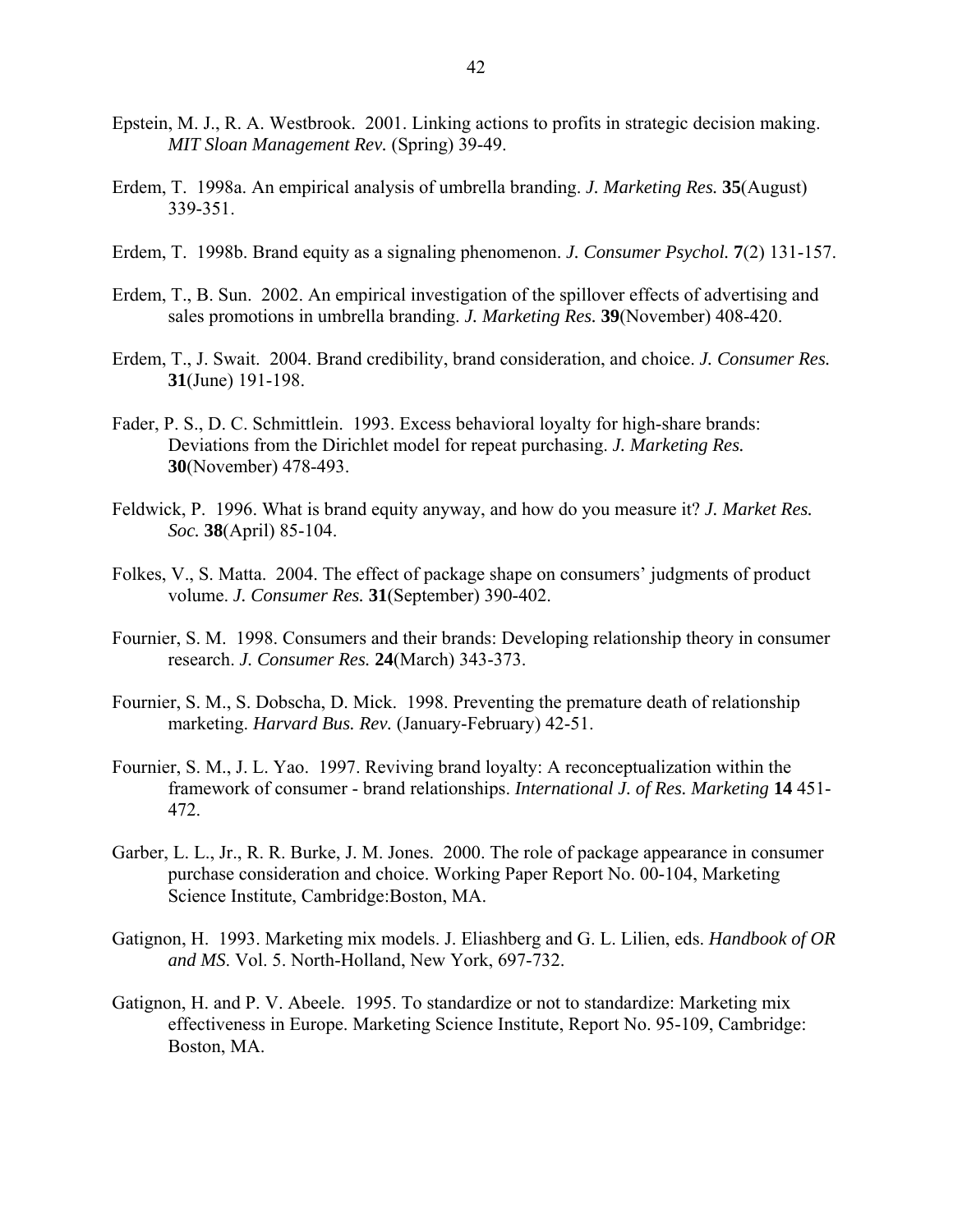- Graeff, T. R. 1997. Consumption situations and the effects of brand image on consumers' brand evaluations. *Psychology & Marketing* **14**(1) 49-70.
- Graeff, T. R. 1996. Image congruence effects on product evaluations: The role of selfmonitoring and public/private consumption. *Psychology & Marketing* **13**(5) 481-499.
- Gupta, S., D. R. Lehmann, J. A. Stuart. 2004. Valuing customers. *J. Marketing Res.* **41**(February) 7-18.
- Gurhan-Canli, Z. 2003. The effect of expected variability of product quality and attribute uniqueness on family brand evaluations. *J. Consumer Res.* **30**(June) 105-114.
- Gurhan-Canli, Z., R. Batra. 2004. When corporate image affects product evaluations: The moderating role of perceived risk. *J. Marketing Res.* **41**(May) 197-205.
- Gürhan-Canli, Z., D. Maheswaran. 1998. The effects of extensions on brand name dilution and enhancement. *J. Marketing Res.* **35**(November) 464-473.
- Hanssens, D. M., L. J. Parsons, R. L. Schultz. 1998. *Market Response Models: Econometric and Time Series Analysis*, Kluwer Academic Publishers, Boston, MA.
- Henderson, P. W., J. A. Cote. 1998. Guidelines for selecting or modifying logos. *J. Marketing*, **62**(2) 14-30.
- Henderson, P. W., J. L. Geise, J. A. Cote. 2004. Impression management using typeface design. *J. Marketing*, **68**(4) 60-72.
- Hoeffler, S., K. L. Keller. 2003. The marketing advantages of strong brands. *J. Brand Management* **10**(6) 421-445.
- Horsky, D., P. Swyngedouw. 1987. Does it pay to change your company's name? A stock market perspective. *Marketing Sci.* (Fall) 320-335.
- Hsu, J. L., G. S.-M. Liu. 2000. Consumer perceptions of fluid milk advertising in Taiwan. *International J. Advertising* **19** 471-486.
- Janiszewski, C., S. M. J. van Osselaer. 2000. A connectionist model of brand-quality associations. *J. Marketing Res.* **37**(August) 331-350.
- Janiszewski, C., T. Meyvis. 2001. Effects of brand logo complexity, repetition, and spacing on processing fluency and judgment. *J. Consumer Res.* **28**(June) 18-32.
- Jap, S. D. 1993. An examination of the effects of multiple brand extensions on the brand concept. *Advances in Consumer Research.* Leigh McAlister and Michael L. Rothschild, eds., **20** 607-611.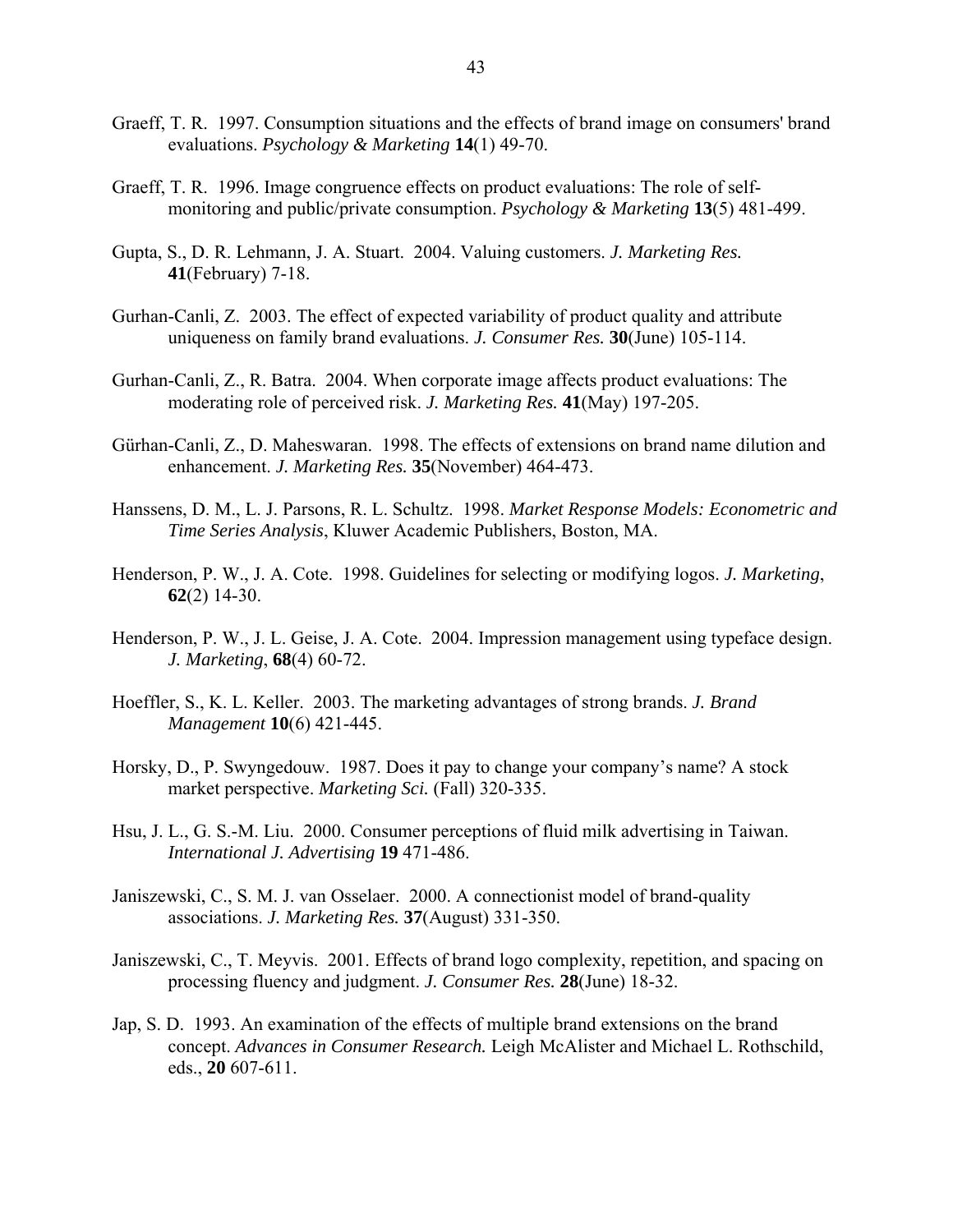- Joiner, C., B. Loken. 1998. The inclusion effect and category-based induction: Theory and application to brand categories. *J. Consumer Psychol.* **7**(2) 101-129.
- Kamakura, W. A., G. J. Russell. 1993. Measuring brand value with scanner data. *International J. Res. in Marketing* **10**(April) 9-22.
- Kanetkar, V., C. B. Weinberg, D. L. Weiss. 1992. Price sensitivity and television advertising exposures: Some empirical findings. *Marketing Sci.* **11**(Fall) 359-371.
- Kapferer, J.-N. 2005. *The New Strategic Brand Management*, Kogan-Page, London, England.
- Keller, K. L. 1993. Conceptualizing, measuring, and managing customer-based brand equity. *J. Marketing* **57**(January) 1-22.
- Keller, K. L. 2001. Building customer-based brand equity: A blueprint for creating strong brands. *Marketing Management* (July/August) 15-19.
- Keller, K. L. 2002. Branding and brand equity. Bart Weitz and Robin Wensley, eds. *Handbook of Marketing,* Sage Publications, London, 151-178.
- Keller, K. L. 2003. *Strategic Brand Management: Building, Measuring, and Managing Brand Equity*, 2d ed. Prentice Hall, Upper Saddle River, NJ.
- Keller, K. L., D. A. Aaker. 1992. The effects of sequential introduction of brand extensions. *J. Marketing Res.* **29**(May) 35-50.
- Keller, K. L., D. A. Aaker. 1998. Corporate-level marketing: The impact of credibility on a company's brand extensions. *Corp. Reputation Rev.* **1**(August) 356-378.
- Keller, K. L., D. R. Lehmann. 2003. The brand value chain: Optimizing strategic and financial brand performance. *Marketing Management* (May/June) 26-31.
- Keller, K. L., S. Sood. 2004. The effects of product experience and branding strategies on brand evaluations. Working paper, UCLA, Anderson School of Management.
- Keller, K. L., B. Sternthal, A. Tybout. 2002. Three questions you need to ask about your brand. *Harvard Bus. Rev.* September **80**(9) 80-89.
- Kerin, R. A., R. Sethuraman. 1998. Exploring the brand value-shareholder value nexus for consumer goods companies. *J. Acad. of Marketing Sci.* **26**(4) 260-73.
- Kirmani, A., S. Sood, S. Bridges. 1999. The ownership effect in consumer responses to brand line stretches. *J. Marketing* **63**(January) 88-101.
- Klink, R. R. 2000. Creating brand names with meaning: The use of sound symbolism. *Marketing Letters* **11**(1) 5-20.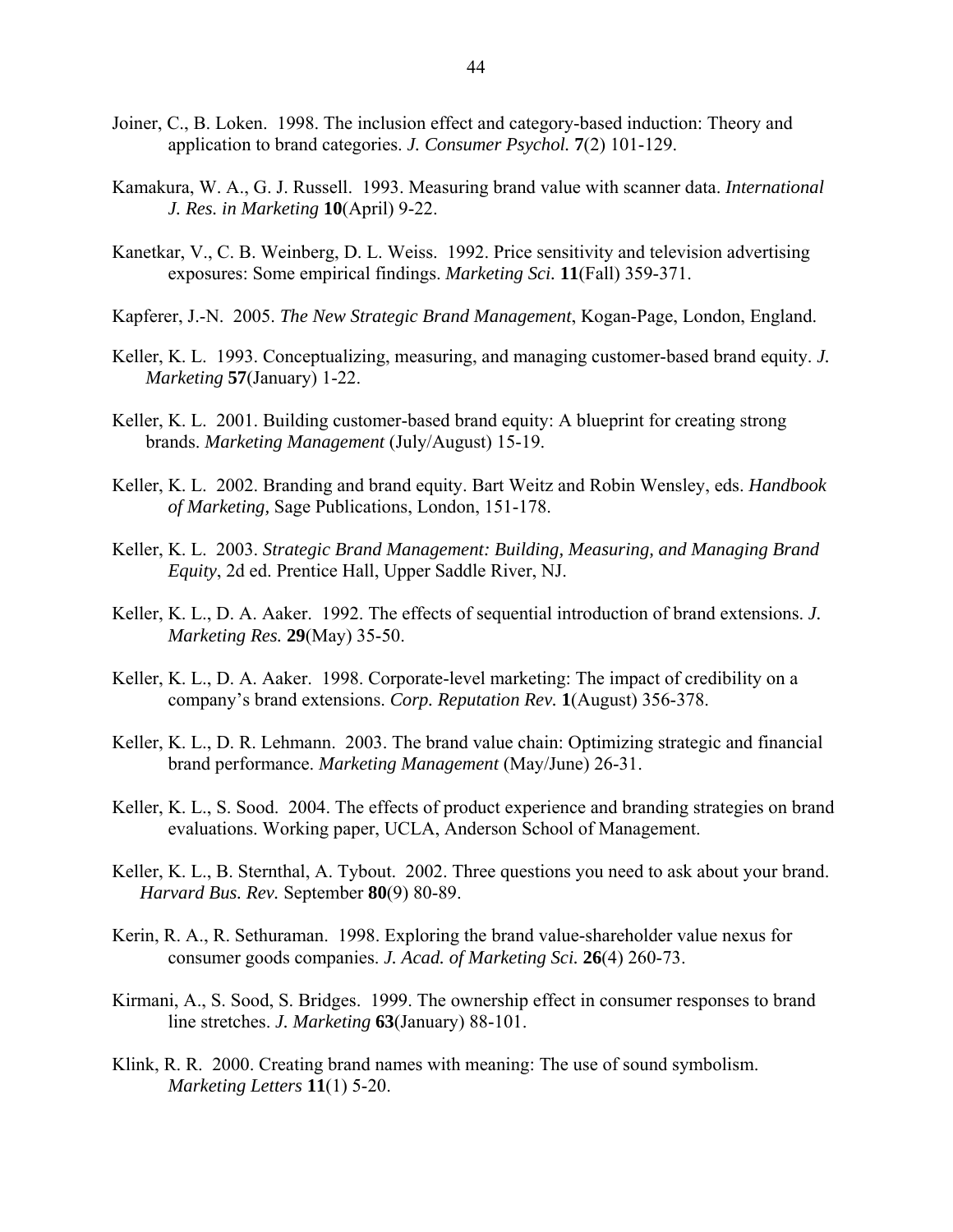- Klink, R. R., D. C. Smith. 2001. Threats to external validity of brand extension research. *J. Marketing Res.* **38**(August) 326-335.
- Kohli, C., D. W. LaBahn. 1997. Creating effective brand names: A study of the naming process. *J. Advertising Res.* (January/February) 67-75.
- Kotler, P., K. L. Keller. 2006. *Marketing Management*, 12<sup>th</sup> ed., Prentice-Hall, Upper Saddle River, NJ.
- Krishnamurthi, L., S. P. Raj. 1991. An empirical analysis of the relationship between brand loyalty and consumer price elasticity. *Marketing Sci.* **10**(Spring) 172-183.
- Kumar, N. 2003. Kill a brand, keep a customer. *Harvard Bus. Rev.* (December) 86-96.
- Laczniak, R. N., T. E. DeCarlo, S. Ramaswami. 2001. Consumers' responses to negative wordof-mouth communication: An attribution theory perspective. *J. Consumer Psychol.* **11**(1) 57-73.
- Lal, R., C. Narasimhan. 1996. The inverse relationship between manufacturer and retailer margins: A theory. *Marketing Sci.* **15**(2) 132-151.
- Lane, V., R. Jacobson. 1995. Stock market reactions to brand extension announcements: The effects of brand attitude and familiarity. *J. Marketing* **63**(Special Issue) 180-97.
- Levitt, T. 1983. The globalization of markets. *Harvard Bus. Rev.* (May-June) 92-102.
- Levy, S.J. 1999. *Brands, Consumers, Symbols, and Research: Sydney J. Levy on Marketing.* Sage Publications, Thousand Oaks, CA.
- Lindenberg, E., S. Ross. 1981. Tobin's Q ratio and industrial organization. *J. Business*, **54**(January) 1-32.
- Lodish, L. M., M. Abraham, S. Kalmenson, J. Livelsberger, B. Lubetkin, B. Richardson, M. E. Stevens. 1995. How T.V. advertising works: A meta analysis of 389 real world split cable T.V. advertising experiments. *J. Marketing Res.* **32**(May) 125-139.
- Loken, B, D. R. John. 1993. Diluting brand beliefs. When do brand extensions have a negative impact? *J. Marketing* **57**(July) 71-84.
- Mahajan, V., V. Rao, R. K. Srivastava. 1994. An approach to assess the importance of brand equity in acquisition decisions. *J. Prod. Innovation Management* **11**(3) 221-35.
- Maoz, E., A. M. Tybout. 2002. The moderating role of involvement and differentiation in the evaluation of brand extensions. *J. Consumer Psychol.* **12**(2) 119-131.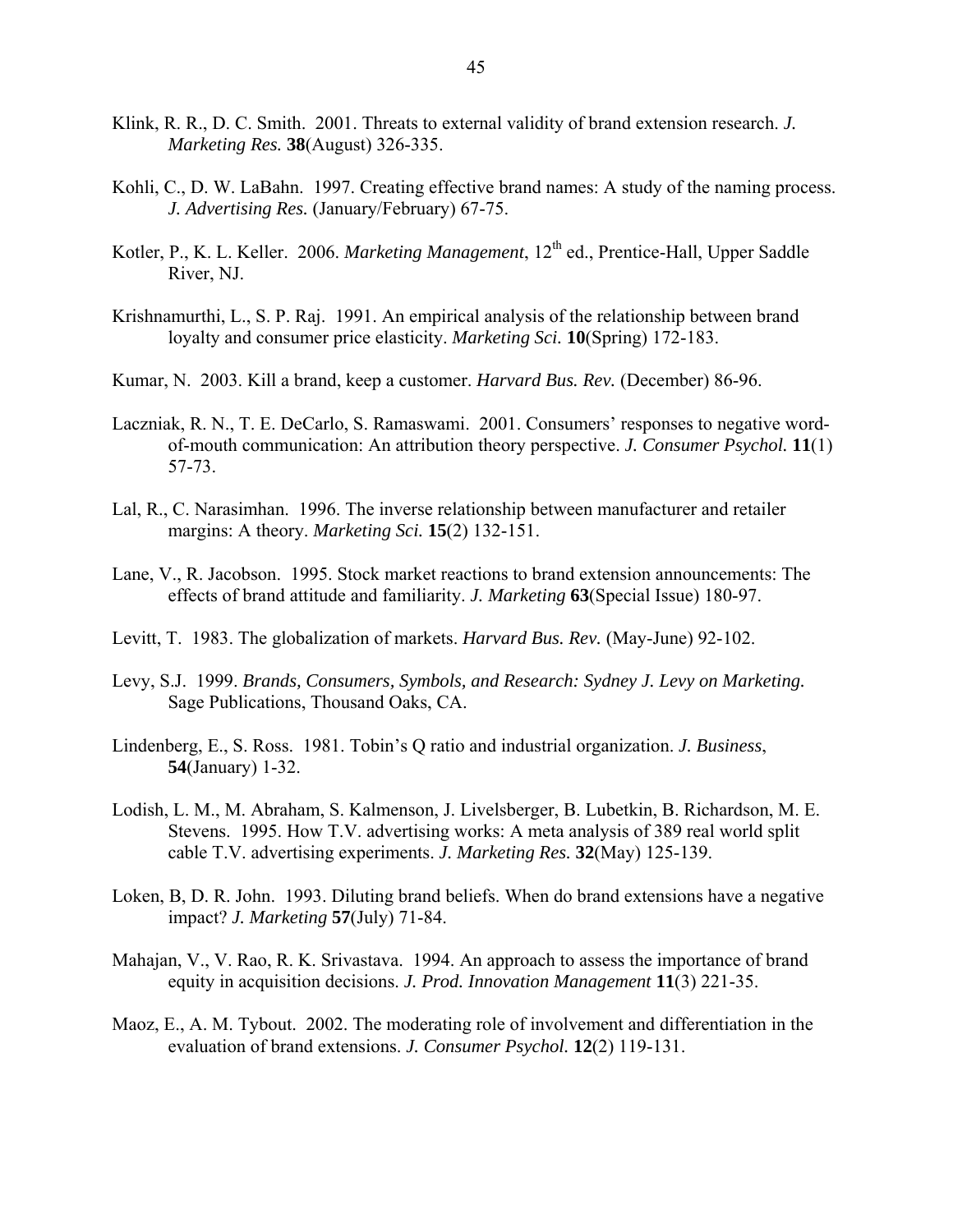- McAlexander, J. H., J. W. Schouten, H. F. Koenig. 2002. Building brand community. *J. Marketing*, **66**(January) 38-54.
- Mela, C. F., S. Gupta, D. R. Lehmann. 1997. The long-term impact of promotion and advertising on consumer brand choice. *J. Marketing Res.* **34**(2) 248-261.
- Meyvis, T., C. Janiszewski. 2002. Consumer beliefs about product benefits: The effects of obviously irrelevant product information. *J. Consumer Res.* **28**(March) 618-635.
- Meyvis, T., C. Janiszewski. 2004. When are broad brands stronger brands? An accessibility perspective on the formation of brand equity. *J. Consumer Res.* **31**(September) Forthcoming.
- Milberg, S. J., C. W. Park, M. S. McCarthy. 1997. Managing negative feedback effects associated with brand extensions: The impact of alternative branding strategies*. J. Consumer Psychol.* **6**(2) 119-140.
- Mizik, N., R. Jacobson. 2003. Trading off value creation and value appropriation: The financial implications of shifts in strategic emphasis. *J. Marketing*. **67**(January) 63-76.
- Moore, E. S., W. L. Wilkie., R. J. Lutz. 2002. Passing the torch: Intergenerational influences as a source of brand equity. *J. Marketing* **66**(April) 17-37.
- Moreau, P., D. R. Lehmann, A. P. Markman. 2001. Entrenched knowledge structures and consumer response to new products. *J. Marketing Res.* **38**(February) 14-29.
- Morrin, M. 1999. The impact of brand extensions on parent brand memory structures and retrieval processes. *J. Marketing Res.* **36**(November) 517-525.
- Muniz, A. M. Jr., T. C. O'Guinn. 2000. Brand community. *J. Consumer Res.* **27**(March) 412- 432.
- Naik, P. A., K. Raman. 2003. Understanding the impact of synergy in multimedia communications. *J. Marketing Res.* **40**(November) 375-388.
- Nail, P. A., K. Raman, R. S. Winer. 2005. Planning marketing-mix strategies in the presence of interaction effects. *Marketing Sci.* **24**(1) 25-34.
- Pan, Y., B. Schmitt. 1996. Language and brand attitudes: Impact of script and sound matching in Chinese and English. *J.f Consumer Psychol.* **5**(3) 263-277.
- Park, C. S., V. Srinivasan. 1994. A survey-based method for measuring and understanding brand equity and its extendability. *J. Marketing Res.* **31**(May) 271-288.
- Park, C. W., B. J. Jaworski, D. J. MacInnis. 1986. Strategic brand concept-image management. *J. Marketing* **50**(October) 135-145.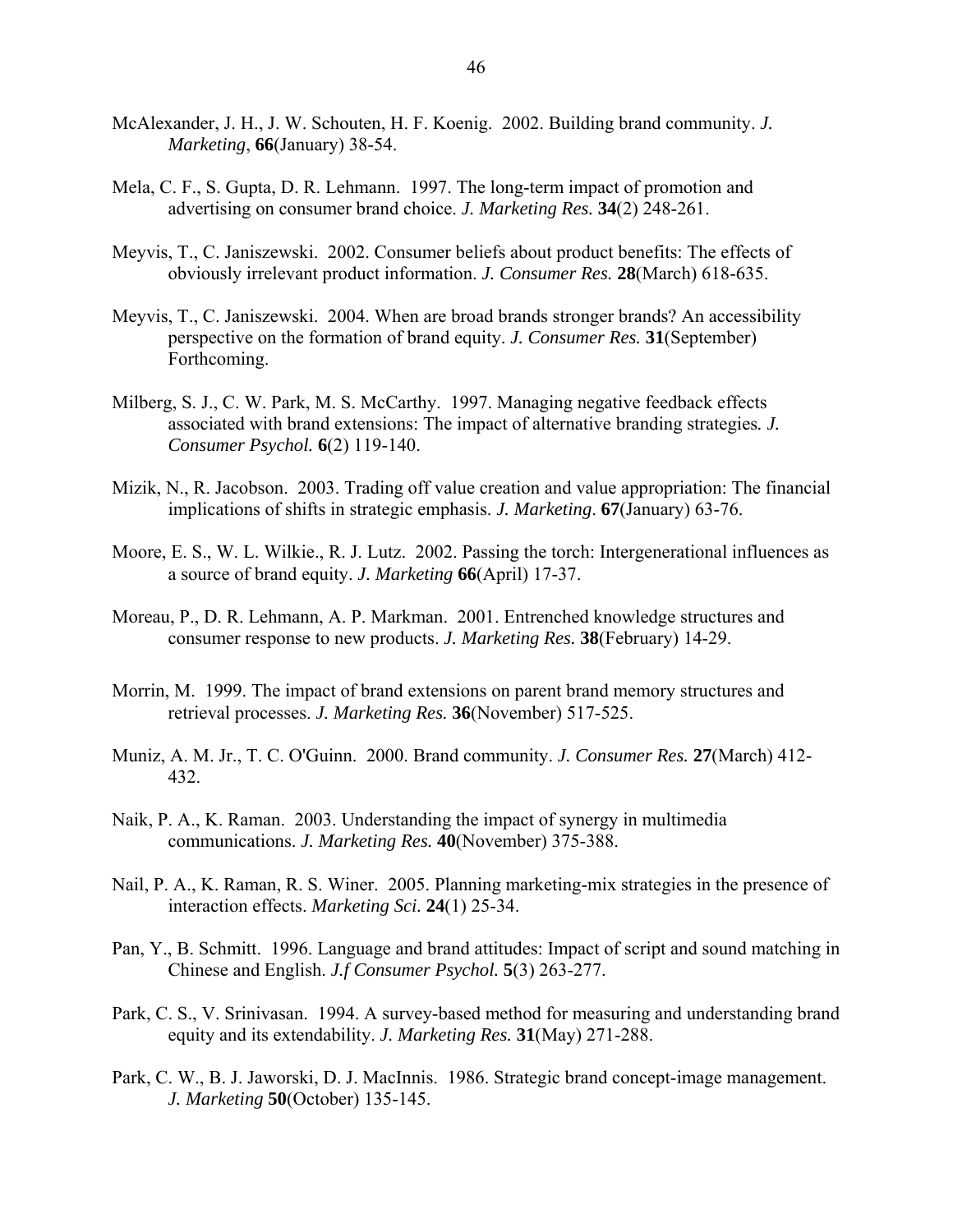- Park, C. W., S. Y. Jun, A. D. Shocker. 1996. Composite branding alliances: An investigation of extension and feedback effects. *J. Marketing Res.* **33**(November) 453-466.
- Park, C. W., S. Milberg, R. Lawson. 1991. Evaluation of brand extensions: The role of product feature similarity and brand concept consistency. *J. Consumer Res.* **18**(September) 185- 193.
- Pauwels, K., D. M. Hanssens, S. Siddarth. 2002. The long-term effects of price promotions on category incidence, brand choice, and purchase quantity. *J. Marketing Res.* **39**(November) 42-439.
- Putsis, W. P. Jr., B. L. Bayus. 2001. An empirical analysis of firms' product line decisions. *J. Marketing Res.* **38**(February) 110-118.
- Raghubir, P., A. Krishna. 1999. Vital dimensions in volume perception: Can the eye fool the stomach? *J. Marketing Res.* **36**(August) 313-326.
- Raj, S.P. 1982. The effects of advertising on high and low loyalty consumer segments. *J. Consumer Res.* **9**(June) 77-89.
- Randall, T., K. Ulrich, D. Reibstein 1998. Brand equity and vertical product line extent. *Marketing Sci.* **17**(4) 356-379.
- Rangaswamy, A., R. R. Burke, T. A. Oliva. 1993. Brand equity and the extendibility of brand names. *International J. Res. Marketing*. **10**(3) 61-75.
- Rao, A. R., L. Qu, R. W. Ruekert. 1999. Signaling unobservable product quality through a brand ally. *J. Marketing Res.* **36**(May) 258-268.
- Rao, A. R. 1997. Strategic brand alliances. *J. Brand Management*. **5**(2) 111-119.
- Rao, V. R., M. K. Agrawal, D. Dahlhoff. 2004. How is manifested branding strategy related to the intangible value of a corporation? *J. Marketing* Forthcoming.
- Reddy, S. K., S. L. Holak, S. Bhat. 1994. To extend or not to extend: Success determinants of line extensions. *J. Marketing Res.* **31**(May) 243-262.
- Roedder J., D. B. Loken, C. Joiner. 1998. The negative impact of extensions: Can flagship products be diluted? *J. Marketing* **62**(January) 19-32.
- Romeo, J. B. 1991. The effect of negative information on the evaluations of brand extensions and the family brand. Rebecca H. Holman and Michael R. Solomon, eds. *Advances in Consumer Research*, Vol. 18. Association for Consumer Research, Provo, UT 399-406.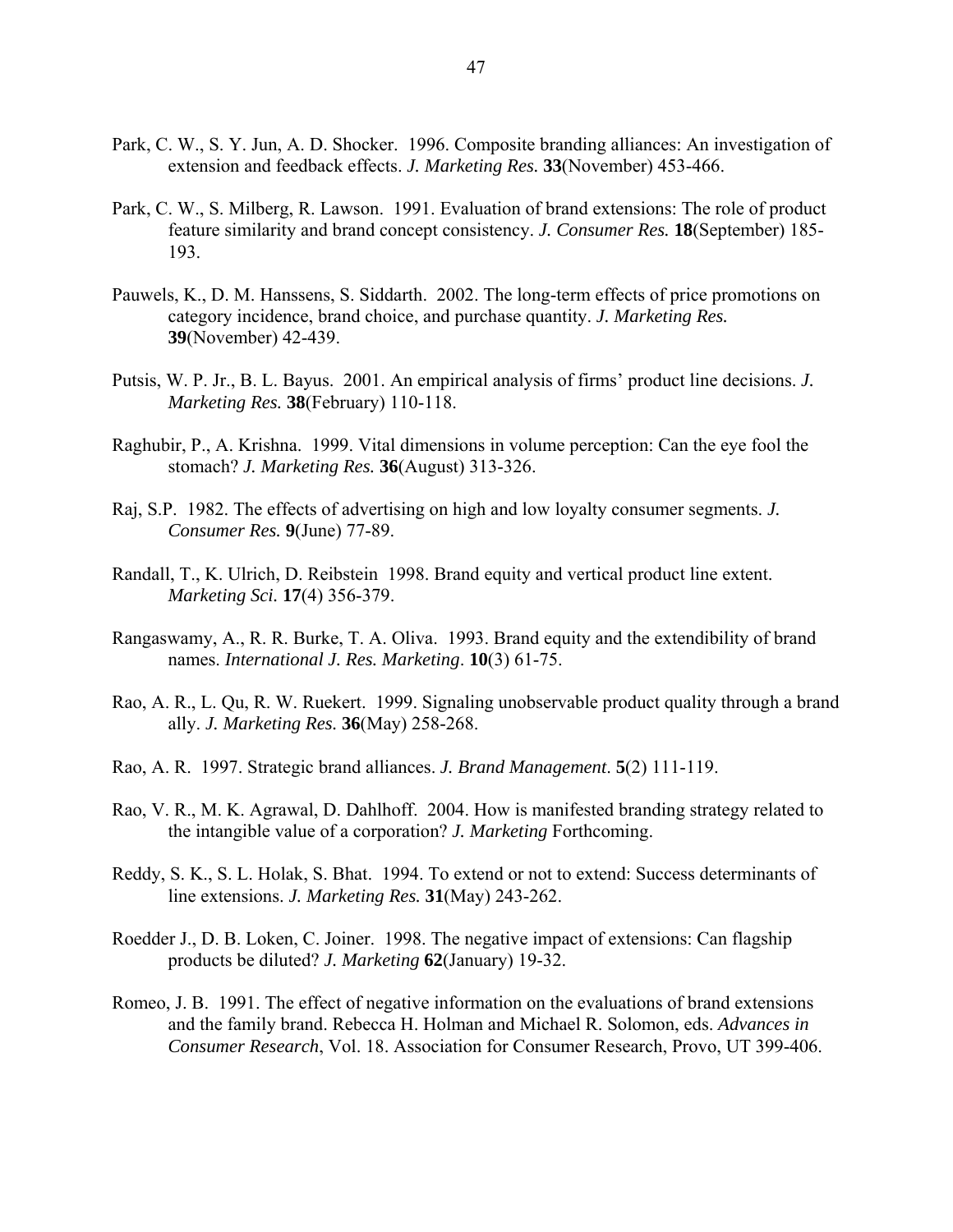- Rust, R. T. K. N. Lemon, V. A. Zeithaml. 2001. *Driving Customer Equity: How Customer Lifetime Value is Reshaping Corporate Strategy*. Free Press, New York.
- Samiee S., K. Roth. 1992. The influence of global marketing standardization on performance. *J. Marketing*, **56**(April) 1-17.
- Schmitt, B. H. 1999. *Experiential Marketing: How to Get Customers to Sense Feel, Think, Act and Relate to Your Company and Brands*. Free Press, New York.
- Schmitt, B. H. 2003. *Experience Management: A Revolutionary Approach to Connecting with Your Customers.* John Wiley & Sons, Hoboken, NJ.
- Schmitt, B. H., Y. Pan, N. Tavassoli. 1994. Language and consumer memory: The impact of linguistic differences between Chinese and English. *J. Consumer Res.* **21**(12) 419-431.
- Schmitt, B. H., A. Simonson. 1997. *Marketing Aesthetics: The Strategic Management of Brands, Identity and Image*. Free Press, New York.
- Schouten, J. W., J. H. McAlexander. 1995. Subcultures of consumption: An ethnography of the new bikers. *J. Consumer Res.* **22**(June) 43-61.
- Sheinin, D. A. 1998. Sub-brand evaluation and use versus brand extension. *J. Brand Management*, **6**(2) 113-122.
- Sheinin, D. A., B. H. Schmitt. 1994. Extending brands with new product concepts: The role of category attribute congruity, brand affect and brand breadth. *J. Business Res.* **31**(1) 1-10.
- Shocker, A. D., R. K. Srivastava, R. W. Ruekert. 1994 Challenges and opportunities facing brand management: An introduction to the special issue. *J. Marketing Res.* **31**(5) 149- 158.
- Sethuraman, R. 1996 A model of how discounting high-priced brands affects the sales of lowpriced brands. *J. Marketing Res.* **33**(November) 399-409.
- Shugan, S. M. 1989. Branded variants. Bloom et al eds. *1989 AMA Educators Proceedings*. 33- 38.
- Simon, C. J., M. W. Sullivan. 1993. The measurement and determinants of brand equity: A financial approach. *Marketing Sci.* **12**(Winter) 28-52.
- Simon, H. 1979. Dynamics of price elasticity and brand life cycles: An empirical study. *J. Marketing Res.* **16**(November) 439-452.
- Simonin, B. L., J. A. Ruth. 1998. Is a company known by the company it keeps? Assessing the spillover effects of brand alliances on consumer brand attitudes. *J. Marketing Res.* **35**(2) 30-42.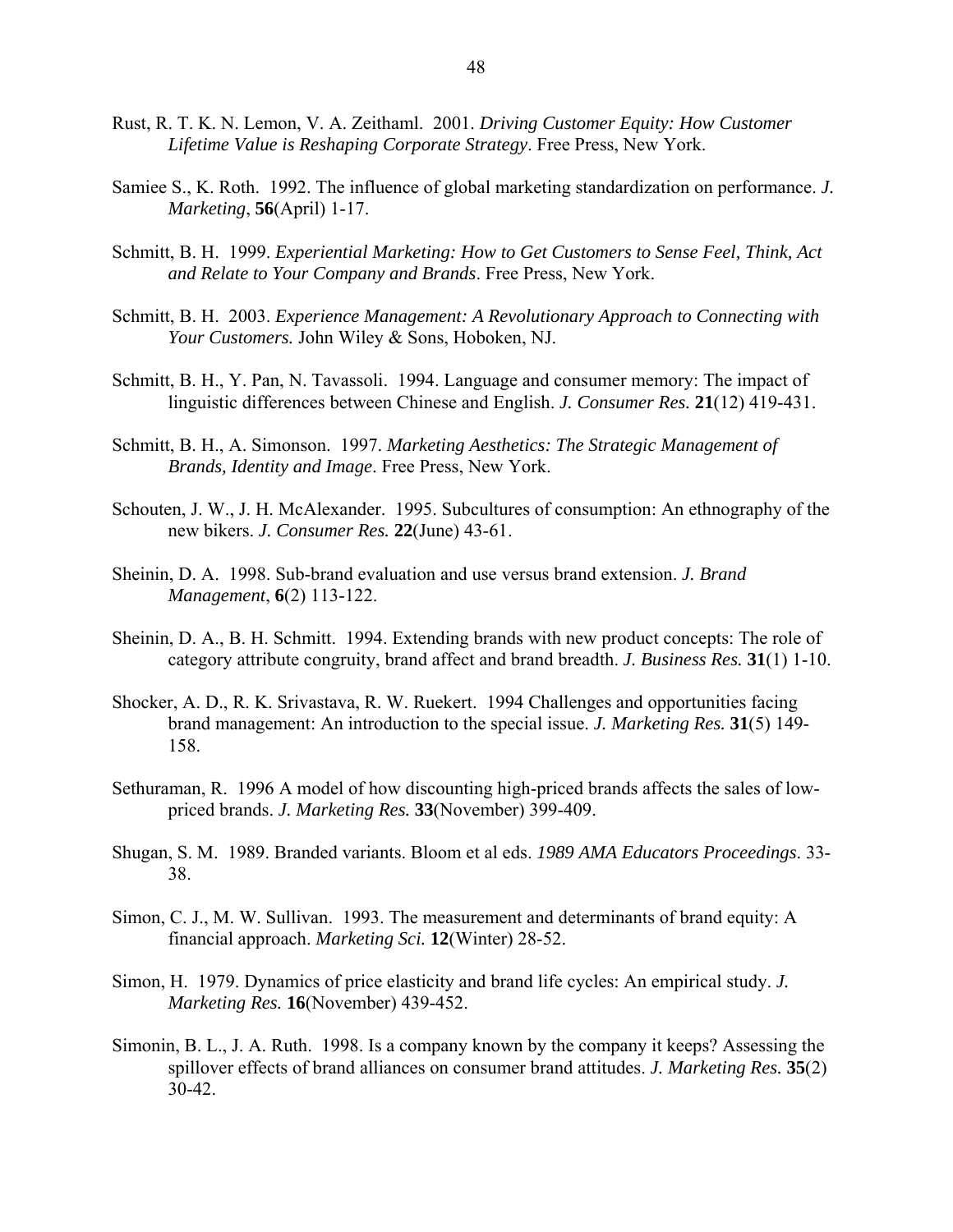- Sivakumar, K., S. P. Raj. 1997. Quality tier competition: How price change influences brand choice and category choice. *J. Marketing,* **61**(July) 71-84.
- Smith, D. C. 1992. Brand extensions and advertising efficiency: What can and cannot be expected. *J. Advertising Res.* (November/December) 11-20.
- Smith, D. C., C. W. Park. 1992. The effects of brand extensions on market share and advertising efficiency. *J. Marketing Res.* **29**(August) 296-313.
- Smith, R. E., C. A. Vogt. 1995. The effects of integrating advertising and negative word of mouth communications on message processing and response. *J. Consumer Psychol.* **4**(2) 133-152.
- Srinivasan, V. 1979. Network models for estimating brand-specific effects in multi-attribute marketing models. *Management Sci.* **25**(January) 11-21.
- Srivastava, R. K., T. A. Shervani, L. Fahey. 1998. Market-based assets and shareholder value: A framework for analysis. *J. Marketing* **62**(1) 2-18.
- Steenkamp, J.-B., R. Batra, D. Alden. 2003. How perceived brand globalness creates brand value. *J. International Bus. Studies* **34** 53-65.
- Swait, J., T. Erdem, J. Louviere, C. Dubelaar. 1993. The equalization price: A measure of consumer-perceived brand equity. *International J. Res. Marketing* **10**(March) 23-45.
- Swaminathan, V., R. J. Fox, S. K. Reddy. 2001. The impact of brand extension introduction on choice. *J. Marketing* **65**(October) 1-15.
- Szymanski, D. M., S. G. Bharadwaj, P. R. Varadarajan. 1993. Standardization versus adaptation of international marketing strategy: An empirical investigation. *J. Marketing* **57**(October) 1-17.
- Tavassoli, N.T., J. K. Han. 2002. Auditory and visual brand identifiers in Chinese and English. *J. International Marketing* **10**(2) 13-28.
- Thomas, J. S., R. C. Blattberg, E. J. Fox. 2004. Recapturing lost customers. *J. Marketing Res.* **41**(February) 31-45.
- Uncles, M., A. S. C. Ehrenberg, K. Hammond. 1995. Patterns of buyer behavior: Regularities, models, and extensions. *Marketing Sci.* **14**(3, Part 2 of 2) G71-G78.
- Van Osselaer, S. M. J., J. W. Alba. 2003. Locus of equity and brand extension. *J. Consumer Res.* **29**(March) 539-550.
- Villas-Boas, J. M. 2004. Consumer learning, brand loyalty, and competition. *Marketing Sci.* **23**(1) 134-145.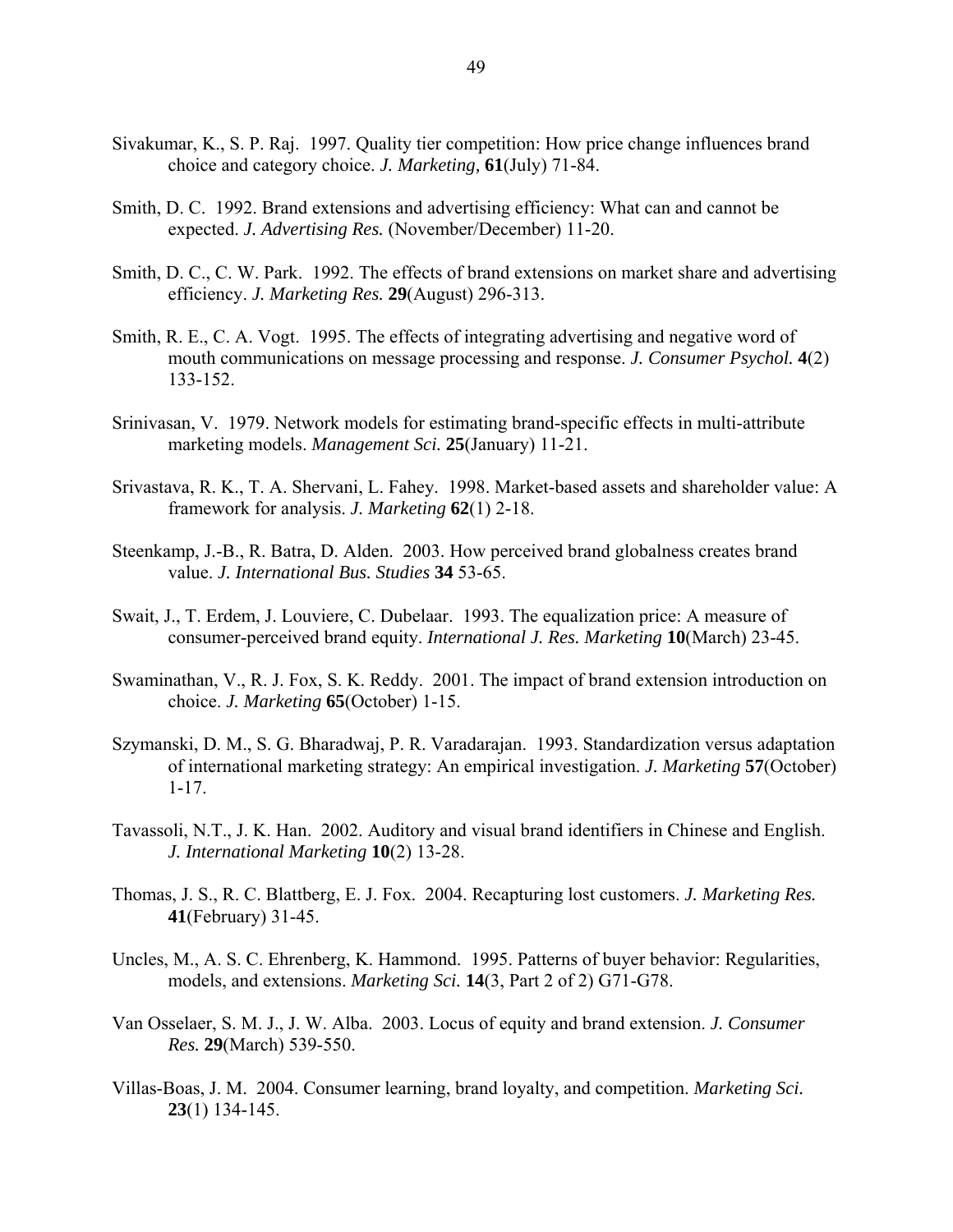- Wänke, M., H. Bless, N. Schwarz. 1998. Context effects in product line extensions: Context is not destiny. *J. Consumer Psychol.* **7**(4) 299-322.
- Wansink, B., K. van Ittersum. 2003. Bottoms up! Peripheral cues and consumption volume. *J. Consumer Res.* **30** 455-463.
- Yoo, B., N. Donthu, S. Lee. 2000. An examination of selected marketing mix elements and brand equity. *J. Acad. of Marketing Science* **28**(2) 195-211.
- Yorkston, E. A., G. Menon. 2004. A sound idea: Phonetic effects of brand names on consumer judgments. *J. Consumer Res.* **31**(June) 43-51.
- Zaltman, G. 2003. *How Customers Think: Essential Insights into the Mind of the Market*. Harvard Business School Press, Boston, MA.
- Zhang, S., B. H. Schmitt. 2001. Creating local brands in multilingual international markets. *J. Marketing Res.* **38**(August) 313-325.
- Zhang, S., S. Sood. 2002. Differences between children and adults in brand extension evaluations: The role of category similarity and rhyming names. *J. Consumer Res.* **29**(June) 129-141.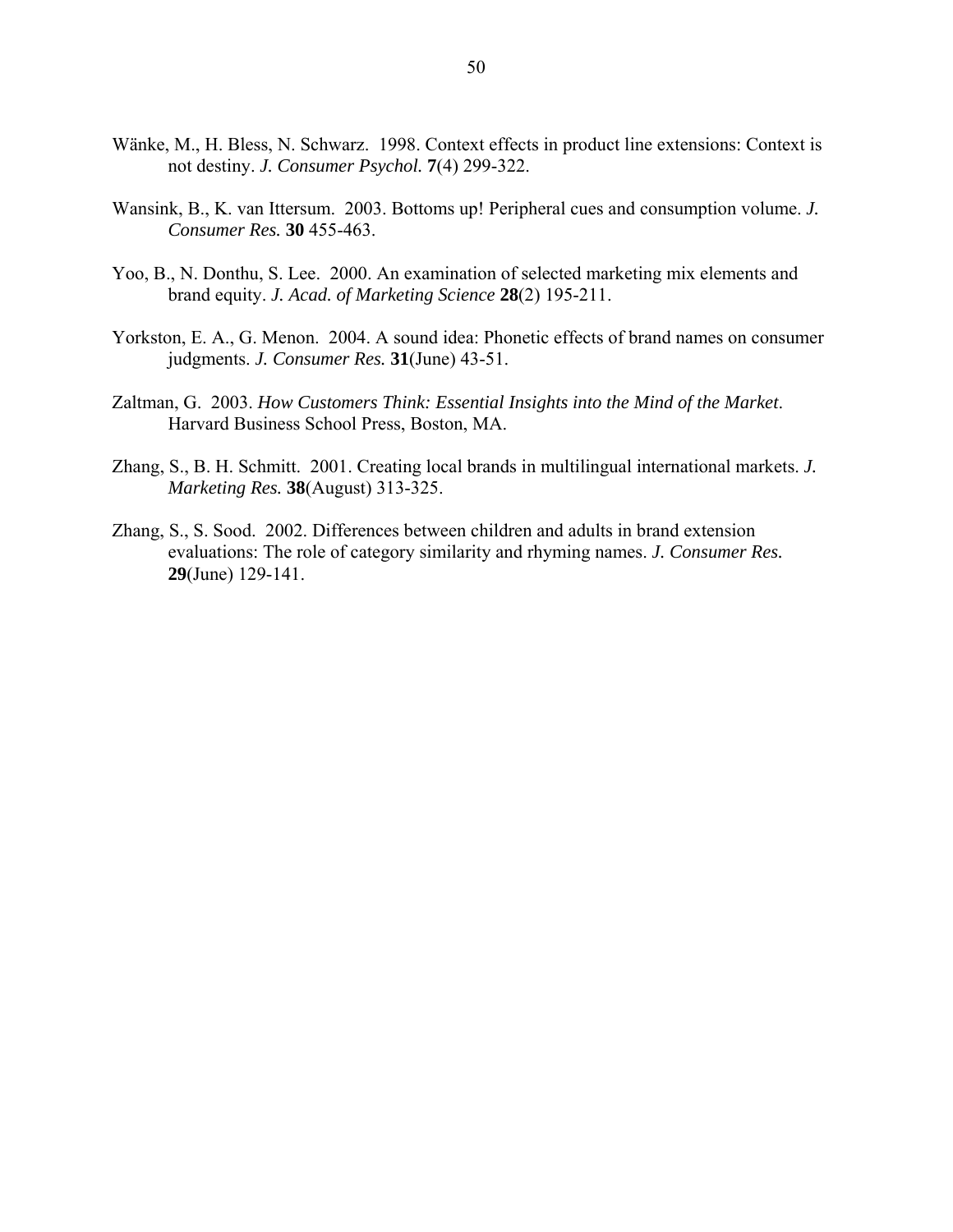# **Table 1 Sample Branding Generalizations**

# **Brand Positioning and Values**

- Brands have personalities and the basic types exist across products and, to a large extent, countries/cultures.
- Customers have multiple types of relationships with brands.
- Product experiences are multi-sensory and impact brand equity in different ways.
- Corporate and brand reputation interact.

# **Integrated Marketing**

- Brands consist of multiple brand elements that can play different roles.
- A number of criteria can be employed to judge the brand-building capabilities of various brand elements.
- Semantics and language matter with brand names.
- Brand equity is increasingly being determined by activities outside the company's direct control.

# **Assessing Brand Performance**

- Customer-level brand equity can be characterized in terms of awareness, associations, attitudes (or attraction), attachment, and activity.
- Qualitative research approaches can supplement quantitative research approaches to provide useful insights into brands.
- At the product-market level, brand equity increases communications and channel effectiveness and decreases own price sensitivity.
- Product-market level brand equity can be assessed as the additional (net) revenue from a brand vs. a generic.
- Brands constitute a substantial fraction of the market cap of many companies.
- Brand equity measures can be related to stock price and value.
- Brand equity is closely linked to customer equity.

# **Growing the Brand**

- Fit is a key determinant of extension success but fit comes in many forms.
- Extensions impact the parent brand positively in the case of successes and negatively only when the extension is a) closely related to the parent and b) of poor quality.